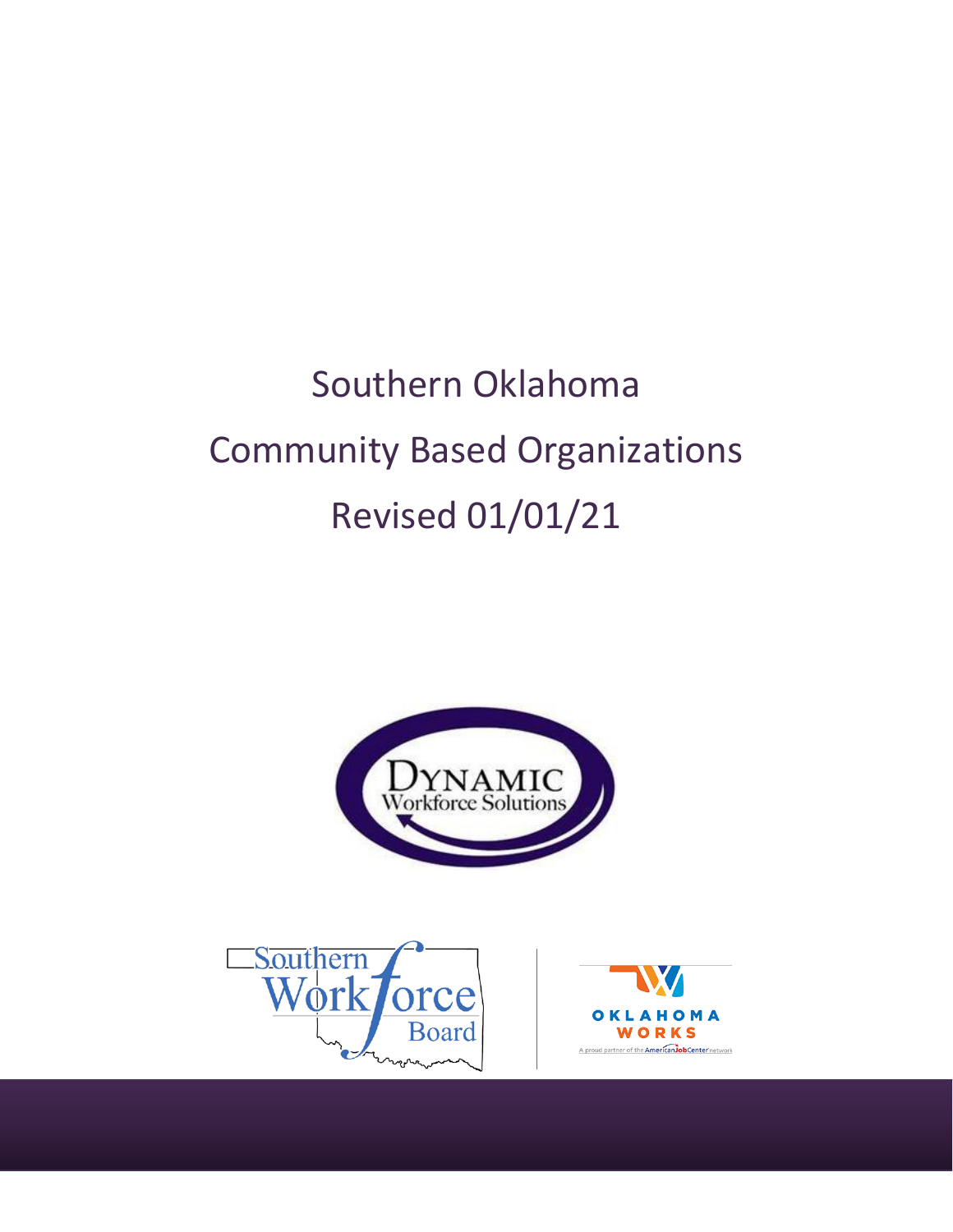#### **Contents**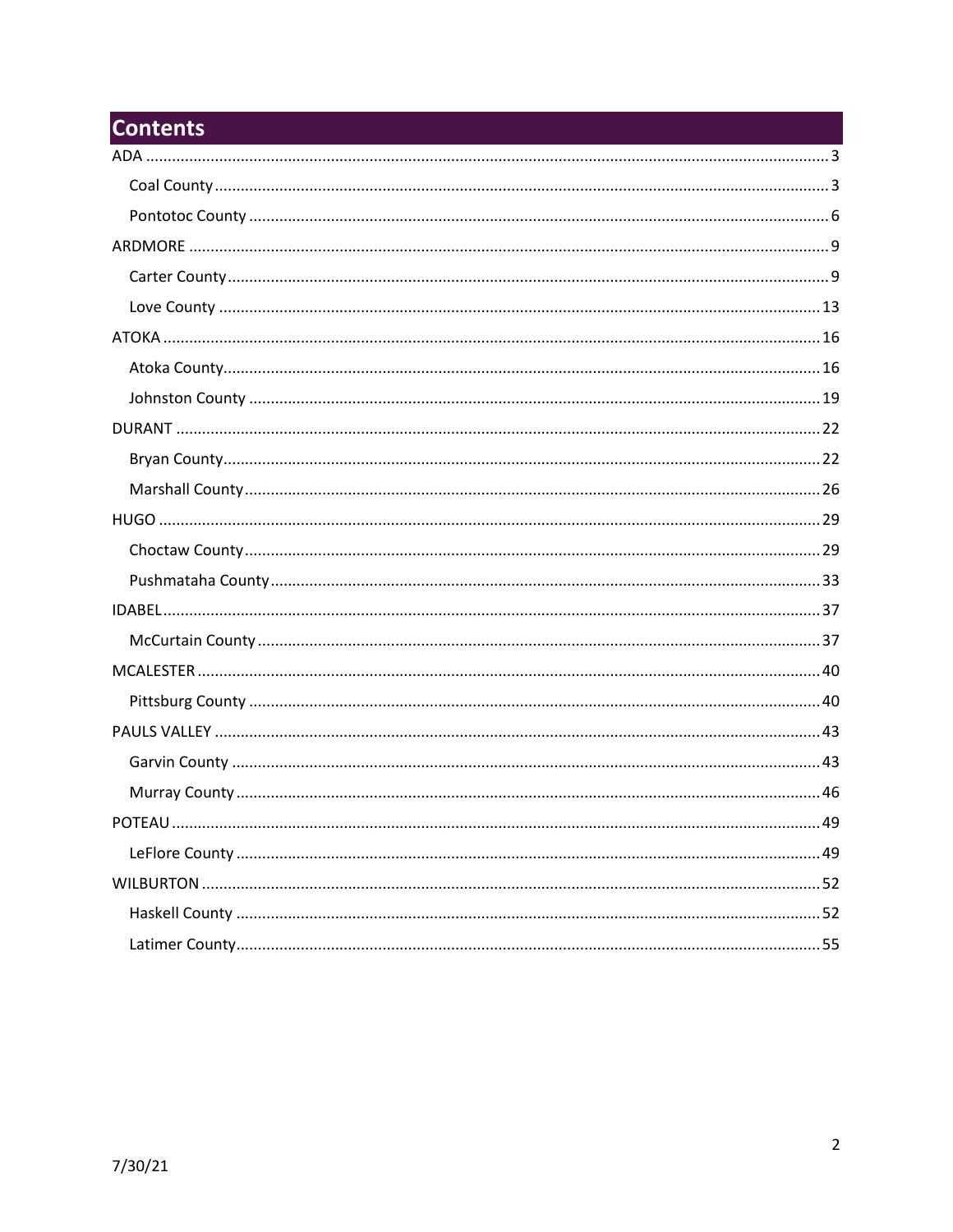## <span id="page-2-0"></span>**ADA**

<span id="page-2-1"></span>

| <b>Coal County</b>                                                                           |                                                                                              |                                                          |
|----------------------------------------------------------------------------------------------|----------------------------------------------------------------------------------------------|----------------------------------------------------------|
| <b>Aging / Older Workers</b>                                                                 |                                                                                              |                                                          |
| Coal Co DHS<br>One N. Main St.<br>Coalgate, OK 74538<br>(580) 927-2379                       | AARP<br>1-888-OUR-AARP                                                                       | Coalgate Senior Citizens Center<br>580-927-3245          |
| <b>Childcare</b>                                                                             |                                                                                              |                                                          |
| Coal Co DHS<br>One N. Main St.<br>Coalgate, OK 74538<br>(580) 927-2379                       | Choctaw Nation of Oklahoma<br>(580) 924-8280                                                 |                                                          |
| Clothing                                                                                     |                                                                                              |                                                          |
| Salvation Army<br>115 N Oak, Ada, OK 74820<br>(580) 559-2669                                 |                                                                                              |                                                          |
| <b>Disability</b>                                                                            |                                                                                              |                                                          |
| Oklahoma Department of<br><b>Rehabilitation Services</b><br>(405) 238-4700<br>1-800-522-1086 | Coal Co DHS<br>One N. Main St.<br>Coalgate, OK 74538<br>(580) 927-2379                       |                                                          |
| <b>Disaster Services</b>                                                                     |                                                                                              |                                                          |
| <b>FEMA</b><br>800-621-3362<br>(711 or Video Relay Service)<br>TTY 800-462-7585.             | <b>RED CROSS</b><br>200 E. Adams, McAlester, OK 74501<br>918-423-0481                        |                                                          |
| <b>Domestic Violence</b>                                                                     |                                                                                              |                                                          |
| Family Crisis Center, Inc.<br>605 E 12th St, Ada, OK 74820<br>(580) 436-6648                 | The National Domestic Violence<br>Hotline<br>1-800-799-7233<br>1-800-787-3224 (TTY)          | Oklahoma Safeline for Domestic<br>Abuse<br>800-522- SAFE |
| <b>Education/Training</b>                                                                    |                                                                                              |                                                          |
| Coal County Public Library<br>115 W Ohio Ave, Coalgate, OK<br>74538<br>(580) 927-3103        |                                                                                              |                                                          |
| Food                                                                                         |                                                                                              |                                                          |
| Coal Co DHS<br>One N. Main St.<br>Coalgate, OK 74538<br>(580) 927-2379                       | WIC- Coal County Health<br>Department<br>1404 S Broadway Ave, Coalgate, OK<br>(580) 927-2367 |                                                          |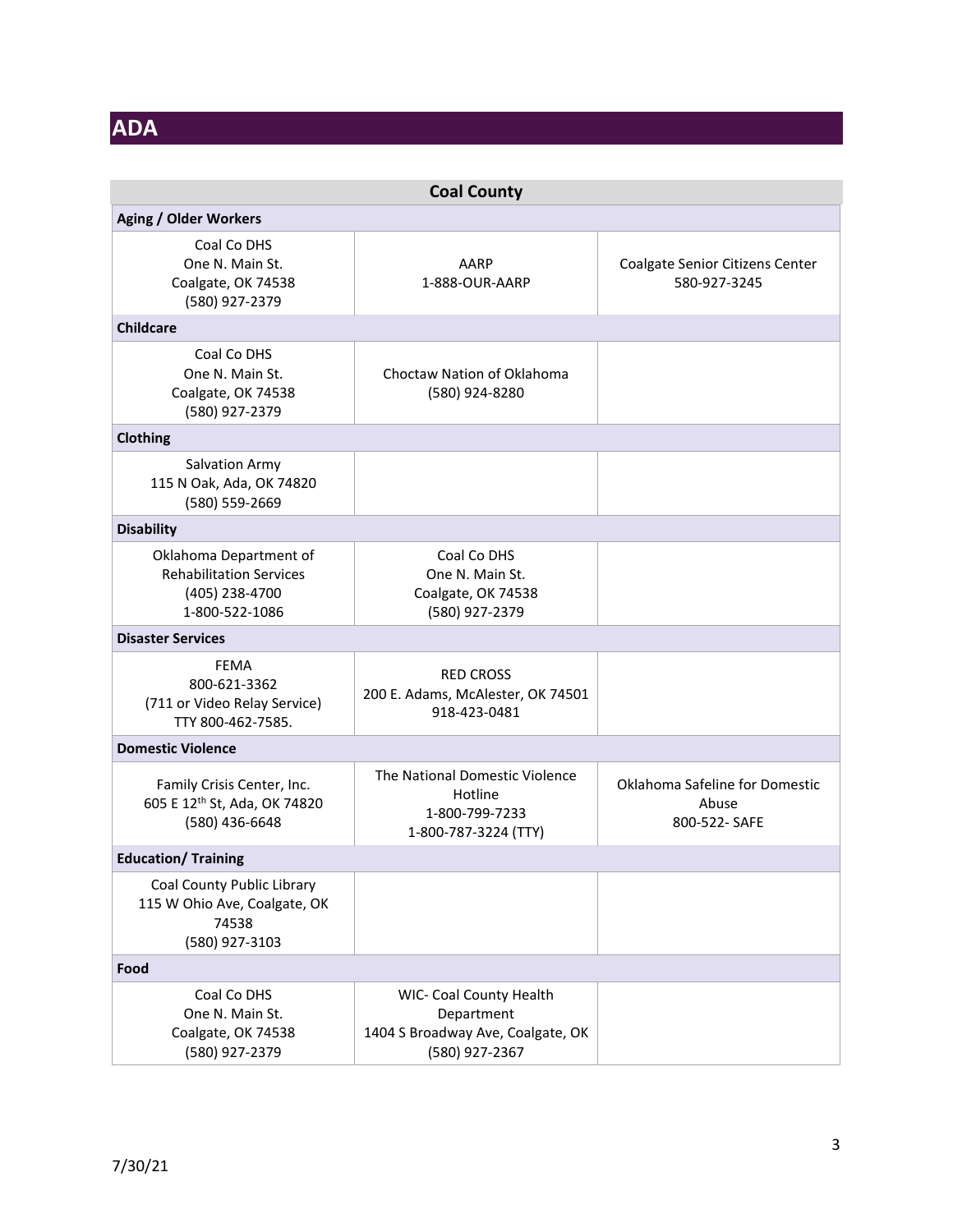| <b>Housing</b>                                                                                              |                                                                                                                       |                                                                                                   |
|-------------------------------------------------------------------------------------------------------------|-----------------------------------------------------------------------------------------------------------------------|---------------------------------------------------------------------------------------------------|
| <b>Coalgate Housing Authority</b><br>51 Levy Annex, Coalgate, OK 74538<br>(580) 927-2575                    | <b>Big Five Community Service</b><br>580-924-5331                                                                     |                                                                                                   |
| <b>Immigration Services / Refugee Services</b>                                                              |                                                                                                                       |                                                                                                   |
| Legal Aid Services of Oklahoma, Inc.<br>14 E Street Southwest, Ardmore,<br>Oklahoma 73401<br>(580) 226-4863 | Catholic Charities' Refugee<br>Resettlement<br>1232 N. Classen Blvd.<br>Oklahoma City, OK 73106<br>(405) 523-3000     |                                                                                                   |
| Legal                                                                                                       |                                                                                                                       |                                                                                                   |
| Legal Aid Services of Oklahoma, Inc.<br>14 E Street Southwest, Ardmore,<br>Oklahoma 73401<br>(580) 226-4863 | Juvenile Affairs Office<br>8 S Main St # A, Coalgate, OK 74538<br>(580) 927-3283                                      |                                                                                                   |
| <b>Medical / Healthcare</b>                                                                                 |                                                                                                                       |                                                                                                   |
| Coal Co DHS<br>One N. Main St.<br>Coalgate, OK 74538<br>(580) 927-2379                                      | Coal County Health Department<br>1404 S Broadway Ave, Coalgate, OK<br>(580) 927-2367                                  |                                                                                                   |
| <b>Mental Health Care</b>                                                                                   |                                                                                                                       |                                                                                                   |
| Coal Co DHS<br>One N. Main St.<br>Coalgate, OK 74538<br>(580) 927-2379                                      | Oklahoma Department of Mental<br><b>Health and Substance Abuse</b><br><b>Services</b><br>www.odmhsas.org              |                                                                                                   |
| <b>Pregnancy &amp; Parenting</b>                                                                            |                                                                                                                       |                                                                                                   |
| Coal Co DHS<br>One N. Main St.<br>Coalgate, OK 74538<br>(580) 927-2379                                      | Family Planning / WIC- Coal County<br><b>Health Department</b><br>1404 S Broadway Ave, Coalgate, OK<br>(580) 927-2367 |                                                                                                   |
| <b>Substance Abuse</b>                                                                                      |                                                                                                                       |                                                                                                   |
| Juvenile Affairs Office<br>8 S Main St # A, Coalgate, OK 74538<br>(580) 927-3283                            | Reachout Hotline: 1-800-522-9054                                                                                      | Oklahoma Department of Mental<br><b>Health and Substance Abuse</b><br>Services<br>www.odmhsas.org |
| <b>Transportation</b>                                                                                       |                                                                                                                       |                                                                                                   |
| <b>Big Five Community Service</b><br>580-924-5331                                                           | DISABLED AMERICAN VETERANS -<br><b>TRANSPORTATION</b><br>918-628-2607                                                 | OKLAHOMA STATE DEPARTMENT OF<br>REHABILITATION SERVICES<br>844-656-9743                           |
| <b>Utilities / Phone/ Rent</b>                                                                              |                                                                                                                       |                                                                                                   |
| Coal Co DHS<br>One N. Main St.<br>Coalgate, OK 74538<br>(580) 927-2379                                      | <b>Big Five Community Service</b><br>580-924-5331                                                                     |                                                                                                   |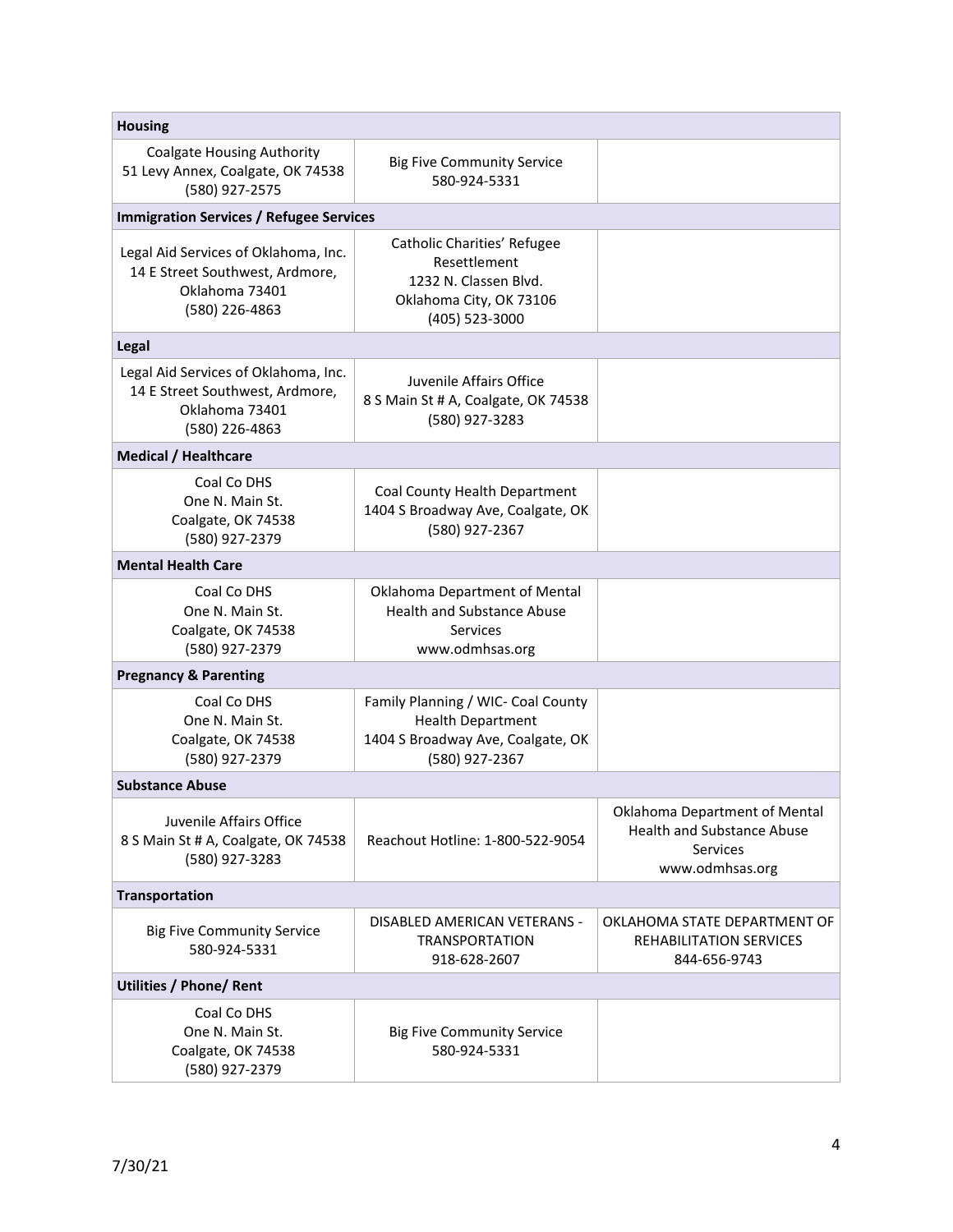| <b>Veterans Services</b>                          |                                                                                      |                                                                                                                         |
|---------------------------------------------------|--------------------------------------------------------------------------------------|-------------------------------------------------------------------------------------------------------------------------|
| Veterans Crisis Line<br>1-800-273-8255            | DISABLED AMERICAN VETERANS -<br><b>TRANSPORTATION</b><br>918-628-2607                | KiBois Supportive Services for<br>Veteran Families (SSVF) Program<br>710 E. Main St. S<br>Ada, OK 74820<br>580-436-9015 |
| <b>Other Workforce Services</b>                   |                                                                                      |                                                                                                                         |
| <b>Big Five Community Service</b><br>580-924-5331 | Coalgate Chamber of Commerce<br>8 S Michigan St, Coalgate, OK74538<br>(580) 927-2119 |                                                                                                                         |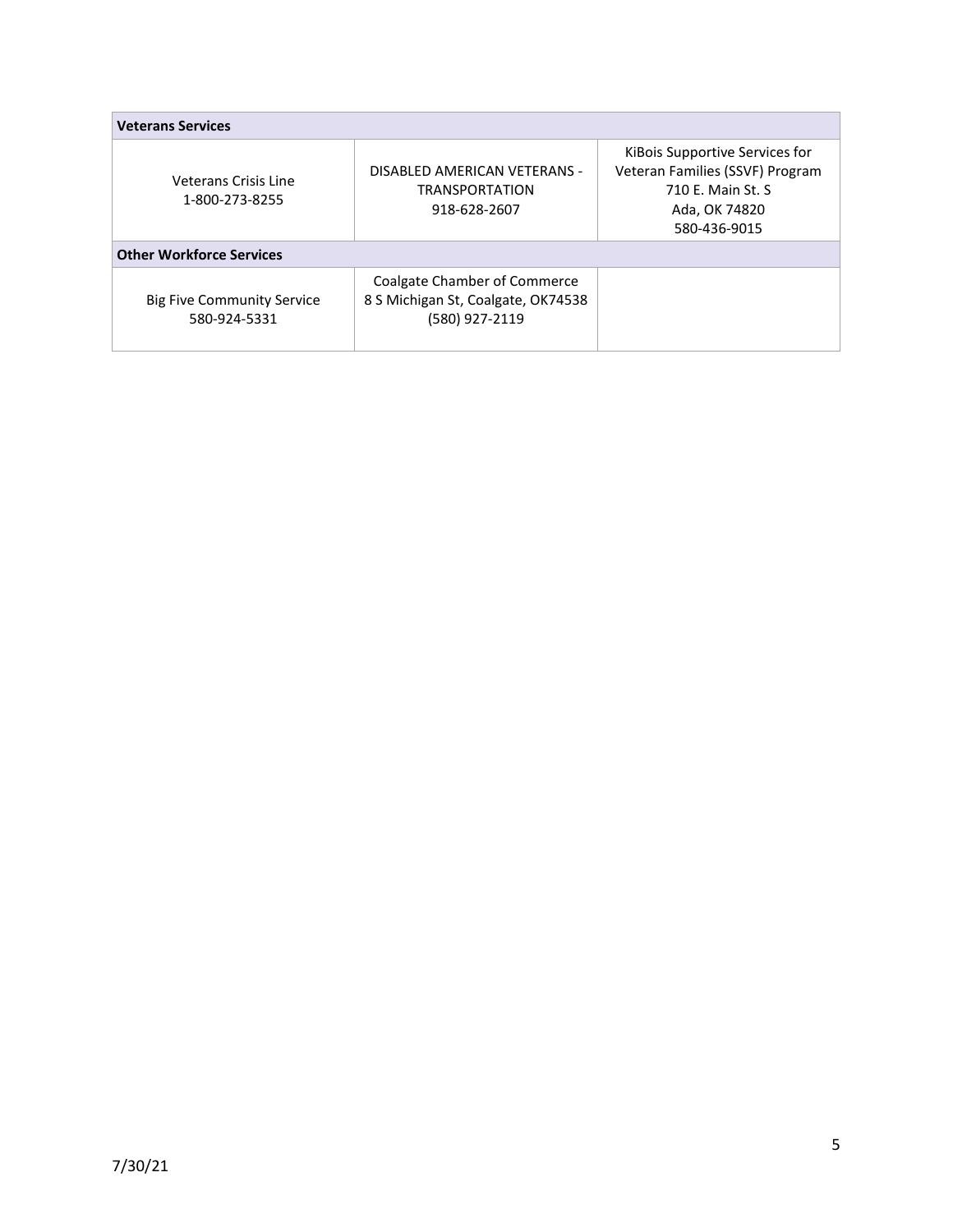<span id="page-5-0"></span>

| <b>Pontotoc County</b>                                                                       |                                                                                                                                                        |                                                                                          |
|----------------------------------------------------------------------------------------------|--------------------------------------------------------------------------------------------------------------------------------------------------------|------------------------------------------------------------------------------------------|
| <b>Aging / Older Workers</b>                                                                 |                                                                                                                                                        |                                                                                          |
| Pontotoc County DHS<br>2320 Arlington Ste. B, Ada, OK<br>74820<br>(580) 310-7050             | AARP<br>1-888-OUR-AARP                                                                                                                                 | Senior Citizens Center<br>580-265-4510                                                   |
| <b>Childcare</b>                                                                             |                                                                                                                                                        |                                                                                          |
| Pontotoc County DHS<br>2320 Arlington Ste. B, Ada, OK<br>74820<br>(580) 310-7050             |                                                                                                                                                        |                                                                                          |
| Clothing                                                                                     |                                                                                                                                                        |                                                                                          |
| Salvation Army<br>115 N Oak, Ada, OK 74820<br>(580) 559-2669                                 | First Christian Church of Ada<br>101 E 13 <sup>th</sup> St, Ada, OK 74820<br>(580) 332-0246                                                            | House of Hope Pregnancy Care<br>Center<br>509 E 12th St, Ada, OK 74820<br>(580) 332-4199 |
| Chickasaw Nation Reuse Center<br>2205 N Broadway, Ada, OK 74820<br>(580) 272-5451            |                                                                                                                                                        |                                                                                          |
| <b>Disability</b>                                                                            |                                                                                                                                                        |                                                                                          |
| Oklahoma Department of<br><b>Rehabilitation Services</b><br>(405) 238-4700<br>1-800-522-1086 | Pontotoc County DHS<br>2320 Arlington Ste. B, Ada, OK<br>74820<br>(580) 310-7050                                                                       |                                                                                          |
| <b>Disaster Services</b>                                                                     |                                                                                                                                                        |                                                                                          |
| <b>FEMA</b><br>800-621-3362<br>(711 or Video Relay Service)<br>TTY 800-462-7585.             | <b>Red Cross</b><br>200 E. Adams, McAlester, OK 74501<br>918-423-0481                                                                                  |                                                                                          |
| <b>Domestic Violence</b>                                                                     |                                                                                                                                                        |                                                                                          |
| Family Crisis Center, Inc.<br>605 E 12th St, Ada, OK 74820<br>(580) 436-6648                 | Chickasaw Nation Office of Violence<br>Prevention<br>Ada, OK 74821<br>Office: 580-272-5580<br>karen.gaddis@chickasaw.net<br>angela.connor@chicasaw.net | The National Domestic Violence<br>Hotline<br>1-800-799-7233<br>1-800-787-3224 (TTY)      |
| Oklahoma Safeline for Domestic<br>Abuse<br>800-522- SAFE                                     |                                                                                                                                                        |                                                                                          |
| <b>Education/ Training</b>                                                                   |                                                                                                                                                        |                                                                                          |
| <b>East Central University</b><br>1100 E 14th St, Ada, OK 74820<br>(580) 332-8000            | Oklahoma Truck Driving Academy<br>10570 SH 377 North, Ada, OK 74820<br>(580) 453-0343                                                                  | Pontotoc Technology Center<br>601 W 33rd St, Ada, OK 74820<br>580-310-2200               |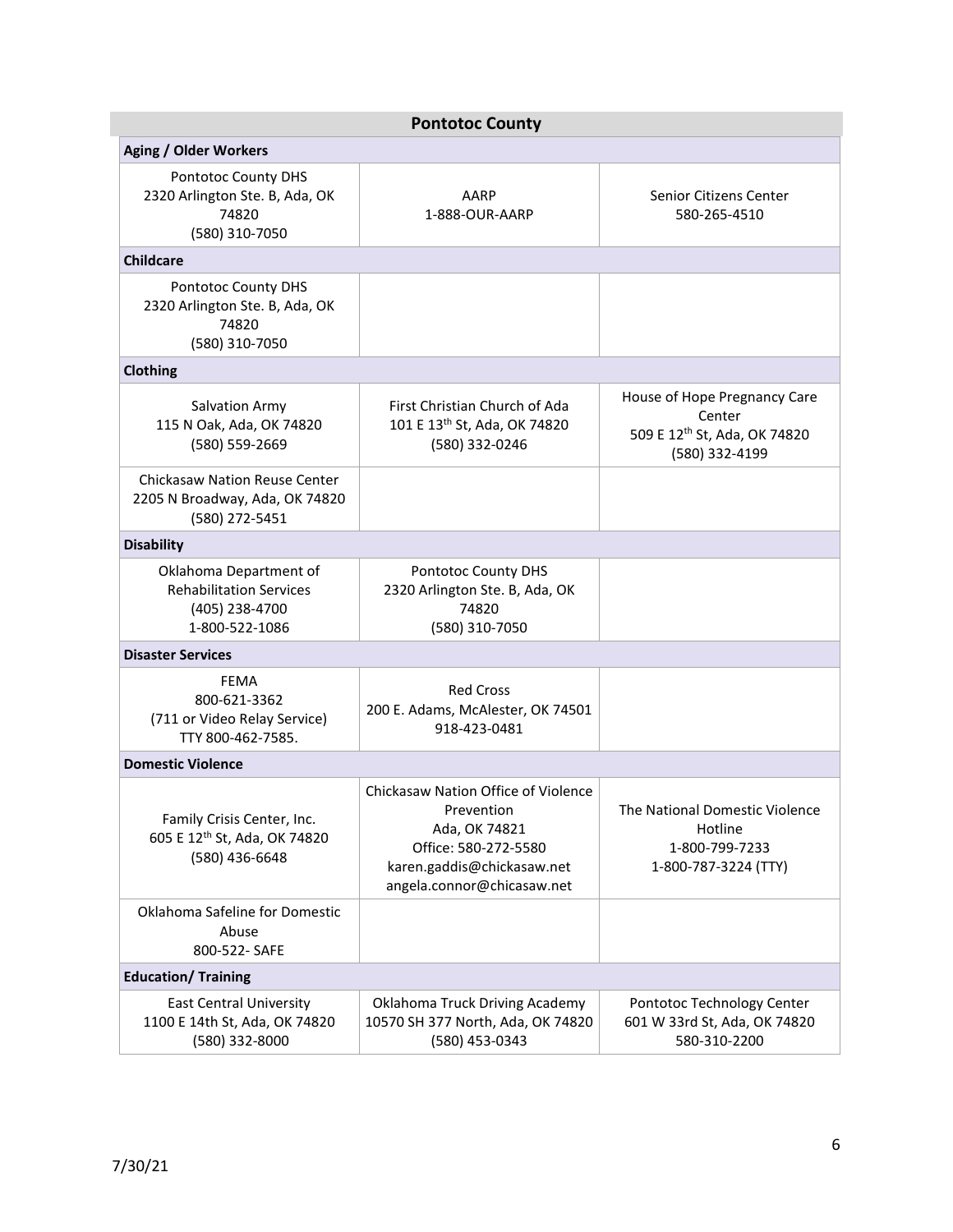| <b>Emergency Shelter</b>                                                                                        |                                                                                                                                  |                                                                                         |
|-----------------------------------------------------------------------------------------------------------------|----------------------------------------------------------------------------------------------------------------------------------|-----------------------------------------------------------------------------------------|
| Ada Area Youth Shelter<br>901 W 18th, Ada, OK 74820<br>(580) 436-6130                                           | Mama T's<br>222 E 12th, Ada, OK 74820<br>580-235-3206                                                                            |                                                                                         |
| <b>Ex-offender</b>                                                                                              |                                                                                                                                  |                                                                                         |
| Pontotoc County Court Clerk<br>120 W 13th, Ada, OK 74820<br>(580) 332-5763                                      | Juvenile Services<br>1628 E Beverly St # 113, Ada, OK<br>74820<br>(580) 436-4102                                                 |                                                                                         |
| Food                                                                                                            |                                                                                                                                  |                                                                                         |
| Southwest Church of Christ<br>505 W 17 <sup>th</sup> St, Ada, OK 74820<br>580-332-3430<br>M-T: 9-4pm, F: 9-12pm | <b>First Christian Church</b><br>101 E 13 <sup>th</sup> , Ada, OK 74820<br>580-332-0246<br>M-R: 9-4pm                            | Matthew 25 Mission<br>110 E 17 <sup>th</sup> St, Ada, OK 74820<br>580-332-6429          |
| The River (church)<br>1930 E Arlington St, Ada, OK 74820<br>580-332-3651<br>M-R: 10-3pm                         | Corner Stone Christian Church<br>600 W 9th St, Ada, OK 74820<br>580-436-2444<br>M-F: 9-5pm                                       | <b>Pontotoc County DHS</b><br>2320 Arlington Ste. B, Ada, OK<br>74820<br>(580) 310-7050 |
| Abba's Tables<br>113 S Johnston, Ada, OK 74820<br>(580) 279-6866                                                | Southern Oklahoma Nutrition<br>Program<br>825 W 10th, Ada, OK 74820<br>(580) 332-1095                                            |                                                                                         |
| <b>Housing</b>                                                                                                  |                                                                                                                                  |                                                                                         |
| Ada Housing Authority<br>1100 N Stockton St, Ada, OK 74820<br>(580) 436-1613                                    |                                                                                                                                  |                                                                                         |
| <b>Immigration Services / Refugee Services</b>                                                                  |                                                                                                                                  |                                                                                         |
| Legal Aid Services of Oklahoma, Inc<br>410 South Mississippi Avenue, Ada,<br>Oklahoma 74820<br>(580) 332-7141   | Catholic Charities' Refugee<br>Resettlement<br>1232 N. Classen Blvd.<br>Oklahoma City, OK 73106<br>405-523-3000                  |                                                                                         |
| Legal                                                                                                           |                                                                                                                                  |                                                                                         |
| Legal Aid Services of Oklahoma, Inc<br>410 South Mississippi Avenue, Ada,<br>Oklahoma 74820<br>(580) 332-7141   |                                                                                                                                  |                                                                                         |
| <b>Medical / Healthcare</b>                                                                                     |                                                                                                                                  |                                                                                         |
| Pontotoc County DHS<br>2320 Arlington Ste. B, Ada, OK<br>74820<br>(580) 310-7050                                | Family Planning / Immunizations -<br>Pontotoc County Department of<br>Health<br>2330 Arlington St, Ada, OK 74820<br>580-332-2011 |                                                                                         |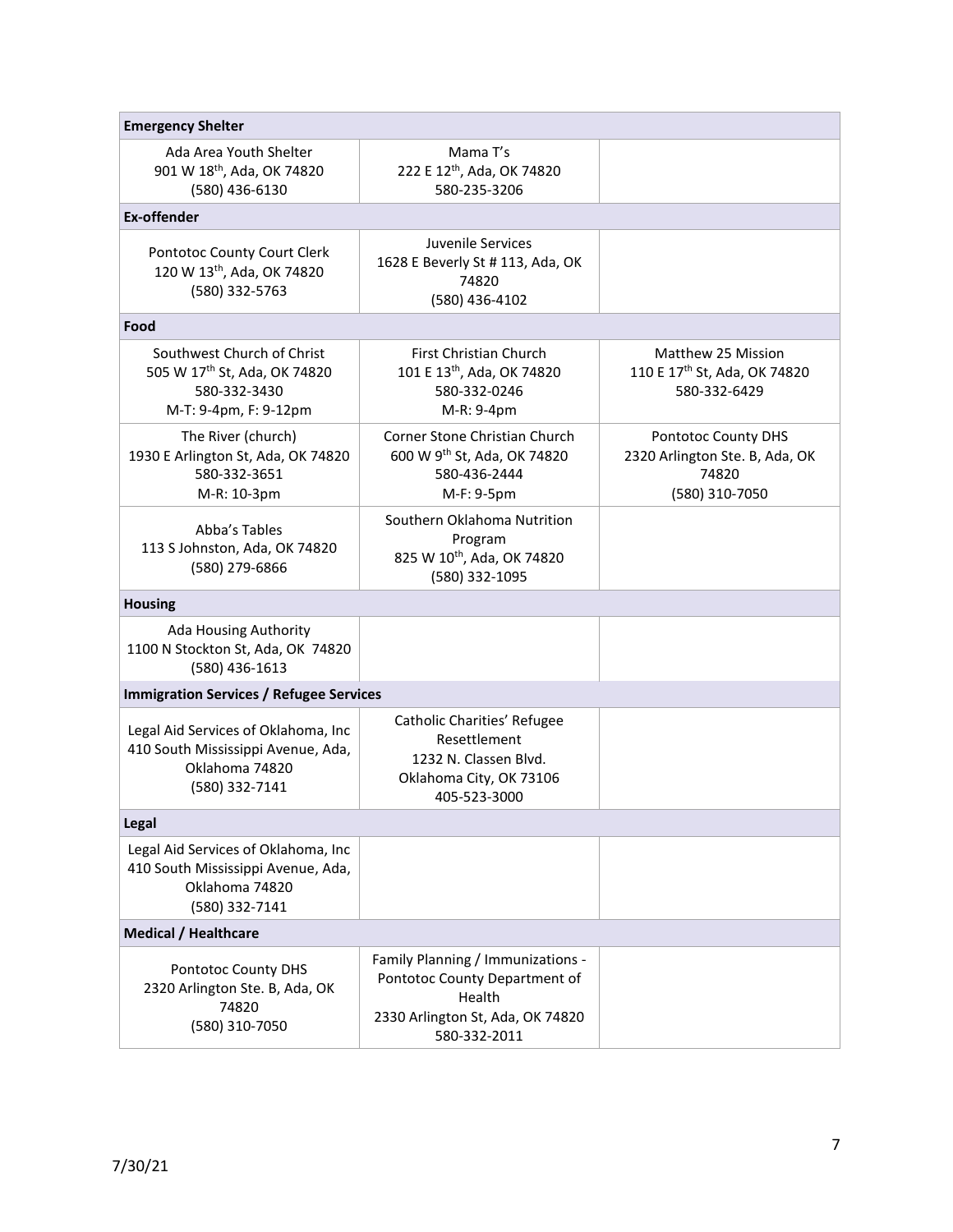| <b>Mental Health Care</b>                                                                          |                                                                                                          |                                                                                                                             |
|----------------------------------------------------------------------------------------------------|----------------------------------------------------------------------------------------------------------|-----------------------------------------------------------------------------------------------------------------------------|
| <b>Mental Health Services</b><br>111 E 12 <sup>th</sup> , Ada, OK 74820<br>(580) 436-2690          | Oklahoma Department of Mental<br><b>Health and Substance Abuse</b><br><b>Services</b><br>www.odmhsas.org |                                                                                                                             |
| <b>Pregnancy &amp; Parenting</b>                                                                   |                                                                                                          |                                                                                                                             |
| House of Hope Pregnancy Care<br>Center<br>509 E 12 <sup>th</sup> St, Ada, OK 74820<br>580-332-4199 | Pontotoc County DHS<br>2320 Arlington Ste. B, Ada, OK<br>74820<br>(580) 310-7050                         | Family Planning / WIC - Pontotoc<br>County Department of Health<br>2330 Arlington St, Ada, OK 74820<br>580-332-2011         |
| Pontotoc County Family Planning<br>1630 E Beverly St # 101, Ada, OK<br>74820<br>(580) 332-2011     |                                                                                                          |                                                                                                                             |
| <b>Substance Abuse</b>                                                                             |                                                                                                          |                                                                                                                             |
| <b>Mental Health Services</b><br>111 E 12 <sup>th</sup> St, Ada, OK 74820<br>(580) 436-2690        | Reachout Hotline: 1-800-522-9054                                                                         | Oklahoma Department of Mental<br><b>Health and Substance Abuse</b><br><b>Services</b><br>www.odmhsas.org                    |
| <b>Transportation</b>                                                                              |                                                                                                          |                                                                                                                             |
| Call-a-Ride<br>(580) 332-7950                                                                      | <b>Chickasaw Nation Transportation</b><br>231 Seabrook Rd, Ada, OK 74820<br>(580) 436-7256               |                                                                                                                             |
| <b>Utilities / Phone/ Rent</b>                                                                     |                                                                                                          |                                                                                                                             |
| <b>Trinity Baptist Church</b><br>530 E Main St, Ada, OK 74820<br>(580) 332-6317                    | Salvation Army<br>203 W Main, Ada, OK 74820<br>(580) 559-2669                                            | <b>Chickasaw Nation Social Services</b><br>231 Seabrook Rd, Ada, OK 74820<br>(580) 436-7256                                 |
| <b>Veterans Services</b>                                                                           |                                                                                                          |                                                                                                                             |
| <b>Veterans Crisis Line</b><br>1-800-273-8255                                                      |                                                                                                          |                                                                                                                             |
| <b>Other Workforce Services</b>                                                                    |                                                                                                          |                                                                                                                             |
| Ada Jobs Foundation<br>209 W Main St, Ada, OK 74820<br>(580) 235-0070                              | Ada Special Services and Adult<br>Education<br>(580) 310-7389<br>Sue Young                               | <b>Chickasaw Nation Career</b><br><b>Development Services</b><br>1001 N Country Club Rd, Ada, OK<br>74820<br>(580) 272-5085 |
| <b>Chickasaw Nation Social Services</b><br>231 Seabrook Rd, Ada, OK 74820<br>(580) 436-7256        | <b>Big Five Community Services</b><br>314 S Broadway, Ada, OK 74820<br>(580) 332-1132                    | <b>Vocational Rehab</b><br>1400 Hoppe Blvd Ste A, Ada, OK<br>74820<br>(580) 310-5300<br>McKenzie Ramer                      |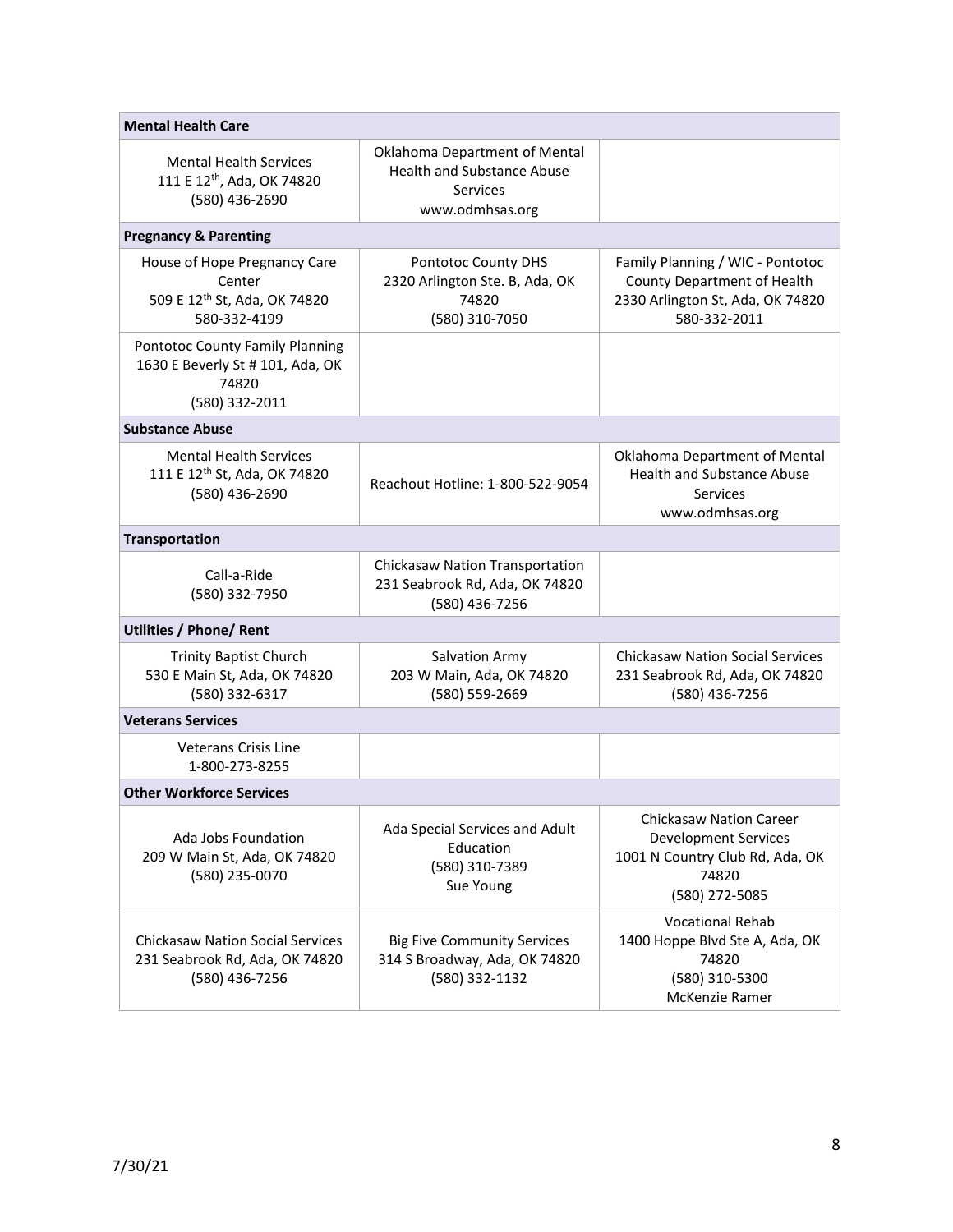## <span id="page-8-0"></span>**ARDMORE**

<span id="page-8-1"></span>

| <b>Carter County</b>                                                                                                                   |                                                                                                                               |                                                                                          |
|----------------------------------------------------------------------------------------------------------------------------------------|-------------------------------------------------------------------------------------------------------------------------------|------------------------------------------------------------------------------------------|
| <b>Aging / Older Workers</b>                                                                                                           |                                                                                                                               |                                                                                          |
| Carter Co DHS<br>410 Travertine Dr, Ardmore, OK<br>73401<br>(580) 490-3600                                                             | AARP<br>1-888-OUR-AARP                                                                                                        | Chickasaw Nation - Regional Office-<br>Senior Citizens Center<br>Ardmore<br>580-226-6904 |
| Dickson Senior Citizen Center<br>Ardmore<br>580-226-1222                                                                               | Senior Citizens Nutrition-Senior<br>Center<br>220 13 <sup>th</sup> Ave SE, Ardmore, OK<br>580-223-0450                        | Healdton Senior Citizen Center<br>Healdton<br>405-454-3586                               |
| <b>Childcare</b>                                                                                                                       |                                                                                                                               |                                                                                          |
| Carter Co DHS<br>410 Travertine Dr, Ardmore, OK<br>73401<br>(580) 490-3600                                                             |                                                                                                                               |                                                                                          |
| Clothing                                                                                                                               |                                                                                                                               |                                                                                          |
| <b>Ardmore Trading Post</b><br>318 Lake Murray Dr E, Ardmore, OK<br>73401<br>(580) 226-4954                                            | <b>Bargain Lady Fashions</b><br>620 W Main St, Ardmore, OK 73401<br>(580) 223-5239                                            | Salvation Army<br>1211 N Washington St, Ardmore, OK<br>73401<br>(580) 223-6279           |
| Goodwill<br>904 N Rockford Rd, Ardmore, OK<br>73401<br>(580) 319-4208                                                                  | Community Chldren's Shelter and<br>family Service Center of Ardmore<br>15 Monroe Ave NE, Ardmore, OK<br>73401<br>580-226-1838 | First United Methodist Church<br>501 W Main St Ardmore, OK 73401<br>580-223-5390         |
| <b>Disability</b>                                                                                                                      |                                                                                                                               |                                                                                          |
| Oklahoma Department of<br><b>Rehabilitation Services</b><br>(405) 238-4700<br>1-800-522-1086                                           | Carter Co DHS<br>410 Travertine Dr, Ardmore, OK<br>73401<br>(580) 490-3600                                                    |                                                                                          |
| <b>Disaster Services</b>                                                                                                               |                                                                                                                               |                                                                                          |
| <b>FEMA</b><br>800-621-3362<br>(711 or Video Relay Service)<br>TTY 800-462-7585.                                                       | <b>Red Cross</b><br>200 E. Adams, McAlester, OK 74501<br>918-423-0481                                                         |                                                                                          |
| <b>Domestic Violence</b>                                                                                                               |                                                                                                                               |                                                                                          |
| Ardmore Family Shelter of Southern<br>ОК<br>Ardmore, OK 73402<br>580-226-3750<br>Crisis: 580-226-6424<br>thefamilyshelter@cableone.net | <b>Chickasaw Nation</b><br>Office: 580-226-4821                                                                               | The National Domestic Violence<br>Hotline<br>1-800-799-7233<br>1-800-787-3224 (TTY)      |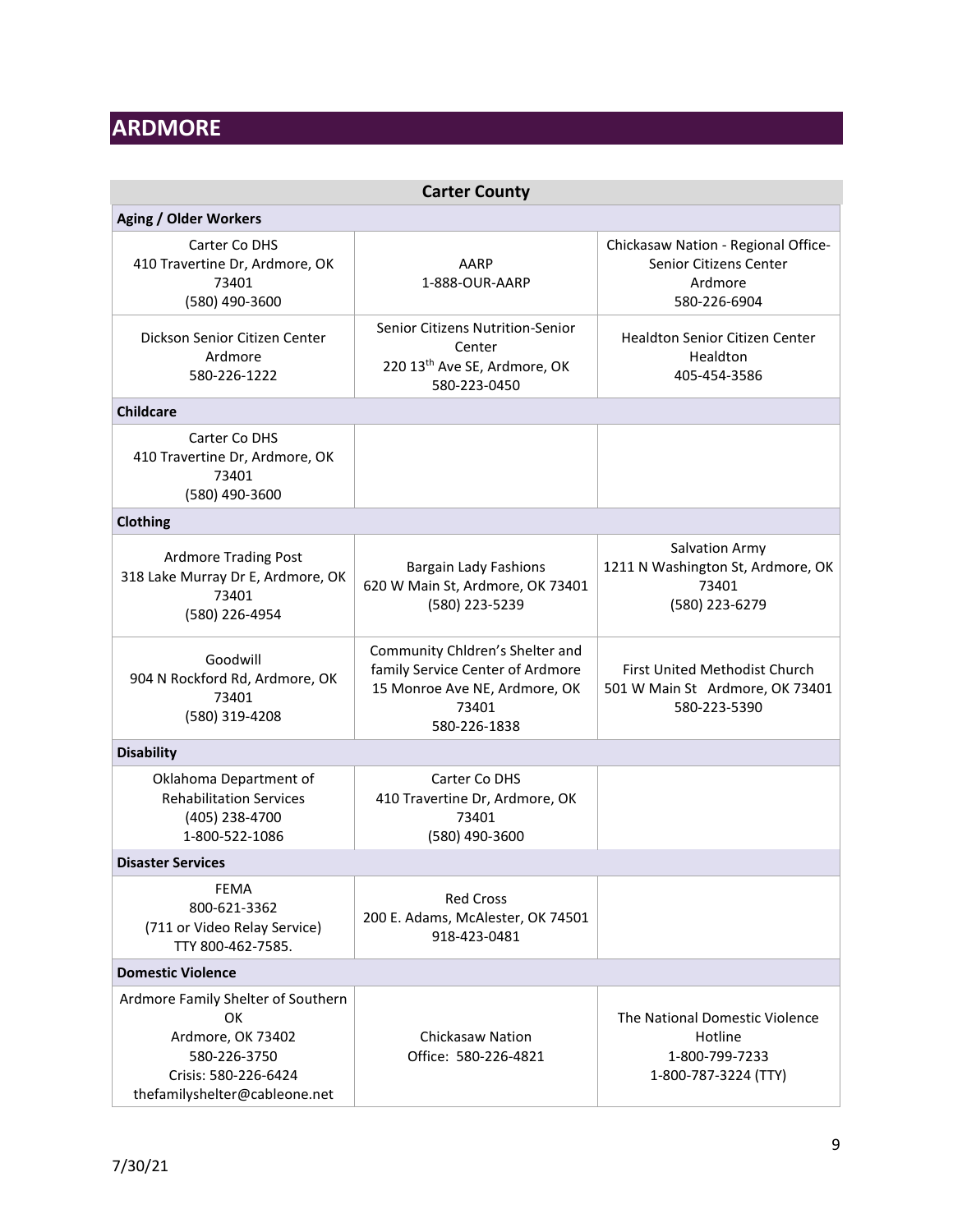| Oklahoma Safeline for Domestic<br>Abuse<br>800-522- SAFE                                                    |                                                                                                                 |                                                                                                   |  |
|-------------------------------------------------------------------------------------------------------------|-----------------------------------------------------------------------------------------------------------------|---------------------------------------------------------------------------------------------------|--|
| <b>Education/Training</b>                                                                                   |                                                                                                                 |                                                                                                   |  |
| Arbuckle Truck Driving School<br>15167 US Hwy, Lone Grove, OK<br>73443<br>(580) 223-3360                    | Southern Ok Tech Center<br>2610 Sam Noble Pkwy, Ardmore, OK<br>73401<br>580-223-207                             | <b>Big Five Community Service</b><br>580-924-5331                                                 |  |
| <b>Emergency Shelter</b>                                                                                    |                                                                                                                 |                                                                                                   |  |
| <b>Big Five Community Service</b><br>580-924-5331                                                           |                                                                                                                 |                                                                                                   |  |
| <b>Ex-offender</b>                                                                                          |                                                                                                                 |                                                                                                   |  |
| Juvenile Affairs Office<br>333 W Main St, Ardmore, OK 73401<br>(580) 223-8032                               | <b>Carter County Clerk</b><br>25 A St NW, Ardmore, OK 73401<br>(580) 223-8162                                   | <b>Carter County District Attorney</b><br>20 B St SW #202, Ardmore, OK<br>73401<br>(580) 223-9674 |  |
| Food                                                                                                        |                                                                                                                 |                                                                                                   |  |
| Carter Co DHS<br>410 Travertine Dr, Ardmore, OK<br>73401<br>(580) 490-3600                                  | Chickasaw Nation - Regional Office-<br>Senior Citizens Center<br>Ardmore<br>580-226-6904                        | <b>Big Five Community Service</b><br>580-924-5331                                                 |  |
| Dickson Senior Citizen Center<br>Ardmore<br>580-226-1222                                                    | Senior Citizens Nutrition-Senior<br>Center<br>Ardmore<br>580-223-0450                                           | Healdton Senior Citizen Center<br>Healdton<br>405-454-3586                                        |  |
| <b>Housing</b>                                                                                              |                                                                                                                 |                                                                                                   |  |
| <b>Big Five Community Service</b><br>580-924-5331                                                           | <b>Ardmore Planning Department</b><br>23 S Washington St, Ardmore, OK<br>73401<br>(580) 223-3477                |                                                                                                   |  |
| <b>Immigration Services / Refugee Services</b>                                                              |                                                                                                                 |                                                                                                   |  |
| Legal Aid Services of Oklahoma, Inc.<br>14 E Street Southwest, Ardmore,<br>Oklahoma 73401<br>(580) 226-4863 | Catholic Charities' Refugee<br>Resettlement<br>1232 N. Classen Blvd.<br>Oklahoma City, OK 73106<br>405-523-3000 |                                                                                                   |  |
| Legal                                                                                                       |                                                                                                                 |                                                                                                   |  |
| Legal Aid Services of Oklahoma, Inc.<br>14 E Street Southwest, Ardmore,<br>Oklahoma 73401<br>(580) 226-4863 |                                                                                                                 |                                                                                                   |  |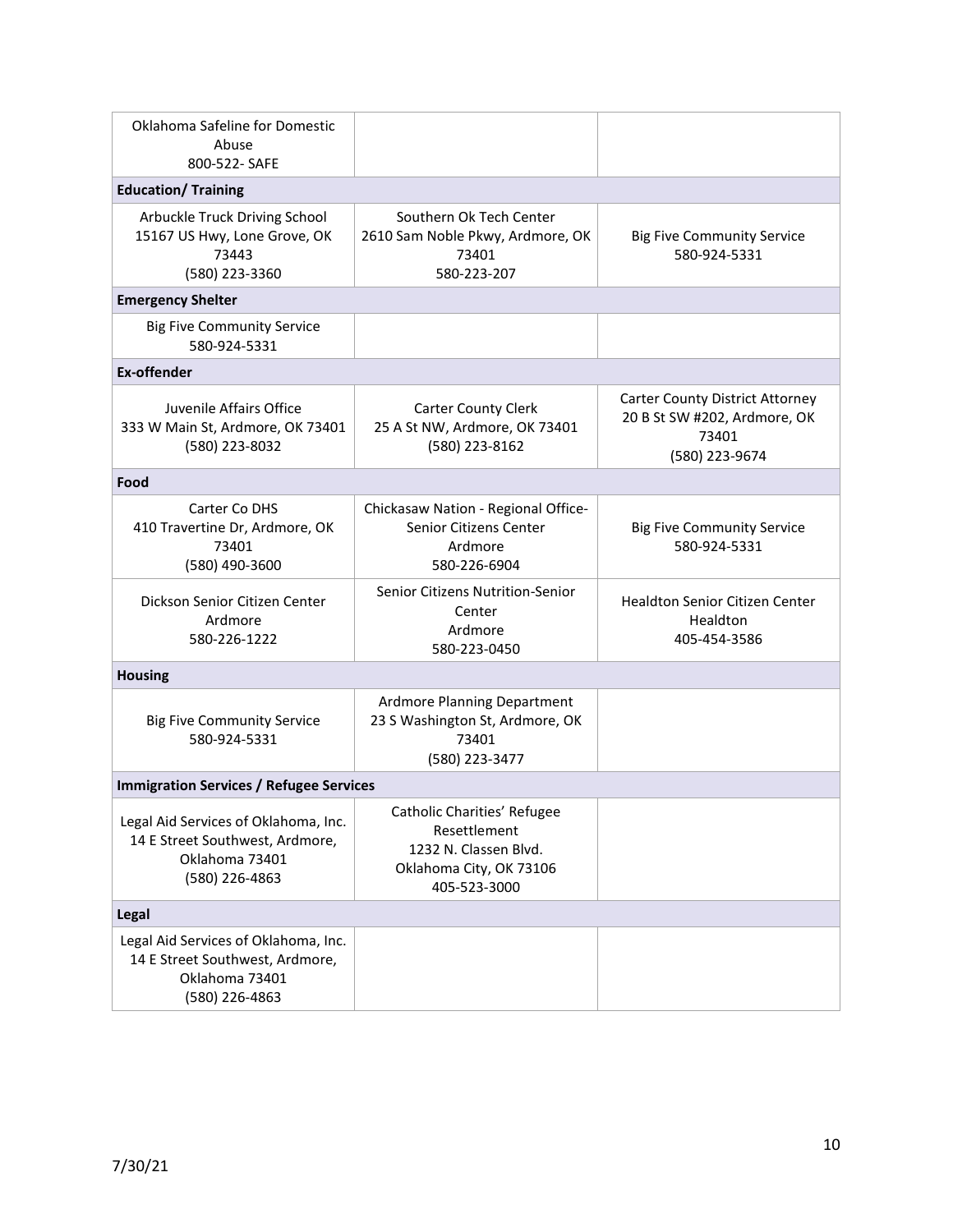| <b>Medical / Healthcare</b>                                                                                                                                       |                                                                                                                       |                                                                                                          |
|-------------------------------------------------------------------------------------------------------------------------------------------------------------------|-----------------------------------------------------------------------------------------------------------------------|----------------------------------------------------------------------------------------------------------|
| Carter Co DHS<br>410 Travertine Dr, Ardmore, OK<br>73401<br>(580) 490-3600                                                                                        | Carter County Health Department<br>405 S Washington St, Ardmore, OK<br>73401<br>(580) 223-9705                        | Carter County Health Department<br>173 Franklin St, Healdton, OK 73438<br>(580) 229-1291                 |
| <b>Mental Health Care</b>                                                                                                                                         |                                                                                                                       |                                                                                                          |
| Carter Co DHS<br>410 Travertine Dr, Ardmore, OK<br>73401<br>(580) 490-3600                                                                                        | Oklahoma Department of Mental<br><b>Health and Substance Abuse</b><br><b>Services</b><br>www.odmhsas.org              |                                                                                                          |
| <b>Pregnancy &amp; Parenting</b>                                                                                                                                  |                                                                                                                       |                                                                                                          |
| Carter County Health Department<br>405 S Washington St, Ardmore, OK<br>73401<br>(580) 223-9705                                                                    | Carter County Health Department<br>173 Franklin St, Healdton, OK 73438<br>(580) 229-1291                              |                                                                                                          |
| <b>Substance Abuse</b>                                                                                                                                            |                                                                                                                       |                                                                                                          |
| Arbuckle Life Solutions Inc<br>Alcoholism treatment program<br>9 10th Ave NW<br>(580) 226-1656                                                                    | <b>Reachout Hotline</b><br>1-800-522-9054                                                                             | Oklahoma Department of Mental<br><b>Health and Substance Abuse</b><br><b>Services</b><br>www.odmhsas.org |
| <b>OUT (Outcasts Under</b><br>Transformation)   Sober Living,<br><b>Substance Abuse Ministry</b><br>addiction treatment center<br>805 Grand Ave<br>(580) 504-9566 |                                                                                                                       |                                                                                                          |
| <b>Transportation</b>                                                                                                                                             |                                                                                                                       |                                                                                                          |
| Big Five Community Service 580-<br>924-5331                                                                                                                       | Sorts Transportation<br>201 A St SW, Ardmore, OK 73401<br>(580) 226-5730                                              | All Aboard Transport<br>1405 4th Ave NW, Ardmore, OK<br>73401<br>(580) 319-5290                          |
| Ardmore Taxi Service<br>(580) 956-5541                                                                                                                            | A Ride for You LLC<br>(580) 222-8933                                                                                  |                                                                                                          |
| <b>Utilities / Phone/ Rent</b>                                                                                                                                    |                                                                                                                       |                                                                                                          |
| <b>Big Five Community Service</b><br>580-924-5331                                                                                                                 |                                                                                                                       |                                                                                                          |
| <b>Veterans Services</b>                                                                                                                                          |                                                                                                                       |                                                                                                          |
| <b>Veterans Crisis Line</b><br>1-800-273-8255                                                                                                                     | KiBois Supportive Services for<br>Veteran Families (SSVF) Program<br>301 W. Main<br>Ardmore, OK 74401<br>580-465-6684 |                                                                                                          |
| <b>Other Workforce Services</b>                                                                                                                                   |                                                                                                                       |                                                                                                          |
| <b>Big Five Community Service</b><br>580-924-5331                                                                                                                 | Ardmore Chamber of Commerce<br>410 W Main St, Ardmore, OK 73401                                                       |                                                                                                          |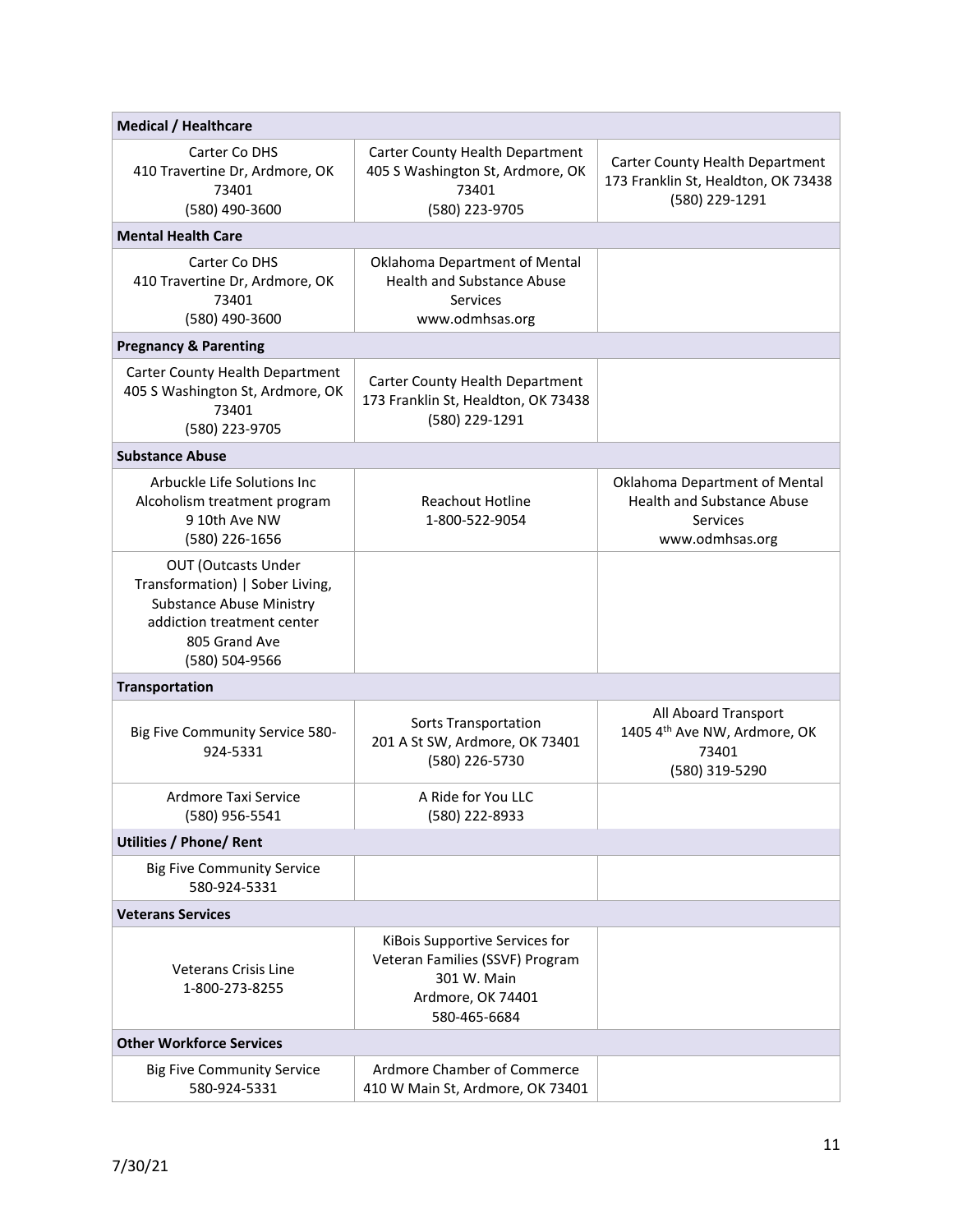| $--- - - -$<br>וגר<br>ر ر ر<br>. <b>. .</b> |  |
|---------------------------------------------|--|
|---------------------------------------------|--|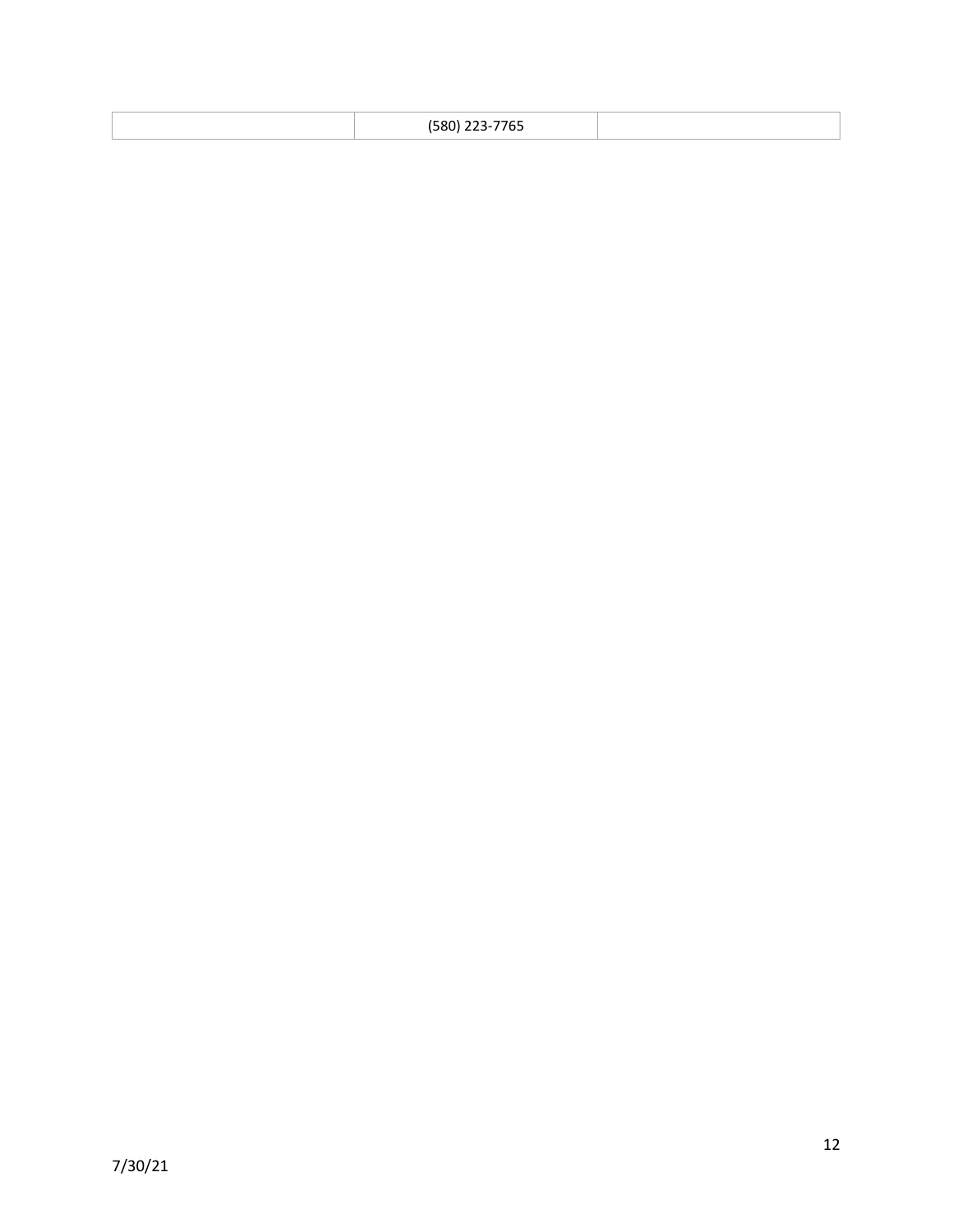<span id="page-12-0"></span>

| <b>Love County</b>                                                                                                                                                 |                                                                                     |                                                                                    |
|--------------------------------------------------------------------------------------------------------------------------------------------------------------------|-------------------------------------------------------------------------------------|------------------------------------------------------------------------------------|
| <b>Aging / Older Workers</b>                                                                                                                                       |                                                                                     |                                                                                    |
| Love Co DHS<br>235 B Wanda St, Marietta, OK 73448<br>(580) 490-3600                                                                                                | AARP<br>1-888-OUR-AARP                                                              | Love County Senior Program<br>299 Bell St, Marietta, OK 73448                      |
| <b>Childcare</b>                                                                                                                                                   |                                                                                     |                                                                                    |
| Love Co DHS<br>235 B Wanda St, Marietta, OK 73448<br>(580) 490-3600                                                                                                |                                                                                     |                                                                                    |
| <b>Clothing</b>                                                                                                                                                    |                                                                                     |                                                                                    |
|                                                                                                                                                                    |                                                                                     |                                                                                    |
| <b>Disability</b>                                                                                                                                                  |                                                                                     |                                                                                    |
| Oklahoma Department of<br><b>Rehabilitation Services</b><br>(405) 238-4700<br>1-800-522-1086                                                                       | Love Co DHS<br>235 B Wanda St, Marietta, OK 73448<br>(580) 490-3600                 |                                                                                    |
| <b>Disaster Services</b>                                                                                                                                           |                                                                                     |                                                                                    |
| <b>FEMA</b><br>800-621-3362<br>(711 or Video Relay Service)<br>TTY 800-462-7585.                                                                                   | <b>RED CROSS</b><br>200 E. Adams, McAlester, OK 74501<br>918-423-0481               |                                                                                    |
| <b>Domestic Violence</b>                                                                                                                                           |                                                                                     |                                                                                    |
| Love County Family Shelter<br>(580) 276-2042 or 24-Hour Hotline<br>(580) 226-6424. A victim<br>advocate/counselor is located at 318<br>W. Main, Marietta, OK 73448 | The National Domestic Violence<br>Hotline<br>1-800-799-7233<br>1-800-787-3224 (TTY) | Oklahoma Safeline for Domestic<br>Abuse<br>800-522- SAFE                           |
| <b>Education/ Training</b>                                                                                                                                         |                                                                                     |                                                                                    |
| Love County Library<br>500 US-77, Marietta, OK 73448<br>(580) 276-3783                                                                                             | <b>Big Five Community Service</b><br>580-924-5331                                   |                                                                                    |
| <b>Emergency Shelter</b>                                                                                                                                           |                                                                                     |                                                                                    |
| Love County Family Shelter<br>318 W Main St, Marietta, OK 73448                                                                                                    | <b>Big Five Community Service</b><br>580-924-5331                                   |                                                                                    |
| <b>Ex-offender</b>                                                                                                                                                 |                                                                                     |                                                                                    |
| Juvenile Affairs Office<br>333 W Main St, Ardmore, OK 73401<br>(580) 223-8032                                                                                      | Love County Courthouse<br>405 W Main St, Marietta, OK 73448<br>(580) 276-2235       | Love County Sheriff<br>408 W Chickasaw St, Marietta, OK<br>73448<br>(580) 276-3150 |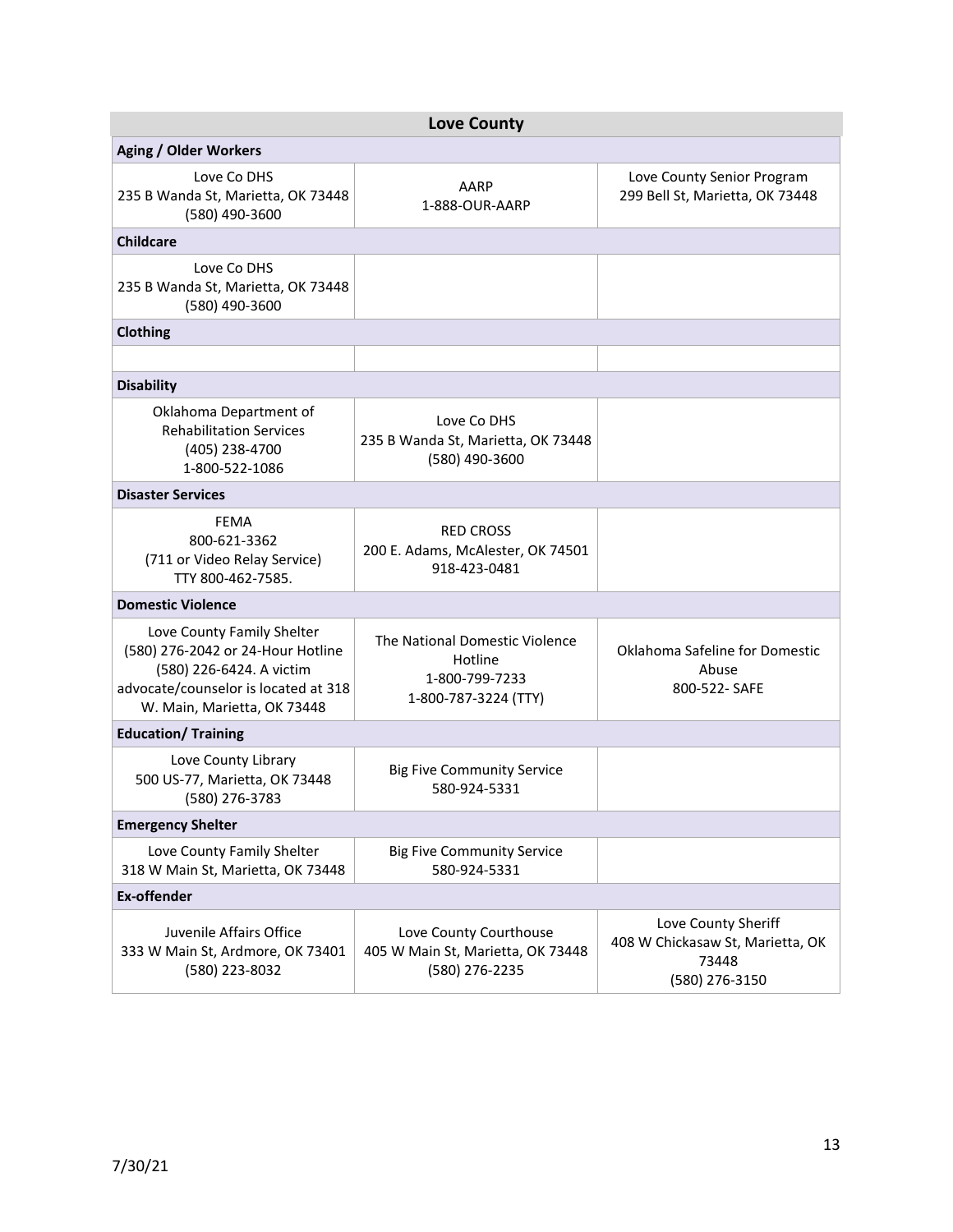| Food                                                                                                                            |                                                                                                                                    |                                                   |
|---------------------------------------------------------------------------------------------------------------------------------|------------------------------------------------------------------------------------------------------------------------------------|---------------------------------------------------|
| Love Co DHS<br>235 B Wanda St, Marietta, OK 73448<br>(580) 490-3600                                                             | WIC - Love County Health<br>Department<br>200 C E Colston Ave, Marietta, OK<br>73448<br>(580) 276-2531                             | <b>Big Five Community Service</b><br>580-924-5331 |
| <b>Housing</b>                                                                                                                  |                                                                                                                                    |                                                   |
| Love County Big Five Community<br>Services<br>910 W Main St, Marietta, OK 73448<br>(580) 276-3154                               |                                                                                                                                    |                                                   |
| <b>Immigration Services / Refugee Services</b>                                                                                  |                                                                                                                                    |                                                   |
| Legal Aid Services of Oklahoma, Inc.<br>14 E Street Southwest, Ardmore,<br>Oklahoma 73401<br>(580) 226-4863                     | Catholic Charities' Refugee<br>Resettlement<br>1232 N. Classen Blvd.<br>Oklahoma City, OK 73106<br>405-523-3000                    |                                                   |
| Legal                                                                                                                           |                                                                                                                                    |                                                   |
| Legal Aid Services of Oklahoma, Inc.<br>14 E Street Southwest, Ardmore,<br>Oklahoma 73401<br>(580) 226-4863                     |                                                                                                                                    |                                                   |
| <b>Medical / Healthcare</b>                                                                                                     |                                                                                                                                    |                                                   |
| Love Co DHS<br>235 B Wanda St, Marietta, OK 73448<br>(580) 490-3600                                                             | Family Planning / Immunizations -<br>Love County Health Department<br>200 C E Colston Ave, Marietta, OK<br>73448<br>(580) 276-2531 |                                                   |
| <b>Mental Health Care</b>                                                                                                       |                                                                                                                                    |                                                   |
| Love Co DHS<br>235 B Wanda St, Marietta, OK 73448<br>(580) 490-3600                                                             | Oklahoma Department of Mental<br><b>Health and Substance Abuse</b><br><b>Services</b><br>www.odmhsas.org                           |                                                   |
| <b>Pregnancy &amp; Parenting</b>                                                                                                |                                                                                                                                    |                                                   |
| Family Planning / WIC - Love County<br><b>Health Department</b><br>200 C E Colston Ave, Marietta, OK<br>73448<br>(580) 276-2531 |                                                                                                                                    |                                                   |
| <b>Substance Abuse</b>                                                                                                          |                                                                                                                                    |                                                   |
| Reachout Hotline: 1-800-522-9054                                                                                                | Oklahoma Department of Mental<br><b>Health and Substance Abuse</b><br><b>Services</b><br>www.odmhsas.org                           |                                                   |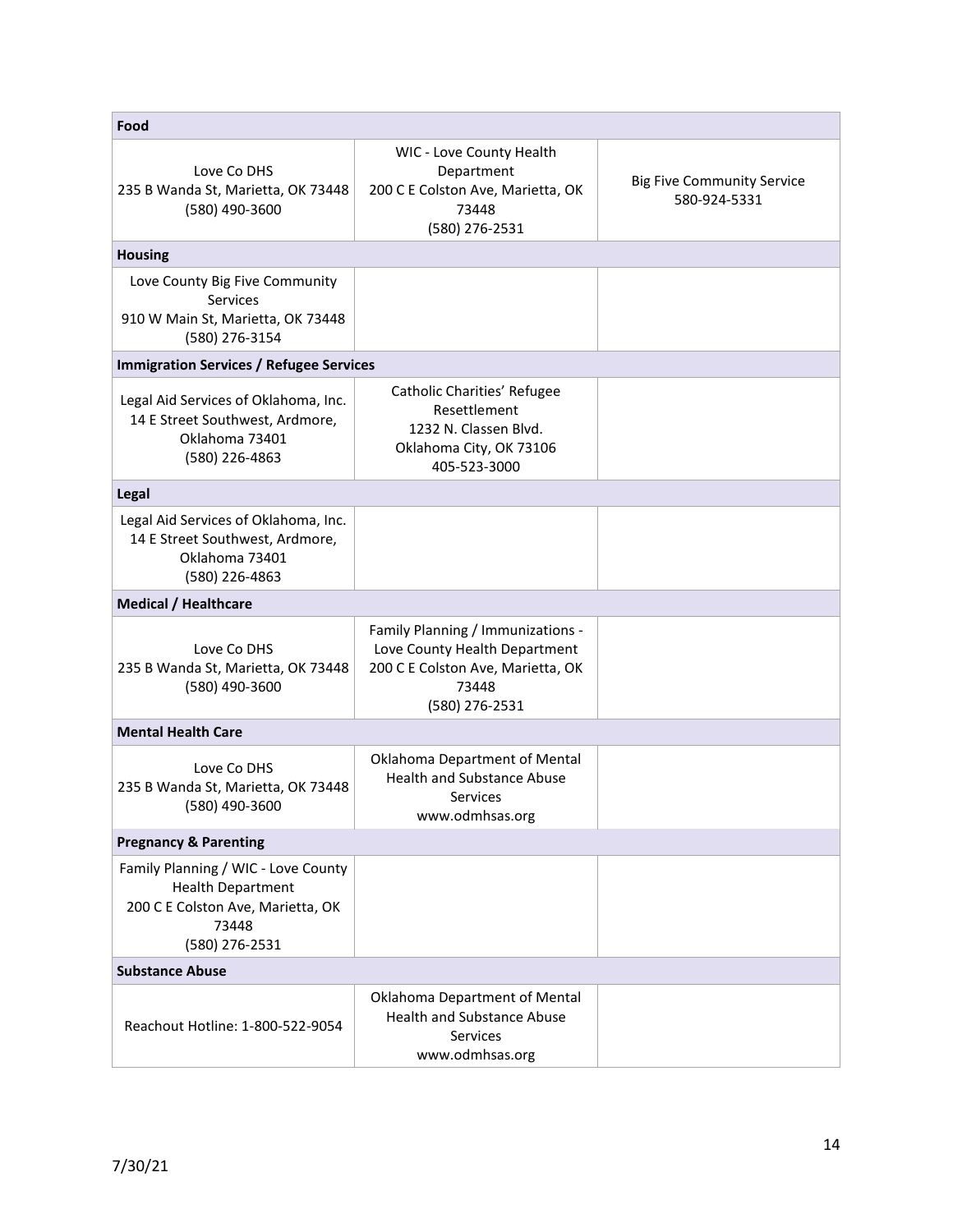| Transportation                                    |                                                        |  |
|---------------------------------------------------|--------------------------------------------------------|--|
| <b>Big Five Community Service</b><br>580-924-5331 | Sorts Transportation<br>201 A St SW, Ardmore, OK 73401 |  |
| <b>Utilities / Phone/ Rent</b>                    |                                                        |  |
| <b>Big Five Community Service</b><br>580-924-5331 |                                                        |  |
| <b>Veterans Services</b>                          |                                                        |  |
| Veterans Crisis Line<br>1-800-273-8255            |                                                        |  |
| <b>Other Workforce Services</b>                   |                                                        |  |
| <b>Big Five Community Service</b><br>580-924-5331 |                                                        |  |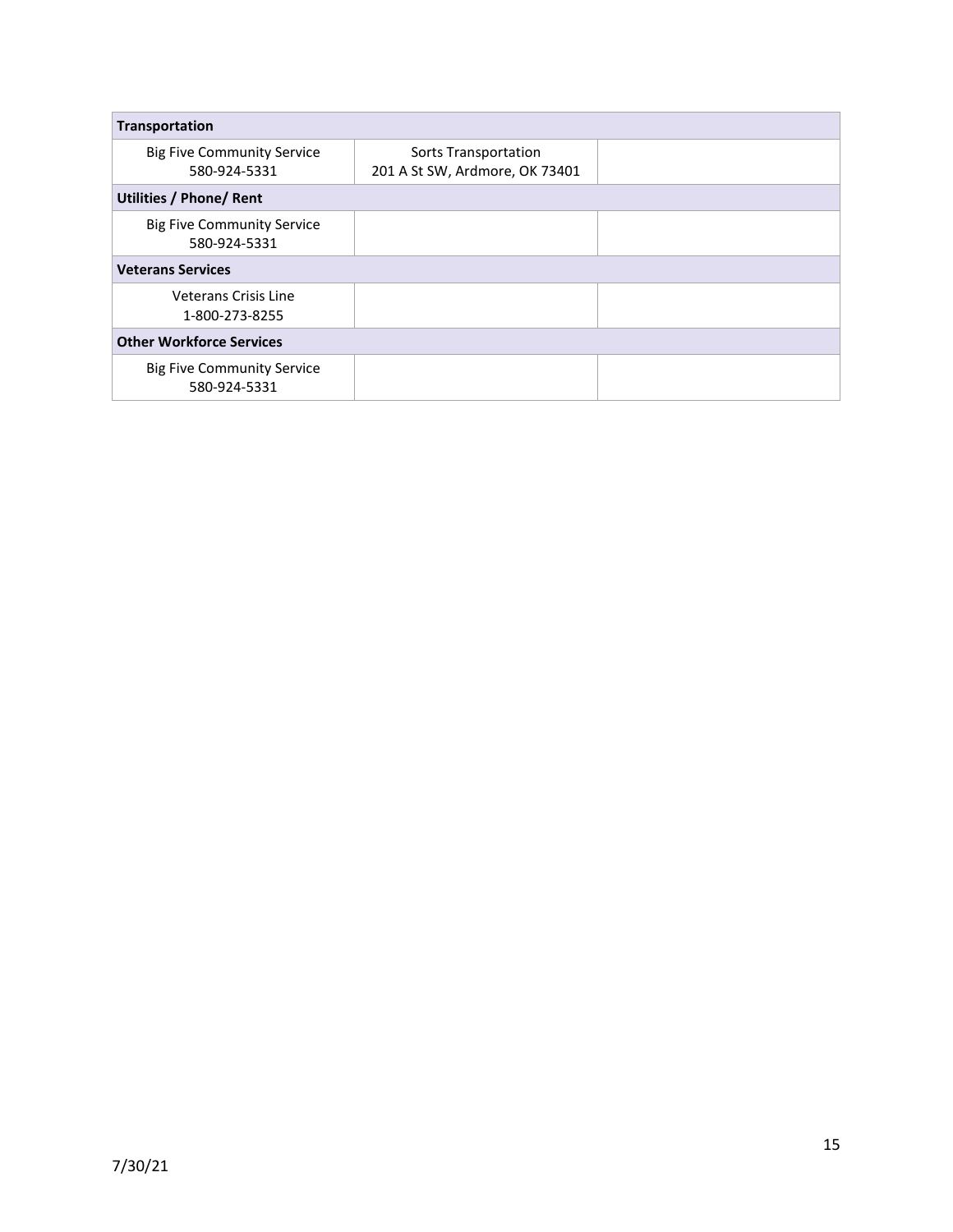## <span id="page-15-0"></span>**ATOKA**

<span id="page-15-1"></span>

| <b>Atoka County</b>                                                                                      |                                                                                               |                                                                                   |
|----------------------------------------------------------------------------------------------------------|-----------------------------------------------------------------------------------------------|-----------------------------------------------------------------------------------|
| <b>Aging / Older Workers</b>                                                                             |                                                                                               |                                                                                   |
| Atoka County DHS Office<br>801 S. Greathouse Dr, Atoka, OK<br>74525<br>(580) 889-3394                    | AARP<br>1-888-OUR-AARP                                                                        | <b>INCA Community Action</b><br>371 W. 10 <sup>th</sup> Street<br>Atoka, OK 74525 |
| <b>Childcare</b>                                                                                         |                                                                                               |                                                                                   |
| Atoka County DHS Office<br>801 S. Greathouse Dr, Atoka, OK<br>74525<br>(580) 889-3394                    | CASA for Atoka & Coal County<br>200 E Court St, Atoka, OK 74525<br>(580) 889-5860             |                                                                                   |
| Clothing                                                                                                 |                                                                                               |                                                                                   |
| <b>INCA Community Services</b><br>301 W 10 <sup>th</sup> St, Atoka, OK 74525<br>(580) 889-5193           |                                                                                               |                                                                                   |
| <b>Disability</b>                                                                                        |                                                                                               |                                                                                   |
| Oklahoma Department of<br><b>Rehabilitation Services</b><br>(405) 238-4700<br>1-800-522-1086             | Atoka County DHS Office<br>801 S. Greathouse Dr, Atoka, OK<br>74525<br>(580) 889-3394         |                                                                                   |
| <b>Disaster Services</b>                                                                                 |                                                                                               |                                                                                   |
| <b>FEMA</b><br>800-621-3362<br>(711 or Video Relay Service)<br>TTY 800-462-7585.                         | <b>Red Cross</b><br>200 E. Adams, McAlester, OK 74501<br>918-423-0481                         |                                                                                   |
| <b>Domestic Violence</b>                                                                                 |                                                                                               |                                                                                   |
| First Baptist Church/Ministerial<br>Alliance<br>169 N Delaware Ave, Atoka, OK<br>74525<br>(580) 889-6633 | The National Domestic Violence<br>Hotline<br>1-800-799-7233<br>1-800-787-3224 (TTY)           | Oklahoma Safeline for Domestic<br>Abuse<br>800-522- SAFE                          |
| <b>Education/ Training</b>                                                                               |                                                                                               |                                                                                   |
| Kiamichi Technology Center<br>1301 W Liberty Rd, Atoka, OK 74525<br>(580) 889-7321                       | <b>INCA Community Services</b><br>301 W 10th St, Atoka, OK 74525<br>(580) 889-5193 Head start |                                                                                   |
| <b>Emergency Shelter</b>                                                                                 |                                                                                               |                                                                                   |
| First Baptist Church/Ministerial<br>Alliance<br>169 N Delaware Ave, Atoka, OK<br>74525<br>(580) 889-6633 |                                                                                               |                                                                                   |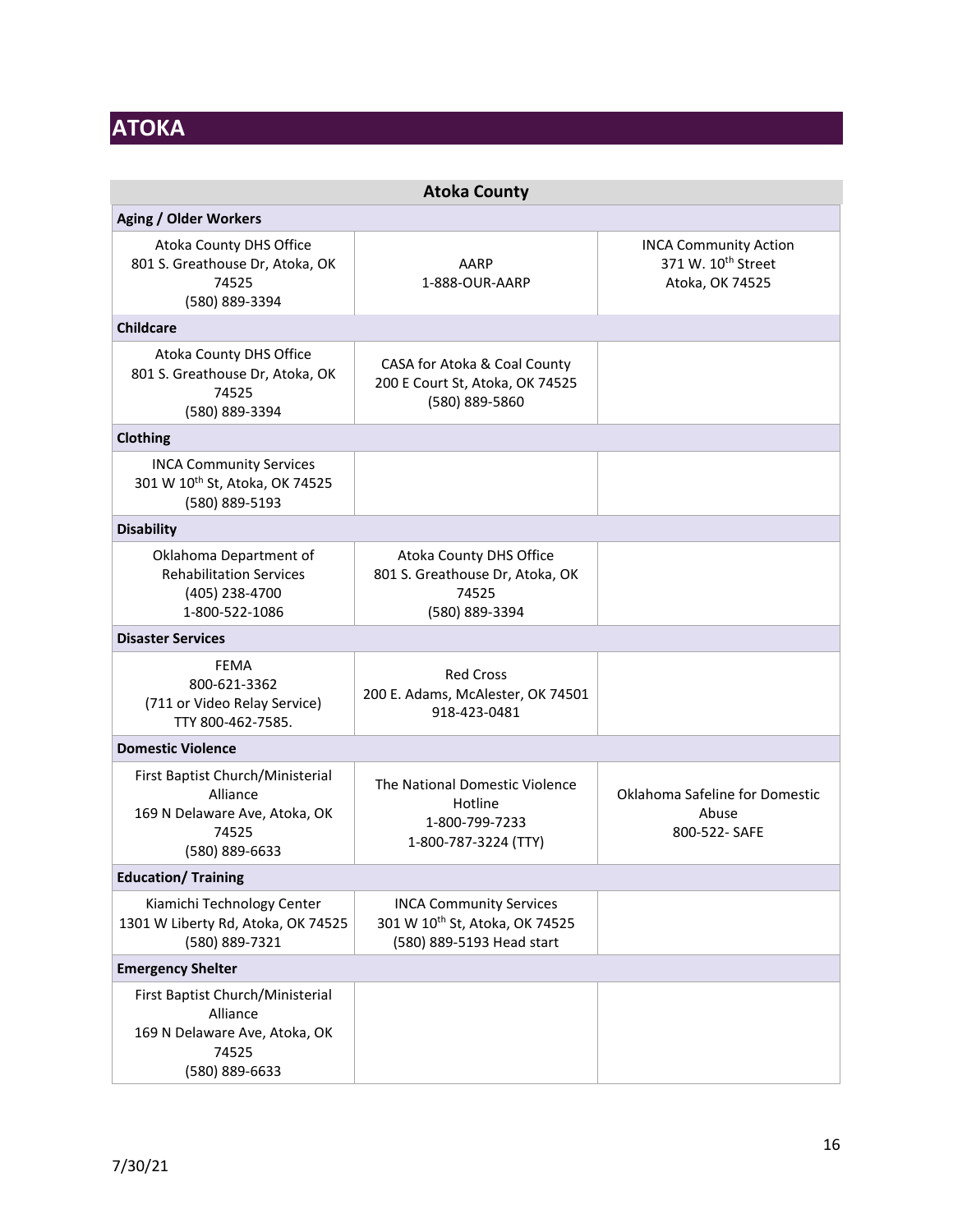| <b>Ex-offender</b>                                                                                          |                                                                                                                       |                                                                                                          |
|-------------------------------------------------------------------------------------------------------------|-----------------------------------------------------------------------------------------------------------------------|----------------------------------------------------------------------------------------------------------|
| Atoka County District Attorney<br>200 E Court St # 212E, Atoka, OK<br>74525                                 | Atoka County Sheriff<br>200 E Court St# 102E, Atoka, OK<br>74525                                                      |                                                                                                          |
| (580) 889-6624<br>Food                                                                                      | (580) 889-2221                                                                                                        |                                                                                                          |
| Atoka County DHS Office<br>801 S. Greathouse Dr, Atoka, OK<br>74525<br>(580) 889-3394                       | WIC - Atoka County Health Dept.<br>932 West 13th St, Atoka, OK 74525<br>(580) 889-2116                                |                                                                                                          |
| <b>Housing</b>                                                                                              |                                                                                                                       |                                                                                                          |
| <b>Atoka Housing Authority</b><br>80 W Cedar Cir #A, Atoka, OK 74525<br>(580) 889-7311                      | <b>INCA Community Services</b><br>301 W 10th St, Atoka, OK 74525<br>(580) 889-5193                                    |                                                                                                          |
| <b>Immigration Services / Refugee Services</b>                                                              |                                                                                                                       |                                                                                                          |
| Legal Aid Services of Oklahoma, Inc.<br>14 E Street Southwest, Ardmore,<br>Oklahoma 73401<br>(580) 226-4863 | Catholic Charities' Refugee<br>Resettlement<br>1232 N. Classen Blvd.<br>Oklahoma City, OK 73106<br>405-523-3000       |                                                                                                          |
| Legal                                                                                                       |                                                                                                                       |                                                                                                          |
| Legal Aid Services of Oklahoma, Inc.<br>14 E Street Southwest, Ardmore,<br>Oklahoma 73401<br>(580) 226-4863 |                                                                                                                       |                                                                                                          |
| <b>Medical / Healthcare</b>                                                                                 |                                                                                                                       |                                                                                                          |
| Atoka County DHS Office<br>801 S. Greathouse Dr, Atoka, OK<br>74525<br>(580) 889-3394                       | Family Planning / Immunizations -<br>Atoka County Health Dept.<br>932 West 13th St, Atoka, OK 74525<br>(580) 889-2116 |                                                                                                          |
| <b>Mental Health Care</b>                                                                                   |                                                                                                                       |                                                                                                          |
| Atoka County DHS Office<br>801 S. Greathouse Dr, Atoka, OK<br>74525<br>(580) 889-3394                       | Carl Albert Mental Health Center<br>271 E Court St, Atoka, OK 74525<br>(580) 889-6459                                 | Oklahoma Department of Mental<br><b>Health and Substance Abuse</b><br><b>Services</b><br>www.odmhsas.org |
| <b>Pregnancy &amp; Parenting</b>                                                                            |                                                                                                                       |                                                                                                          |
| Family Planning / WIC - Atoka<br>County Health Dept.<br>932 West 13th St, Atoka, OK 74525<br>(580) 889-2116 | <b>Choctaw Nation Health Clinic</b><br>1585 W Liberty Rd, Atoka, OK 74525<br>580-889-1981                             |                                                                                                          |
| <b>Substance Abuse</b>                                                                                      |                                                                                                                       |                                                                                                          |
| Atoka County Sheriff<br>200 E Court St# 102E, Atoka, OK<br>74525<br>(580) 889-2221                          | Reachout Hotline: 1-800-522-9054                                                                                      | Oklahoma Department of Mental<br><b>Health and Substance Abuse</b><br><b>Services</b><br>www.odmhsas.org |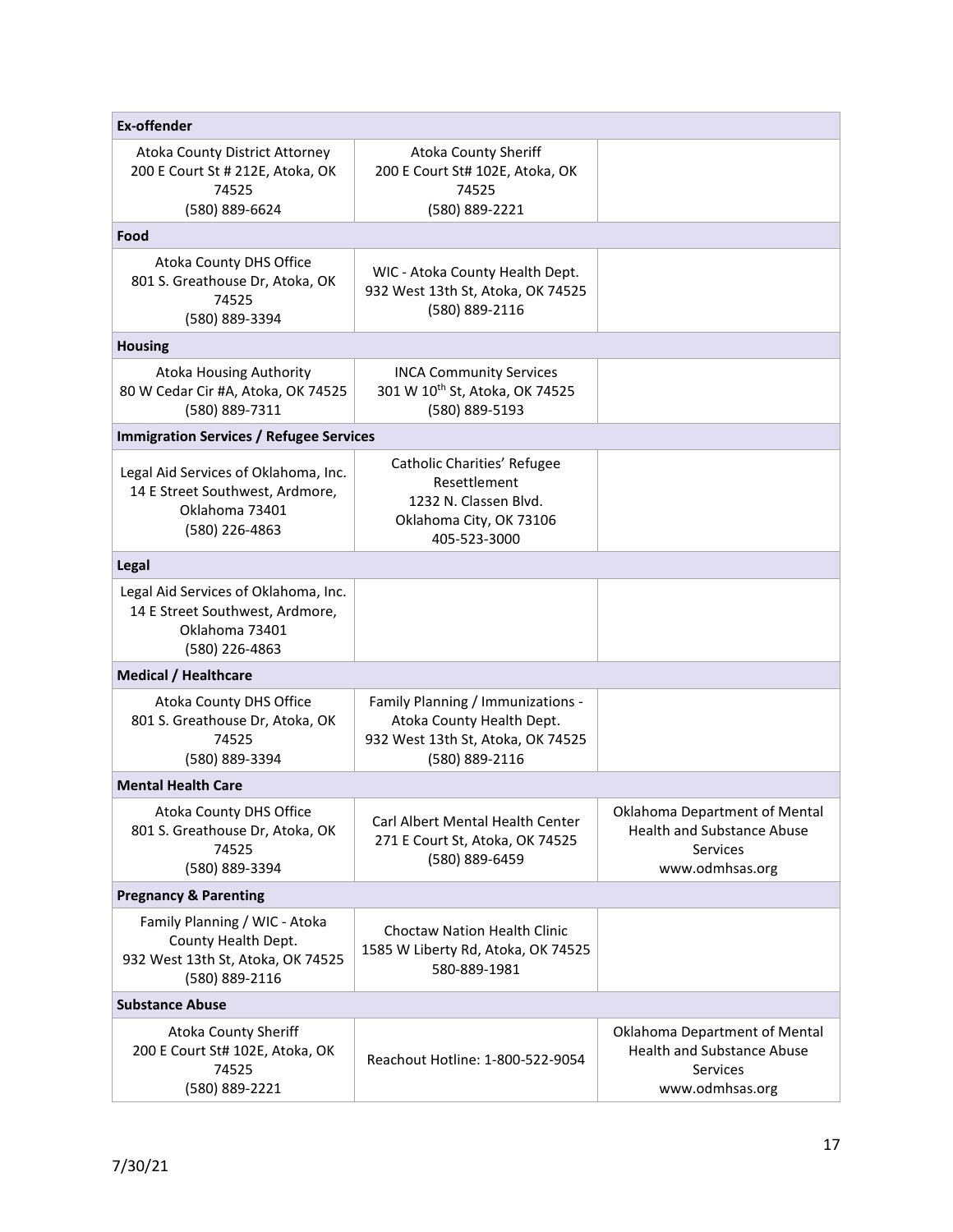| <b>Transportation</b>                                                                 |                                                                                |  |
|---------------------------------------------------------------------------------------|--------------------------------------------------------------------------------|--|
| Greyhound (Bus Stop)<br>1100 S Mississippi Ave, Atoka, OK<br>74525<br>(800) 231-2222  | <b>JAMM Transit System</b><br>301 W 10th St, Atoka, OK 74525<br>(580) 889-5023 |  |
| <b>Utilities / Phone/ Rent</b>                                                        |                                                                                |  |
| Atoka County DHS Office<br>801 S. Greathouse Dr, Atoka, OK<br>74525<br>(580) 889-3394 |                                                                                |  |
| <b>Veterans Services</b>                                                              |                                                                                |  |
| <b>Veterans Crisis Line</b><br>1-800-273-8255                                         |                                                                                |  |
| <b>Other Workforce Services</b>                                                       |                                                                                |  |
| Atoka Chamber of Commerce<br>415 E Court St, Atoka, OK 74525<br>(580) 889-2410        |                                                                                |  |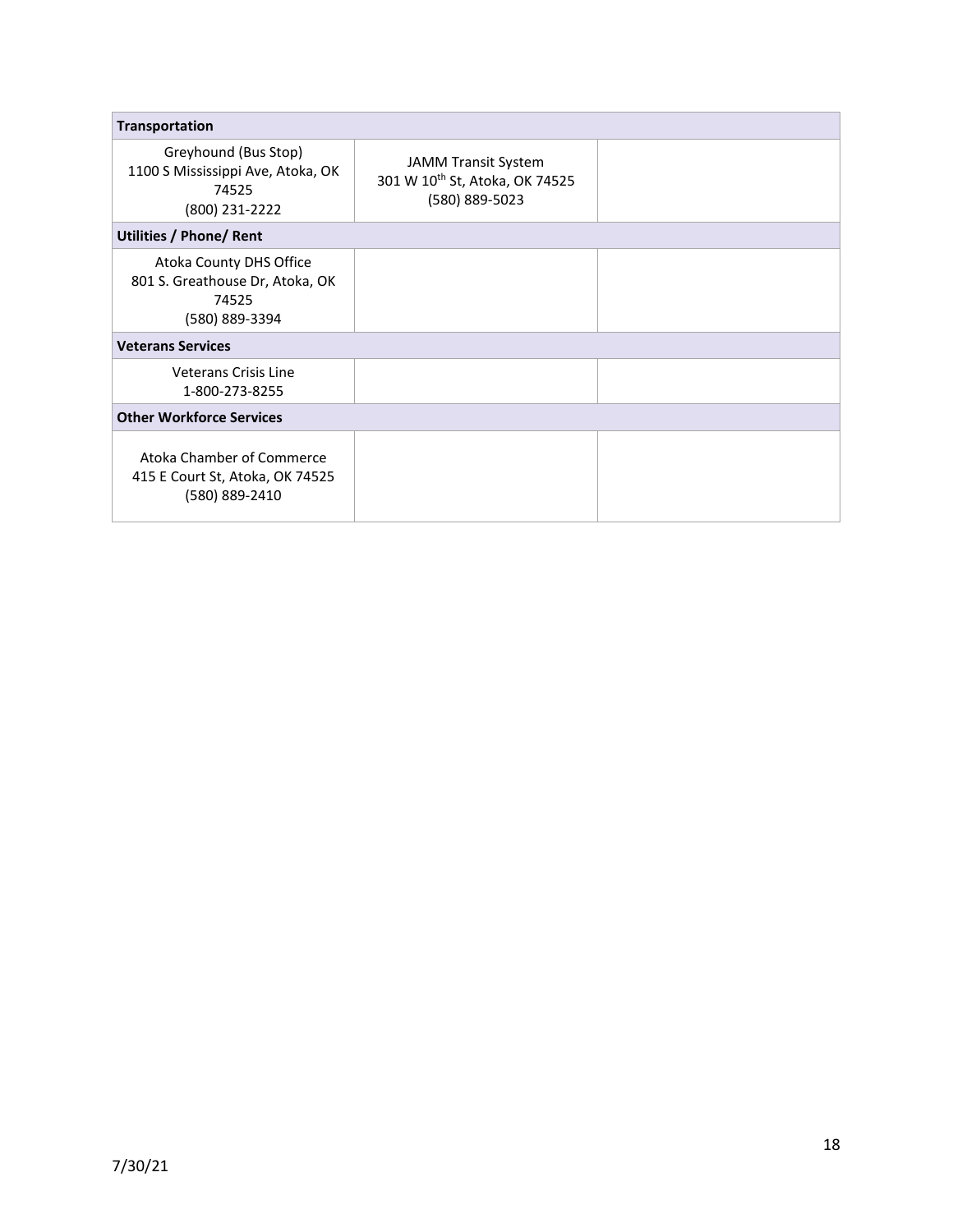<span id="page-18-0"></span>

| <b>Johnston County</b>                                                                                 |                                                                                    |                                                               |
|--------------------------------------------------------------------------------------------------------|------------------------------------------------------------------------------------|---------------------------------------------------------------|
| <b>Aging / Older Workers</b>                                                                           |                                                                                    |                                                               |
| Johnston Co DHS<br>Tishomingo, OK 73460<br>(580) 371-4000                                              | AARP<br>1-888-OUR-AARP                                                             | Chickasaw Nation Connerville Senior<br>Center<br>580-836-7120 |
| Chickasaw Nation - Tishomingo-<br>Senior Citizen Center<br>580-371-9667                                | <b>INCA Community Services</b><br>301 W 10th St, Atoka, OK 74525<br>(580) 889-5193 |                                                               |
| <b>Childcare</b>                                                                                       |                                                                                    |                                                               |
| Johnston Co DHS<br>Tishomingo, OK 73460<br>(580) 371-4000                                              |                                                                                    |                                                               |
| <b>Clothing</b>                                                                                        |                                                                                    |                                                               |
| <b>INCA Community Services</b><br>301 W 10th St, Atoka, OK 74525<br>(580) 889-5193                     |                                                                                    |                                                               |
| <b>Disability</b>                                                                                      |                                                                                    |                                                               |
| Oklahoma Department of<br><b>Rehabilitation Services</b><br>(405) 238-4700<br>1-800-522-1086           | Johnston Co DHS<br>Tishomingo, OK 73460<br>(580) 371-4000                          |                                                               |
| <b>Disaster Services</b>                                                                               |                                                                                    |                                                               |
| <b>FEMA</b><br>800-621-3362<br>(711 or Video Relay Service)<br>TTY 800-462-7585.                       | <b>Red Cross</b><br>200 E. Adams, McAlester, OK 74501<br>918-423-0481              |                                                               |
| <b>Domestic Violence</b>                                                                               |                                                                                    |                                                               |
| The National Domestic Violence<br>Hotline<br>1-800-799-7233<br>1-800-787-3224 (TTY)                    | Oklahoma Safeline for Domestic<br>Abuse<br>800-522- SAFE                           |                                                               |
| <b>Education/Training</b>                                                                              |                                                                                    |                                                               |
| <b>Murray State College</b><br>1 Murray Campus Dr, Tishomingo,<br>OK 73460<br>580-387-7000<br>JD Voto  |                                                                                    |                                                               |
| <b>Emergency Shelter</b>                                                                               |                                                                                    |                                                               |
|                                                                                                        |                                                                                    |                                                               |
| <b>Ex-offender</b>                                                                                     |                                                                                    |                                                               |
| Tishomingo City Hall/Police<br>Department<br>1130 E Main St, Tishomingo, OK<br>73460<br>(580) 371-2369 |                                                                                    |                                                               |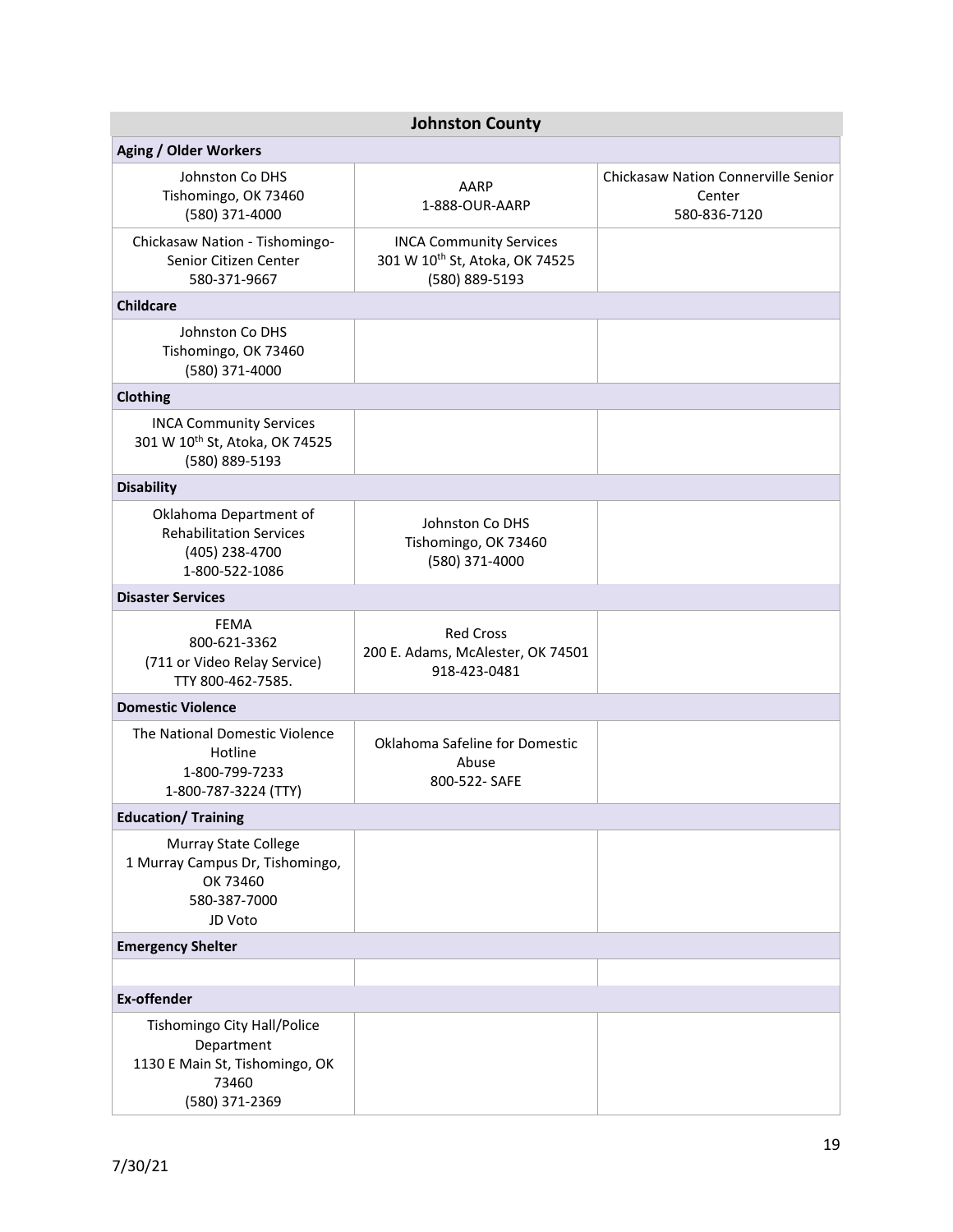| Food                                                                                                        |                                                                                                                                     |                                                                                   |
|-------------------------------------------------------------------------------------------------------------|-------------------------------------------------------------------------------------------------------------------------------------|-----------------------------------------------------------------------------------|
| Johnston Co DHS<br>Tishomingo, OK 73460<br>(580) 371-4000                                                   | WIC - Johnston County Health<br>Department<br>1080 S Byrd St, Tishomingo, OK<br>73460<br>(580) 371-2470                             | <b>Chickasaw Nation Connerville Senior</b><br>Center<br>580-836-7120              |
| Chickasaw Nation - Tishomingo-<br>Senior Citizen Center<br>580-371-9667                                     |                                                                                                                                     |                                                                                   |
| <b>Housing</b>                                                                                              |                                                                                                                                     |                                                                                   |
| <b>Tishomingo Housing Authority</b><br>1005 N Byrd St, Tishomingo, OK<br>73460<br>(580) 371-2543            |                                                                                                                                     |                                                                                   |
| <b>Immigration Services / Refugee Services</b>                                                              |                                                                                                                                     |                                                                                   |
| Legal Aid Services of Oklahoma, Inc.<br>14 E Street Southwest, Ardmore,<br>Oklahoma 73401<br>(580) 226-4863 | Catholic Charities' Refugee<br>Resettlement<br>1232 N. Classen Blvd.<br>Oklahoma City, OK 73106<br>405-523-3000                     |                                                                                   |
| <b>Legal</b>                                                                                                |                                                                                                                                     |                                                                                   |
| Legal Aid Services of Oklahoma, Inc.<br>14 E Street Southwest, Ardmore,<br>Oklahoma 73401<br>(580) 226-4863 |                                                                                                                                     |                                                                                   |
| <b>Medical / Healthcare</b>                                                                                 |                                                                                                                                     |                                                                                   |
| Johnston Co DHS<br>Tishomingo, OK 73460<br>(580) 371-4000                                                   | Family Planning / Immunizations -<br>Johnston County Health Department<br>1080 S Byrd St, Tishomingo, OK<br>73460<br>(580) 371-2470 | Department of Health<br>1080 S Byrd St, Tishomingo, OK<br>73460<br>(580) 371-2470 |
| <b>Mental Health Care</b>                                                                                   |                                                                                                                                     |                                                                                   |
| Johnston Co DHS<br>Tishomingo, OK 73460<br>(580) 371-4000                                                   | Oklahoma Department of Mental<br><b>Health and Substance Abuse</b><br><b>Services</b><br>www.odmhsas.org                            |                                                                                   |
| <b>Pregnancy &amp; Parenting</b>                                                                            |                                                                                                                                     |                                                                                   |
| <b>INCA Community Services</b><br>PO Box 68, Tishomingo, OK 73460<br>580-371-2353<br>Wanda Gray             | Family Planning / WIC - Johnston<br>County Health Department<br>1080 S Byrd St, Tishomingo, OK<br>73460<br>(580) 371-2470           |                                                                                   |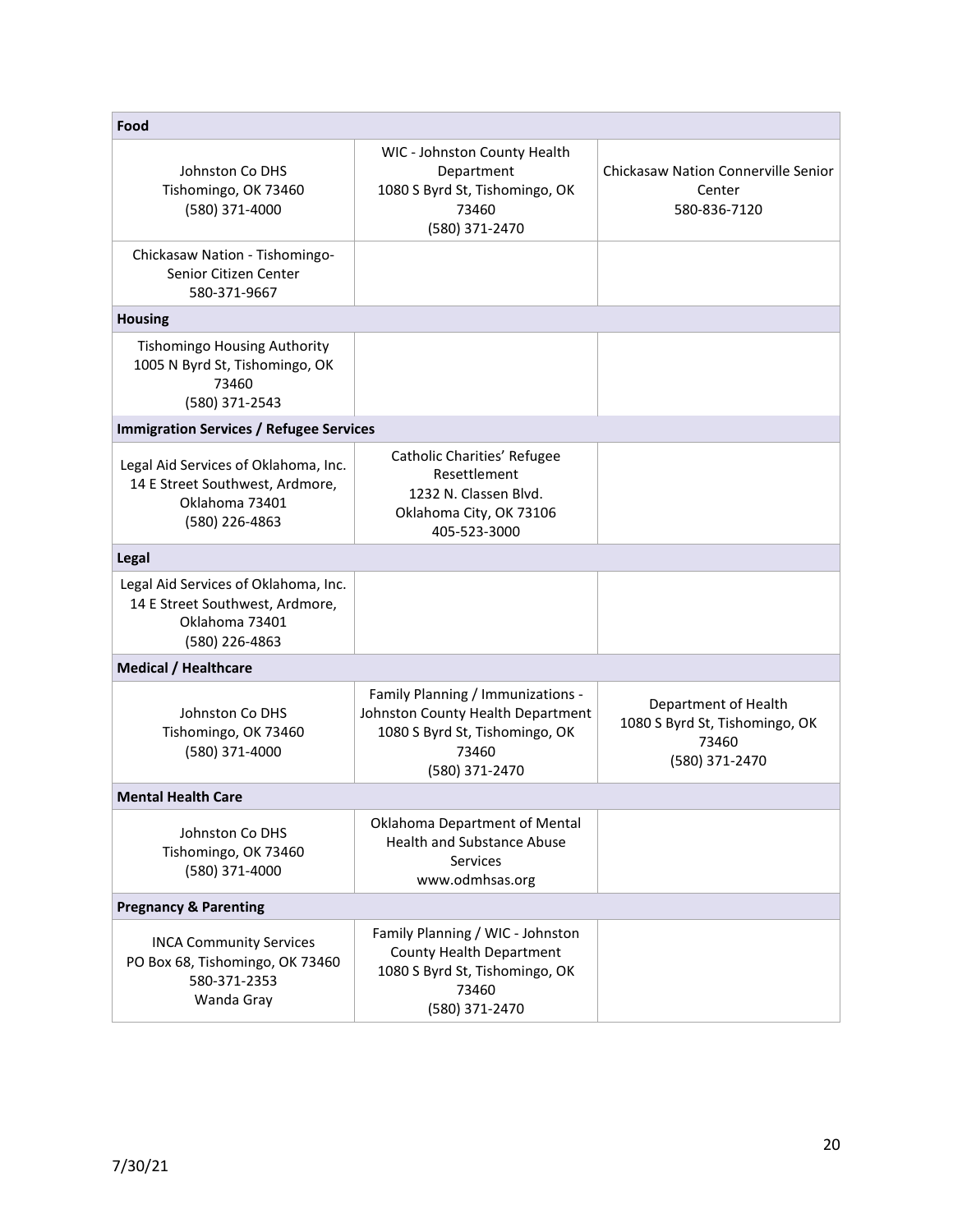| <b>Substance Abuse</b>                                                                                   |                                                                                 |                                                                                                             |
|----------------------------------------------------------------------------------------------------------|---------------------------------------------------------------------------------|-------------------------------------------------------------------------------------------------------------|
| Oklahoma Department of Mental<br><b>Health and Substance Abuse</b><br>Services<br>www.odmhsas.org        | Reachout Hotline: 1-800-522-9054                                                |                                                                                                             |
| <b>Transportation</b>                                                                                    |                                                                                 |                                                                                                             |
| Jamm Transit System<br>202 S Capitol Ave, Tishomingo, OK<br>73460<br>(580) 371-2353                      |                                                                                 |                                                                                                             |
| <b>Utilities / Phone/ Rent</b>                                                                           |                                                                                 |                                                                                                             |
| Department of Human Resources<br>1003 E Main St, Tishomingo, OK<br>73460<br>(580) 371-4000               |                                                                                 |                                                                                                             |
| <b>Veterans Services</b>                                                                                 |                                                                                 |                                                                                                             |
| Veterans Crisis Line<br>1-800-273-8255                                                                   |                                                                                 |                                                                                                             |
| <b>Other Workforce Services</b>                                                                          |                                                                                 |                                                                                                             |
| Mannsville City Hall<br>103 S 18 <sup>th</sup> St, Mannsville, OK 73447<br>580-371-3334<br>Shonda Barnes | <b>Wapy Express</b><br>109 Main St, Wapanucka, OK 73461<br>516-503-6911<br>Gary | Johnston County Chamber of<br>Commerce<br>504 W Main St Ste #102,<br>Tishomingo, OK 73460<br>(580) 371-2175 |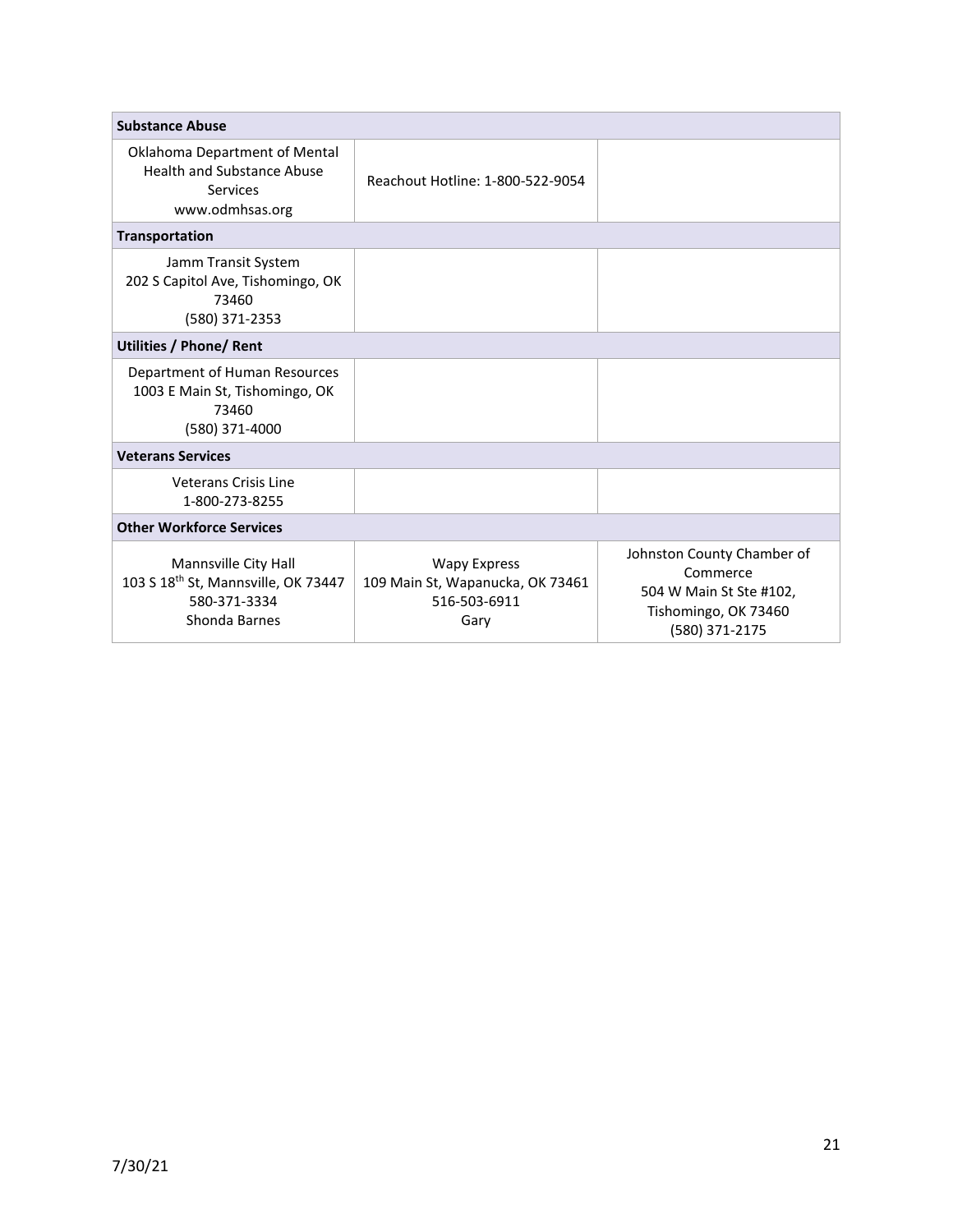## <span id="page-21-0"></span>**DURANT**

<span id="page-21-1"></span>

| <b>Bryan County</b>                                                                                                                         |                                                                                     |                                                          |
|---------------------------------------------------------------------------------------------------------------------------------------------|-------------------------------------------------------------------------------------|----------------------------------------------------------|
| <b>Aging / Older Workers</b>                                                                                                                |                                                                                     |                                                          |
| <b>Calera Community Center</b><br>Address<br>(580) 434-5634                                                                                 | AARP<br>1-888-OUR-AARP                                                              | Mead Senior Center, Durant<br>580-920-0417               |
| <b>Childcare</b>                                                                                                                            |                                                                                     |                                                          |
| Bryan Co DHS<br>4310 Old Hwy 70, Durant, OK 74701<br>(580) 931-2500                                                                         | <b>Choctaw Nation</b><br>1-800-522-6170                                             |                                                          |
| Clothing                                                                                                                                    |                                                                                     |                                                          |
| Goodwill<br>603 W Main St, Durant, OK 74701<br>(580) 924-0262                                                                               | <b>Good Deal Thrift</b><br>401 N 1st Ave, Durant, OK 74701<br>(580) 931-8953        | J127 (Women 18-26)<br>580-235-5540                       |
| <b>Choctaw Nation</b><br>1-800-522-6170                                                                                                     | First Baptist Church Clothes Closet<br>124 W Evergreen Durant<br>580-924-3573       | The Clothes Closet<br>580-931-8916                       |
| Hands of Hope Clothing Bank<br>580-920-2574                                                                                                 |                                                                                     |                                                          |
| <b>Disability</b>                                                                                                                           |                                                                                     |                                                          |
| Oklahoma Department of<br><b>Rehabilitation Services</b><br>(405) 238-4700<br>1-800-522-1086                                                |                                                                                     |                                                          |
| <b>Disaster Services</b>                                                                                                                    |                                                                                     |                                                          |
| FEMA<br>800-621-3362<br>(711 or Video Relay Service)<br>TTY 800-462-7585.                                                                   | <b>RED CROSS</b><br>200 E. Adams, McAlester, OK 74501<br>918-423-0481               |                                                          |
| <b>Domestic Violence</b>                                                                                                                    |                                                                                     |                                                          |
| Crisis Control Center, Inc.<br>PO Box 113<br>Durant, OK 74702<br>Office: 580-924-3056<br>Emergency: 580-924-3030<br>nssclass@redriverok.com | The National Domestic Violence<br>Hotline<br>1-800-799-7233<br>1-800-787-3224 (TTY) | Oklahoma Safeline for Domestic<br>Abuse<br>800-522- SAFE |
| <b>Choctaw Nation</b><br>1-800-522-6170                                                                                                     |                                                                                     |                                                          |
| <b>Education/Training</b>                                                                                                                   |                                                                                     |                                                          |
| Body Business School of Massage<br>Therapy<br>211 W Main St, Durant, OK 74701                                                               | Kiamichi Technology Center<br>810 Waldron Rd, Durant, OK 74701<br>(580) 924-7081    | Southeastern Oklahoma State<br>University                |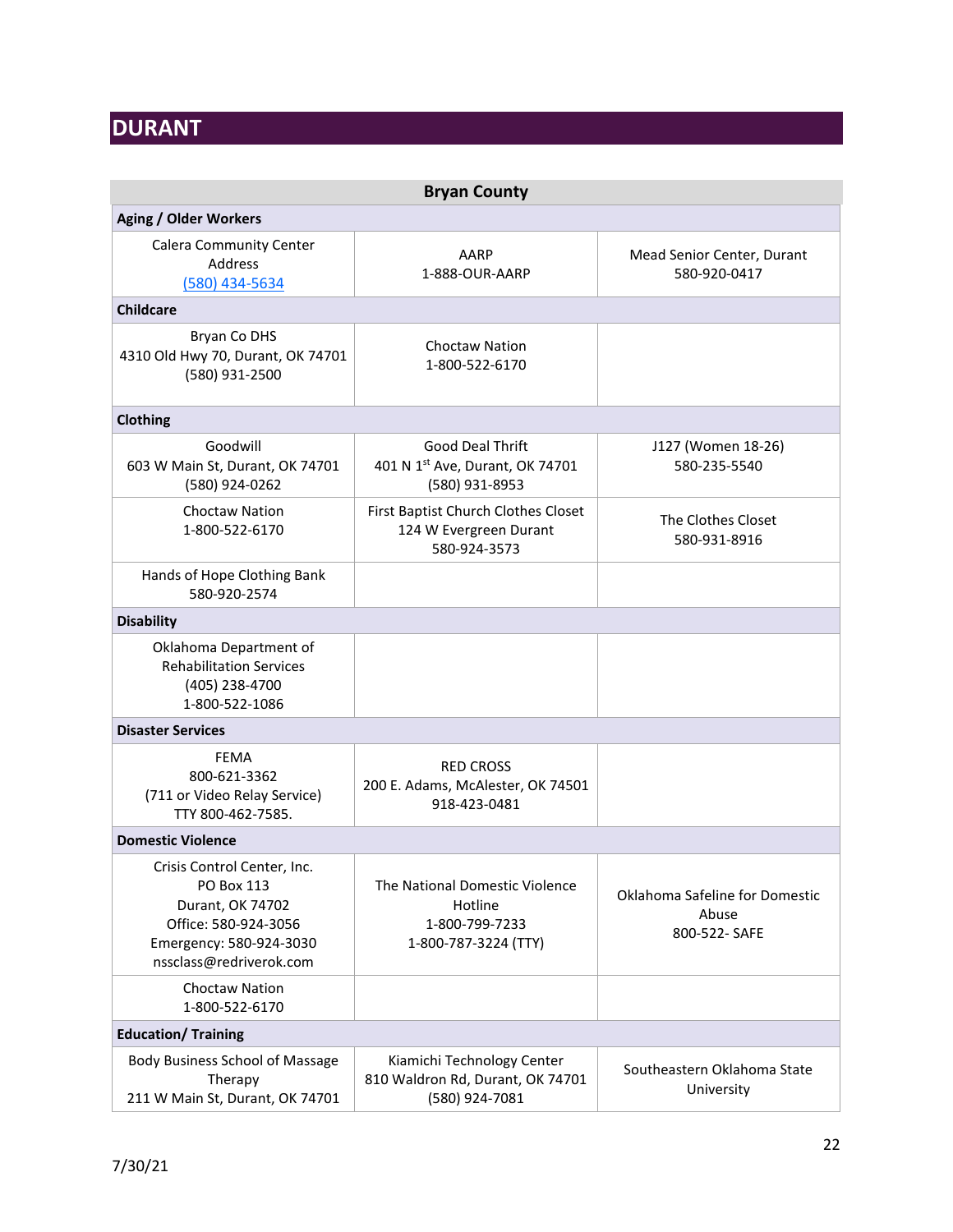| (580) 924-2309                                                                                 |                                                                                       | 425 W University Blvd, Durant, OK<br>74701<br>(580) 745-2000                                                     |
|------------------------------------------------------------------------------------------------|---------------------------------------------------------------------------------------|------------------------------------------------------------------------------------------------------------------|
|                                                                                                | <b>Grayson College</b><br>$(903)$ 465-6030                                            | <b>Adult Basic Education Classes</b><br>Donald W Reynolds Community<br>Center and Public Library<br>580-924-3486 |
| <b>Emergency Shelter</b>                                                                       |                                                                                       |                                                                                                                  |
| <b>Big Five Community Service</b><br>580-924-5331                                              | <b>Choctaw Nation</b><br>1-800-522-6170                                               |                                                                                                                  |
| <b>Ex-offender</b>                                                                             |                                                                                       |                                                                                                                  |
| Bryan County Juvenile Center<br>420 W Evergreen St, Durant, OK<br>74701<br>(580) 920-2030      | Juvenile Service Unit<br>1259 N Washington Ave, Durant, OK<br>74701<br>(580) 924-8432 | Bryan Co. DHS (Senior Citizen)<br><b>Frozen Meals</b><br>4310 Old Hwy 70, Durant, OK 74701<br>(580) 931-2500     |
| <b>Choctaw Nation</b><br>Reintegration<br>1-800-522-6170                                       |                                                                                       |                                                                                                                  |
| Food                                                                                           |                                                                                       |                                                                                                                  |
| WIC - Bryan County Health<br>Department<br>1524 Chuckwa Dr, Durant, OK 74701<br>(580) 924-4285 | Mead Senior Center, Durant<br>580-920-0417                                            | <b>Big Five Community Service</b><br>580-924-5331                                                                |
| Bryan Co DHS<br>4310 Old Hwy 70, Durant, OK 74701<br>(580) 931-2500                            | <b>Choctaw Nation</b><br>1-800-522-6170                                               | Hands of Hope<br>580-920-2574<br>724 W Main St Durant                                                            |
| Meals on Wheels<br>580-924-3659<br>301 N 6 <sup>th</sup> Durant                                | River of Life<br>580-931-0910<br>1280 Mockingbird Lane Durant                         | Choctaw Food Distribution<br>580-924-7773                                                                        |
| Calera United Methodist Church<br>580-434-5484                                                 | <b>Title VI Native American Nutrition</b><br>Site<br>580-924-7810                     | Colbert Senior Citizen Center<br>580-296-2413                                                                    |
| Southern Oklahoma Nutrition<br>Program<br>580-924-6247                                         | Donald W. Reynolds Library<br>1515 W Main St, Durant, OK 74701<br>580-924-3486        |                                                                                                                  |
| <b>Housing</b>                                                                                 |                                                                                       |                                                                                                                  |
| Bryan Co DHS<br>4310 Old Hwy 70, Durant, OK 74701<br>(580) 931-2500                            | Choctaw Nation<br>1-800-522-6170                                                      |                                                                                                                  |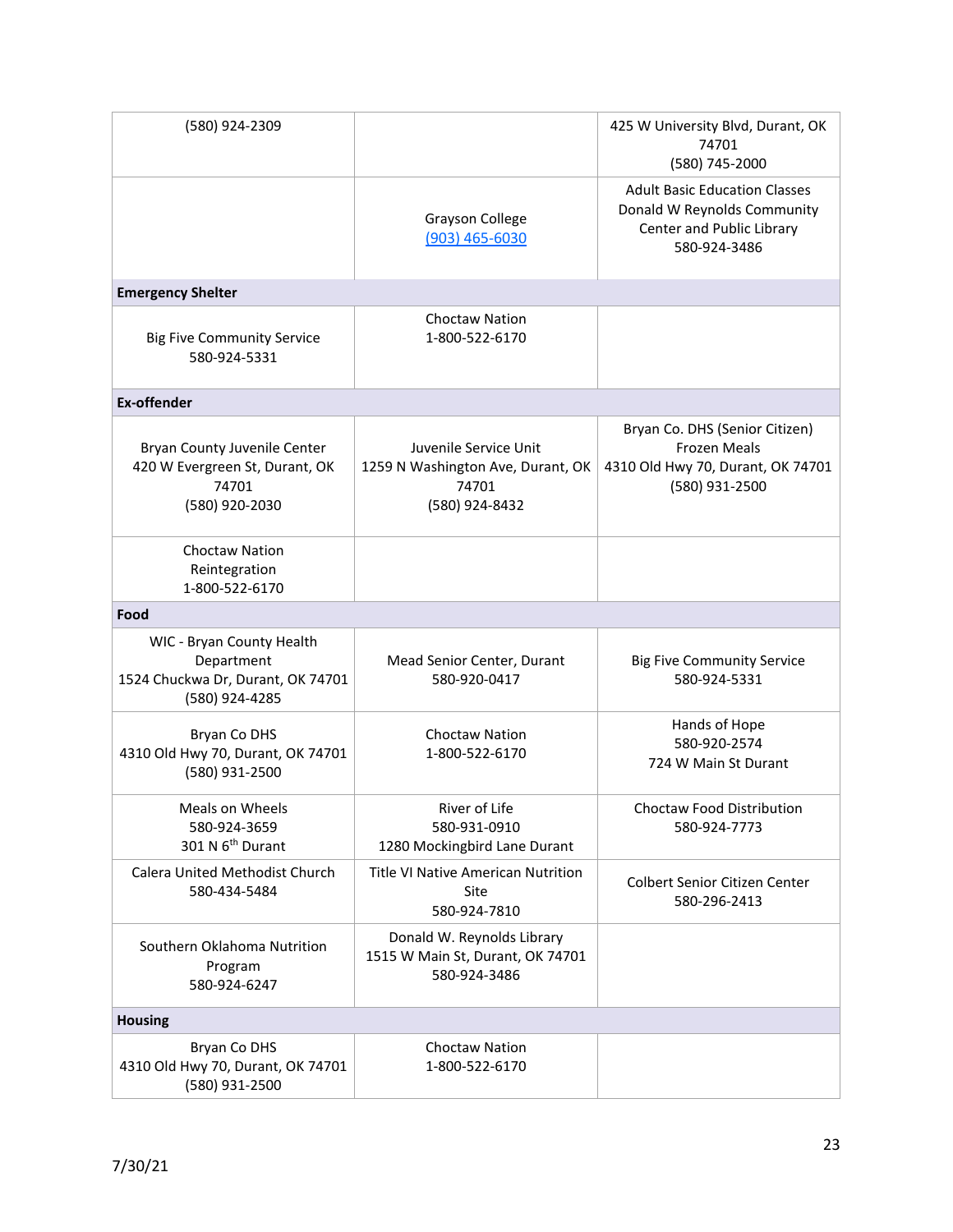| <b>Immigration Services / Refugee Services</b>                                                                   |                                                                                                                            |                                                                   |
|------------------------------------------------------------------------------------------------------------------|----------------------------------------------------------------------------------------------------------------------------|-------------------------------------------------------------------|
| Legal Aid Services of Oklahoma, Inc.<br>14 E Street Southwest, Ardmore,<br>Oklahoma 73401<br>(580) 226-4863      | Catholic Charities' Refugee<br>Resettlement<br>1232 N. Classen Blvd.<br>Oklahoma City, OK 73106<br>405-523-3000            |                                                                   |
| Legal                                                                                                            |                                                                                                                            |                                                                   |
| Legal Aid Services of Oklahoma, Inc.<br>14 E Street Southwest, Ardmore,<br>Oklahoma 73401<br>(580) 226-4863      | <b>Choctaw Nation</b><br>1-800-522-6170                                                                                    |                                                                   |
| <b>Medical / Healthcare</b>                                                                                      |                                                                                                                            |                                                                   |
| Bryan Co DHS<br>4310 Old Hwy 70, Durant, OK 74701<br>(580) 931-2500                                              | Family Planning / Immunizations -<br>Bryan County Health Department<br>1524 Chuckwa Dr, Durant, OK 74701<br>(580) 924-4285 | Choctaw Nation Regional Health<br>Center<br>580-920-2100          |
| Great Physicians Pharmacy and<br>Clinic<br>580-924-1633                                                          |                                                                                                                            |                                                                   |
| <b>Mental Health Care</b>                                                                                        |                                                                                                                            |                                                                   |
| Oklahoma Department of Mental<br><b>Health and Substance Abuse</b><br>Services<br>www.odmhsas.org                | Bryan Co DHS<br>4310 Old Hwy 70, Durant, OK 74701<br>(580) 931-2500                                                        | Choctaw Nation Regional Health<br>Clinic<br>580-920-2100          |
| Lighthouse Behavioral<br>580-924-7330                                                                            |                                                                                                                            |                                                                   |
| <b>Pregnancy &amp; Parenting</b>                                                                                 |                                                                                                                            |                                                                   |
| Family Planning / WIC - Bryan<br>County Health Department<br>1524 Chuckwa Dr, Durant, OK 74701<br>(580) 924-4285 | Pregnancy Center of Bryan County<br>308 N 2nd, Durant, OK 74701<br>(580) 920 2229                                          | Choctaw Nation Regional Health<br>Center<br>580-920-2100          |
| Bryan County OSU Extension<br>(Parenting Classes)<br>580-924-5312                                                |                                                                                                                            |                                                                   |
| <b>Substance Abuse</b>                                                                                           |                                                                                                                            |                                                                   |
| Oklahoma Department of Mental<br><b>Health and Substance Abuse</b><br><b>Services</b><br>www.odmhsas.org         | Reachout Hotline: 1-800-522-9054                                                                                           | <b>AA Meeting</b><br>580-924-4670                                 |
| Celebrate Recovery<br>124 W Evergreen Durant<br>580-924-3573                                                     | <b>Gamblers Anonymous</b><br>34 D Smiser Calera                                                                            | New Life House (Women Only)<br>580-924-1305                       |
| <b>Transportation</b>                                                                                            |                                                                                                                            |                                                                   |
| <b>Big Five Community Service</b><br>580-924-5331                                                                | Greyhound Bus Lines<br>1222 S 9 <sup>th</sup> Ave, Durant, OK 74701                                                        | Southern Oklahoma Regional<br><b>Transportation SORT Services</b> |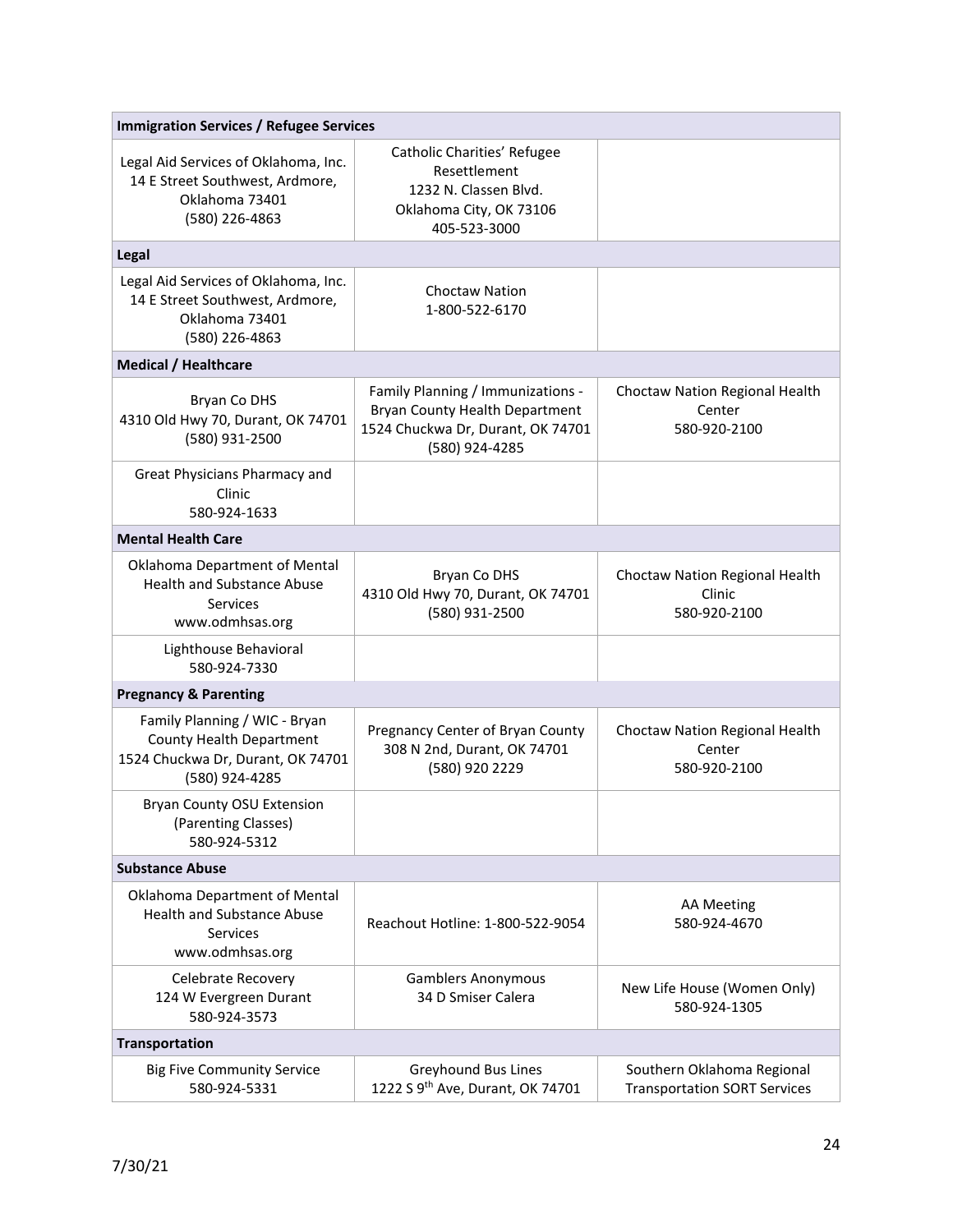|                                                                                             | (580) 924-0312                                              | 580-924-1177                                 |
|---------------------------------------------------------------------------------------------|-------------------------------------------------------------|----------------------------------------------|
| Sooner Ride Senior Citizens<br>580-924-1177                                                 |                                                             |                                              |
| Utilities / Phone/ Rent                                                                     |                                                             |                                              |
| <b>Big Five Community Service</b><br>580-924-5331                                           | Choctaw Nation<br>1-800-522-6170                            |                                              |
| <b>Veterans Services</b>                                                                    |                                                             |                                              |
| Oklahoma Department of Veterans<br>Affairs<br>918-348-9648<br><b>Scott Surratt</b>          | Veterans Crisis Line<br>1-800-273-8255                      | <b>Choctaw Nation</b><br>1-800-522-6170      |
| Ki Bois<br>580-566-2641                                                                     |                                                             |                                              |
| <b>Other Workforce Services</b>                                                             |                                                             |                                              |
| Durant Chamber of Commerce<br>215 N 4 <sup>th</sup> Ave, Durant, OK 74701<br>(580) 924-0848 | <b>Choctaw Nation Career</b><br>Development<br>800-522-6170 | Workforce of Oklahoma Durant<br>580-924-1828 |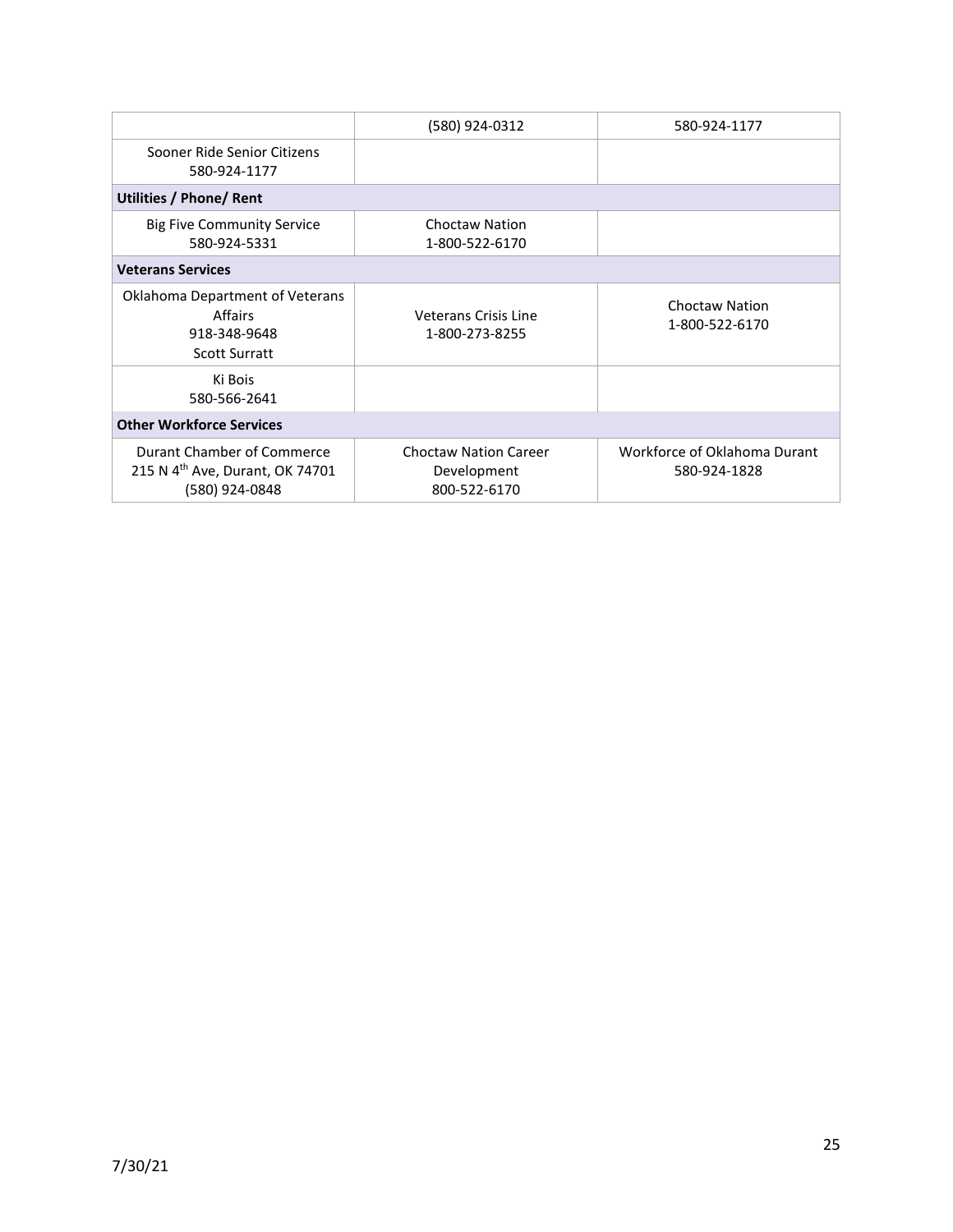<span id="page-25-0"></span>

| <b>Marshall County</b>                                                                                                                                                         |                                                                                                                      |                                                                                                 |
|--------------------------------------------------------------------------------------------------------------------------------------------------------------------------------|----------------------------------------------------------------------------------------------------------------------|-------------------------------------------------------------------------------------------------|
| <b>Aging / Older Workers</b>                                                                                                                                                   |                                                                                                                      |                                                                                                 |
| <b>Marshall Co DHS</b><br>111 Highway 70 West, Madill, OK<br>73446<br>(580) 795-8100                                                                                           | AARP<br>1-888-OUR-AARP                                                                                               | <b>INCA Community Services</b><br>18941 S 8 <sup>th</sup> St, Oakland, OK 73446<br>580-795-2372 |
| <b>Childcare</b>                                                                                                                                                               |                                                                                                                      |                                                                                                 |
| <b>Marshall Co DHS</b><br>111 Highway 70 West, Madill, OK<br>73446<br>(580) 795-8100                                                                                           |                                                                                                                      |                                                                                                 |
| Clothing                                                                                                                                                                       |                                                                                                                      |                                                                                                 |
| <b>INCA Community Services</b><br>18941 S 8 <sup>th</sup> St, Oakland, OK 73446<br>580-795-2372                                                                                |                                                                                                                      |                                                                                                 |
| <b>Disability</b>                                                                                                                                                              |                                                                                                                      |                                                                                                 |
| Oklahoma Department of<br><b>Rehabilitation Services</b><br>(405) 238-4700<br>1-800-522-1086                                                                                   | <b>Marshall Co DHS</b><br>111 Highway 70 West, Madill, OK<br>73446<br>(580) 795-8100                                 |                                                                                                 |
| <b>Disaster Services</b>                                                                                                                                                       |                                                                                                                      |                                                                                                 |
| FEMA<br>800-621-3362<br>(711 or Video Relay Service)<br>TTY 800-462-7585.                                                                                                      | <b>RED CROSS</b><br>200 E. Adams, McAlester, OK 74501<br>918-423-0481                                                |                                                                                                 |
| <b>Domestic Violence</b>                                                                                                                                                       |                                                                                                                      |                                                                                                 |
| <b>Marshall County Family Support</b><br><b>Services</b><br>114 South First Street<br>Madill, OK 73446<br>Office: 580-795-2066<br>Hotline: 580-795-7476<br>MCFSS@sbcglobal.net | The National Domestic Violence<br>Hotline<br>1-800-799-7233<br>1-800-787-3224 (TTY)                                  | Oklahoma Safeline for Domestic<br>Abuse<br>800-522- SAFE                                        |
| <b>Education/Training</b>                                                                                                                                                      |                                                                                                                      |                                                                                                 |
| Madill City Library<br>500 W Overton, Madill, OK 73446<br>580-795-2749<br>VJ                                                                                                   | <b>INCA Community Services</b><br>18941 S 8 <sup>th</sup> St, Oakland, OK 73446<br>580-795-2372<br><b>Head Start</b> |                                                                                                 |
| <b>Emergency Shelter</b>                                                                                                                                                       |                                                                                                                      |                                                                                                 |
| <b>Baptist Home for Girls</b><br>1109 Anthony Ln, Madill, OK 73446<br>(580) 564-2218                                                                                           |                                                                                                                      |                                                                                                 |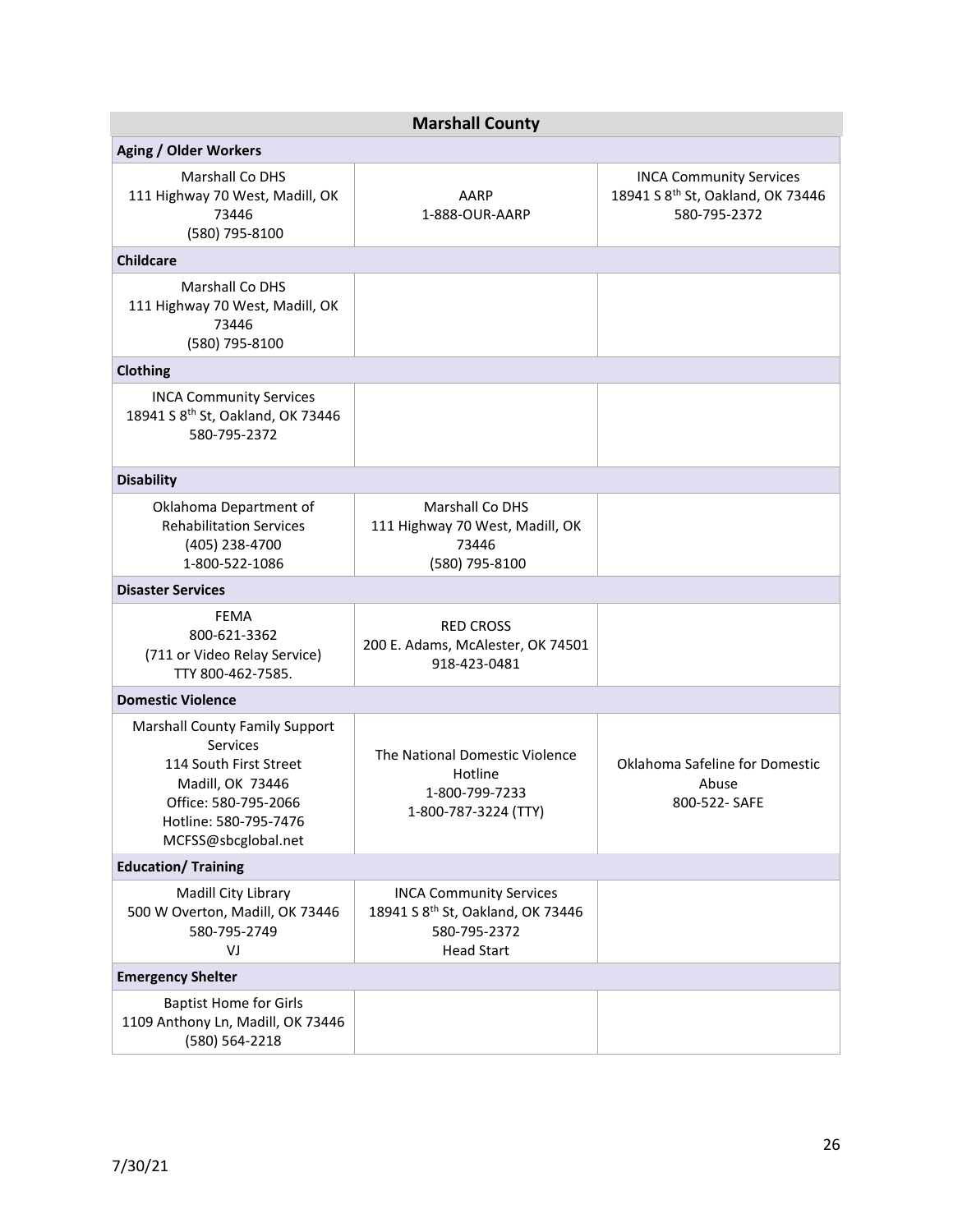| <b>Ex-offender</b>                                                                                          |                                                                                                                                 |                                                                                                                       |
|-------------------------------------------------------------------------------------------------------------|---------------------------------------------------------------------------------------------------------------------------------|-----------------------------------------------------------------------------------------------------------------------|
| Juvenile Affairs<br>100 N 4 <sup>th</sup> St, Madill, OK 73446<br>(580) 795-9216<br>Julie Scott             | Marshall County Courthouse<br>100 Plaza, Madill, OK 73446<br>(580) 795-3278                                                     |                                                                                                                       |
| Food                                                                                                        |                                                                                                                                 |                                                                                                                       |
| Hope Food Pantry<br>19123 Elizabeth Blvd, Oakland, OK<br>73446<br>580-677-0429<br>Gwen Wilson               | <b>Bread of Life Ministries</b><br>405 E Main St, Madill, OK 73446<br>580-677-9053<br>David or Sue                              | WIC - Marshall County Health<br>Department<br>310 W Lillie Blvd, Madill, OK 73446<br>(580) 795-3705                   |
| Marshall Co DHS<br>111 Highway 70 West, Madill, OK<br>73446<br>(580) 795-8100                               |                                                                                                                                 |                                                                                                                       |
| <b>Housing</b>                                                                                              |                                                                                                                                 |                                                                                                                       |
| <b>Marshall Co DHS</b><br>111 Highway 70 West, Madill, OK<br>73446<br>(580) 795-8100                        | <b>INCA Community Services</b><br>18941 S 8 <sup>th</sup> St, Oakland, OK 73446<br>580-795-2372                                 |                                                                                                                       |
| <b>Immigration Services / Refugee Services</b>                                                              |                                                                                                                                 |                                                                                                                       |
| Legal Aid Services of Oklahoma, Inc.<br>14 E Street Southwest, Ardmore,<br>Oklahoma 73401<br>(580) 226-4863 | Catholic Charities' Refugee<br>Resettlement<br>1232 N. Classen Blvd.<br>Oklahoma City, OK 73106<br>405-523-3000                 |                                                                                                                       |
| Legal                                                                                                       |                                                                                                                                 |                                                                                                                       |
| Legal Aid Services of Oklahoma, Inc.<br>14 E Street Southwest, Ardmore,<br>Oklahoma 73401<br>(580) 226-4863 |                                                                                                                                 |                                                                                                                       |
| <b>Medical / Healthcare</b>                                                                                 |                                                                                                                                 |                                                                                                                       |
| Marshall Co DHS<br>111 Highway 70 West, Madill, OK<br>73446<br>(580) 795-8100                               | Family Planning / Immunizations -<br>Marshall County Health Department<br>310 W Lillie Blvd, Madill, OK 73446<br>(580) 795-3705 |                                                                                                                       |
| <b>Mental Health Care</b>                                                                                   |                                                                                                                                 |                                                                                                                       |
| <b>Elite Counseling</b><br>717-B Hwy 70 E, Kingston, OK 73439<br>580-564-7308<br>Jason Baker                | Marshall Co DHS<br>111 Highway 70 West, Madill, OK<br>73446<br>(580) 795-8100                                                   | Oklahoma Department of Mental<br><b>Health and Substance Abuse</b><br>Services<br>www.odmhsas.org                     |
| <b>Pregnancy &amp; Parenting</b>                                                                            |                                                                                                                                 |                                                                                                                       |
| <b>INCA Community Services</b><br>18941 S 8 <sup>th</sup> St, Oakland, OK 73446<br>580-795-2372<br>Lynette  | Department of Human Services<br>111 US-70, Madill, OK 73446<br>580-795-8100<br>(Front desk)                                     | Family Planning / WIC - Marshall<br>County Health Department<br>310 W Lillie Blvd, Madill, OK 73446<br>(580) 795-3705 |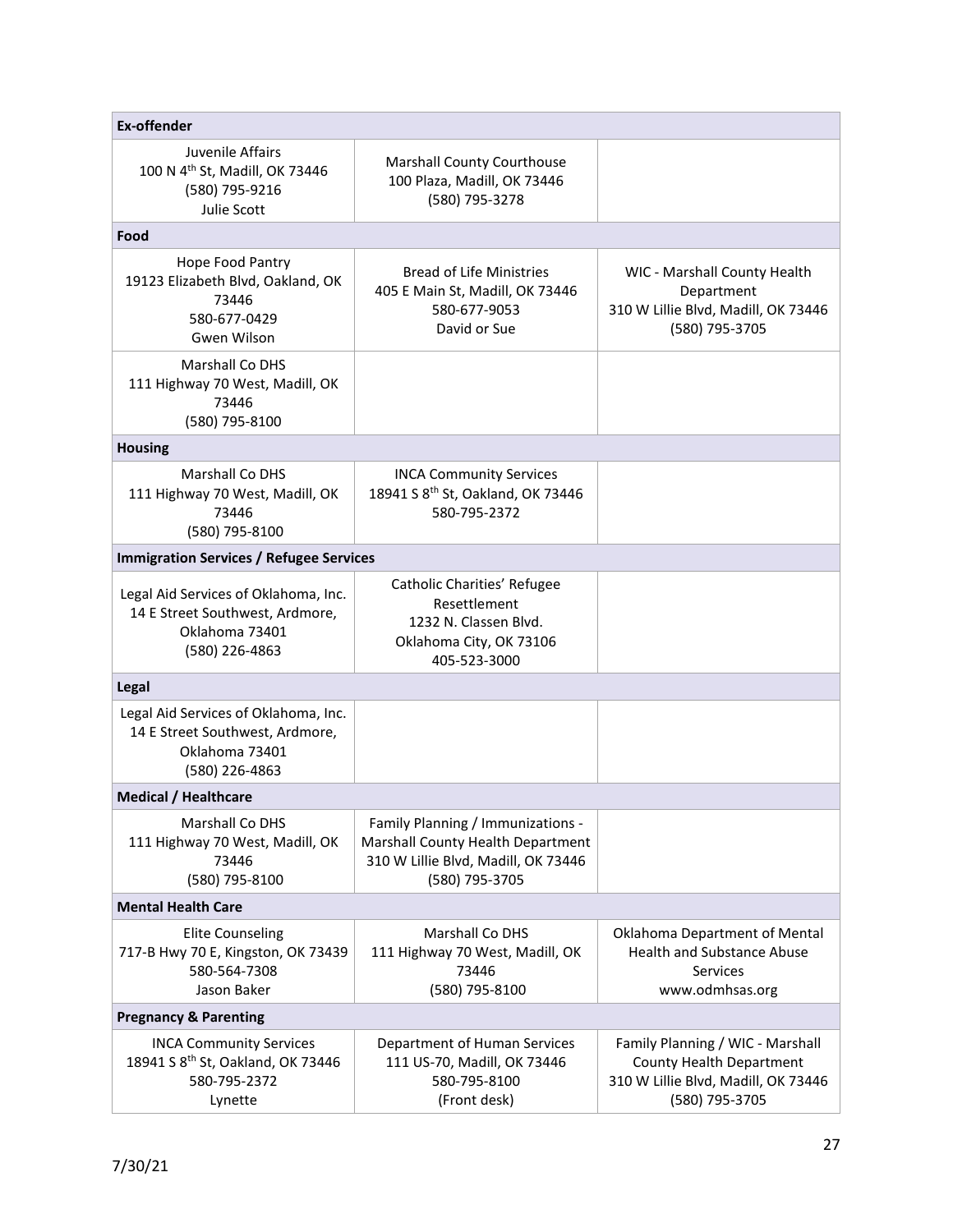| <b>Substance Abuse</b>                                                                            |                                                                                   |  |
|---------------------------------------------------------------------------------------------------|-----------------------------------------------------------------------------------|--|
| Oklahoma Department of Mental<br><b>Health and Substance Abuse</b><br>Services<br>www.odmhsas.org | Reachout Hotline: 1-800-522-9054                                                  |  |
| Transportation                                                                                    |                                                                                   |  |
| Greyhound Bus Lines<br>1222 S 9 <sup>th</sup> Ave, Durant, OK 74701<br>(580) 924-0312             | <b>INCA JAMM</b><br>18941 S 8 <sup>th</sup> St, Oakland, OK 73446<br>580-795-2372 |  |
| <b>Utilities / Phone/ Rent</b>                                                                    |                                                                                   |  |
| <b>Marshall Co DHS</b><br>111 Highway 70 West, Madill, OK<br>73446<br>(580) 795-8100              |                                                                                   |  |
| <b>Veterans Services</b>                                                                          |                                                                                   |  |
| <b>Veterans Crisis Line</b><br>1-800-273-8255                                                     |                                                                                   |  |
| <b>Other Workforce Services</b>                                                                   |                                                                                   |  |
| Marshall Co. Chamber of Commerce<br>400 W Overton St, Madill, OK 73446<br>(580) 795-2431          |                                                                                   |  |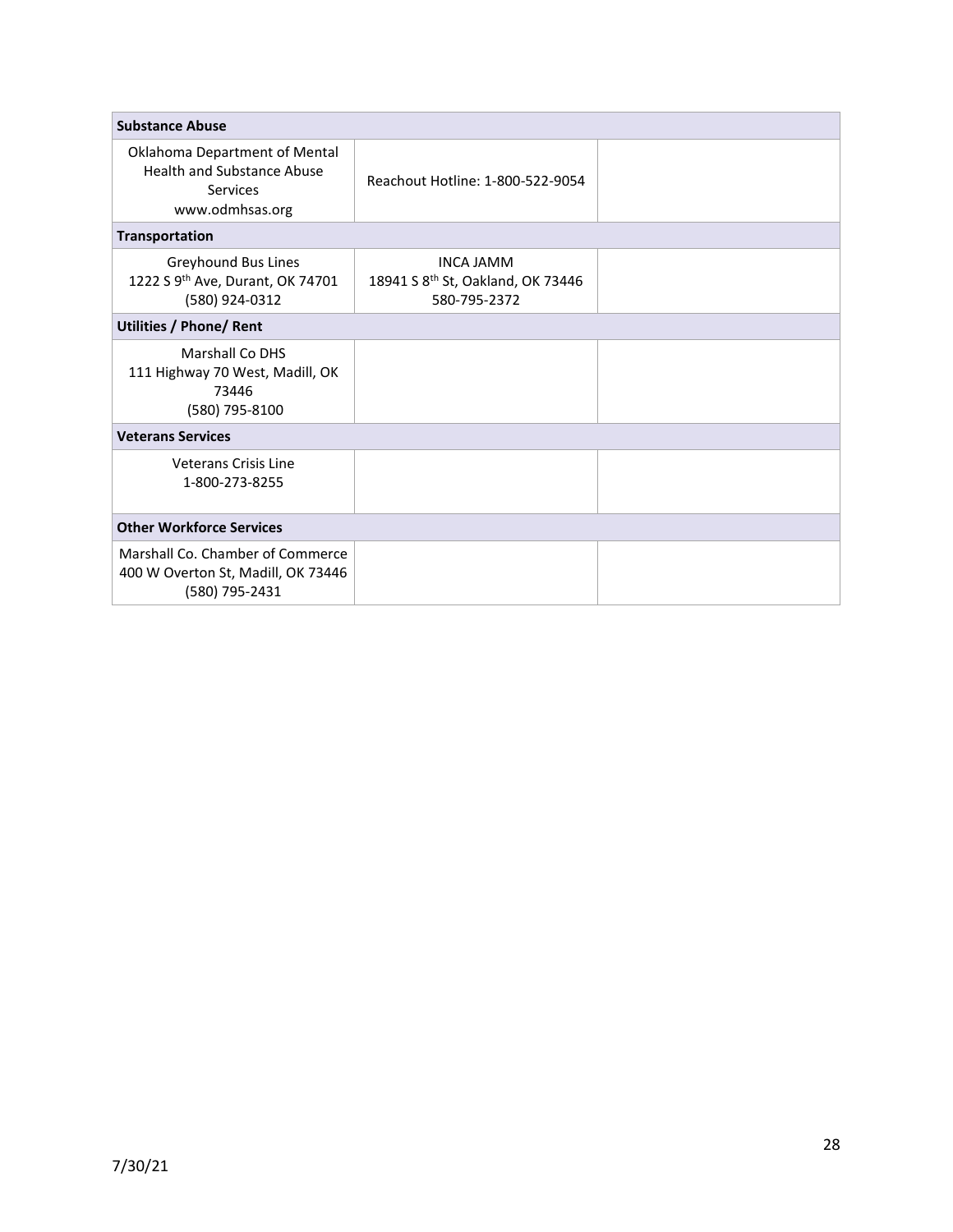## <span id="page-28-0"></span>**HUGO**

<span id="page-28-1"></span>

| <b>Choctaw County</b>                                                                                |                                                                         |                                                                                      |
|------------------------------------------------------------------------------------------------------|-------------------------------------------------------------------------|--------------------------------------------------------------------------------------|
| <b>Aging &amp; Older Workers</b>                                                                     |                                                                         |                                                                                      |
| Choctaw Co. DHS<br>1603 Kirk St, Hugo, OK 74743<br>(580) 317-2900                                    | AARP<br>1-888-OUR-AARP                                                  | <b>Hugo Nutrition Center</b><br>300 13th Place, Hugo, OK 74743<br>(580) 326-2523     |
| <b>Choctaw Nation</b><br>800-522-6170                                                                | Sawyer Senior Citizen Center<br>Hugo<br>580-326-5226                    |                                                                                      |
| <b>Childcare</b>                                                                                     |                                                                         |                                                                                      |
| Choctaw Co. DHS<br>1603 Kirk St, Hugo, OK 74743<br>(580) 317-2900                                    | Little Dixie Head Start Programs<br>(580) 326-7581                      | Choctaw Nation of Oklahoma<br>Child Care Assistance Program<br>(580) 924-8280        |
| <b>Clothing</b>                                                                                      |                                                                         |                                                                                      |
| My Brother's Place<br>504 1/2 S F St, Hugo, OK 74743<br>(580) 969-9104                               | <b>Hope Chest</b><br>105 E Main St, Hugo, OK 74743<br>(580) 326-0707    |                                                                                      |
| <b>Disability</b>                                                                                    |                                                                         |                                                                                      |
| Oklahoma Department of<br><b>Rehabilitation Services</b><br>(405) 238-4700<br>1-800-522-1086         | Choctaw Co. DHS<br>1603 Kirk St, Hugo, OK 74743<br>(580) 317-2900       | Kiamichi Opportunities<br>704 Bearden Spring Rd, Hugo, OK<br>74743<br>(580) 326-8341 |
| <b>Disaster Services</b>                                                                             |                                                                         |                                                                                      |
| FEMA<br>(800) 621-3362<br>(711 or Video Relay Service)<br>TTY 800-462-7585.                          | <b>Red Cross</b><br>200 E. Adams, McAlester, OK 74501<br>(918) 423-0481 |                                                                                      |
| <b>Domestic Violence</b>                                                                             |                                                                         |                                                                                      |
| <b>SOS For Familes</b><br>111 E Jackson<br>Hugo, OK 74743<br>580-326-8323<br>sosfamily@sbcglobal.net | <b>Choctaw Nation</b><br>(800) 522-6170                                 | The National Domestic Violence<br>Hotline<br>1-800-799-7233<br>1-800-787-3224 (TTY)  |
| Oklahoma Safeline for Domestic<br>Abuse<br>800-522- SAFE                                             |                                                                         |                                                                                      |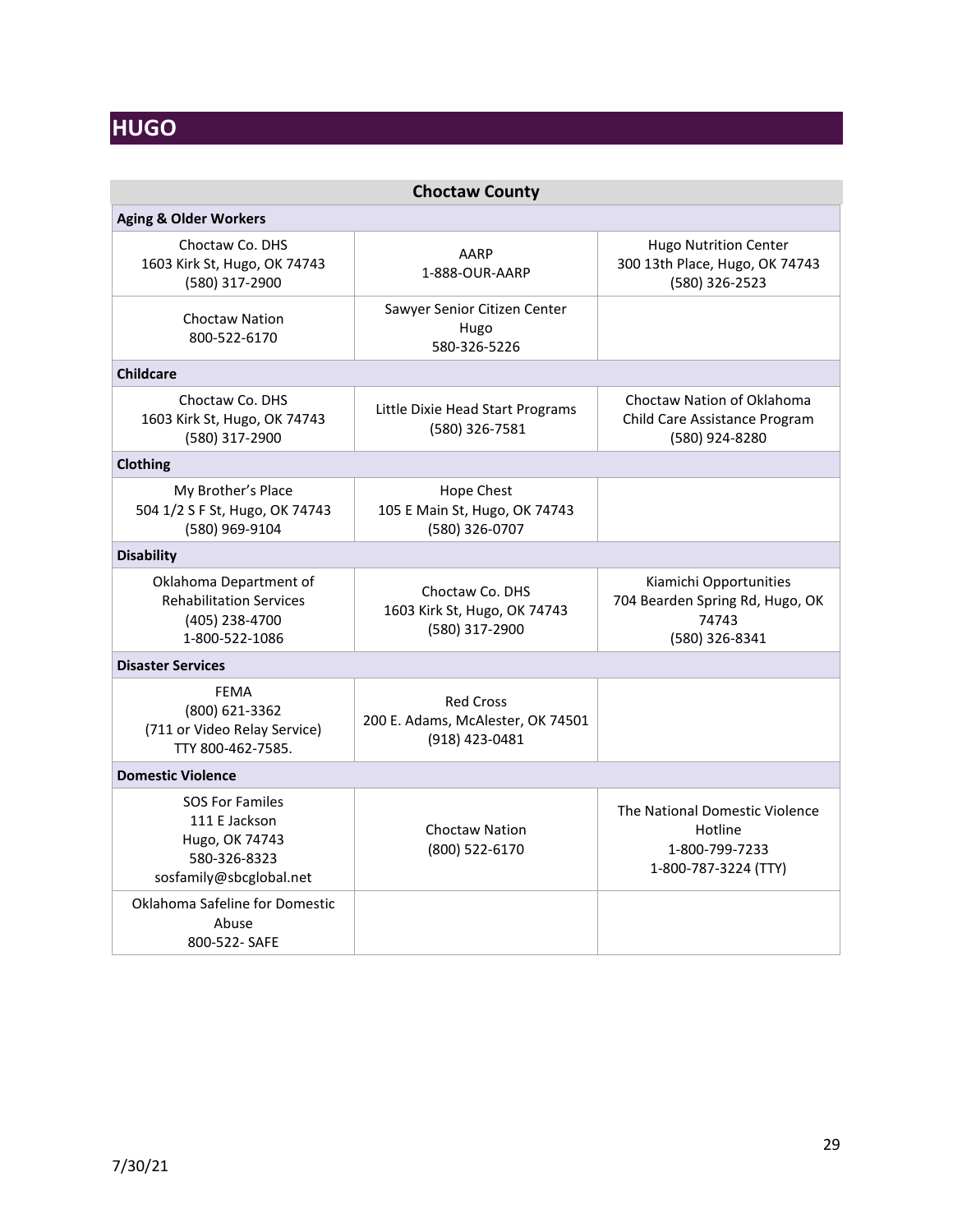| <b>Education/ Training</b>                                                                        |                                                                                            |                                                                                                                              |
|---------------------------------------------------------------------------------------------------|--------------------------------------------------------------------------------------------|------------------------------------------------------------------------------------------------------------------------------|
| Kiamichi Technology Center<br>107 S 15th Street<br>Hugo, OK 74743<br>(580) 326-6491               | Little Dixie Youth Build<br>2204 E Jackson St Hugo<br>480-326-9490                         | 4C Welding and Industrial Center<br>2689 US Highway 70, Hugo, OK<br>74743<br>(580) 326-9417                                  |
| <b>Choctaw Nation</b><br>(800) 522-6170                                                           | Oklahoma Workforce<br>107 S. 3rd Street, Hugo, OK 74743<br>(580) 326 - 7502                | Oklahoma Department of Career<br>and Technology Education<br>1201 N. Western Road, Stillwater,<br>OK 74075<br>(405) 377-2000 |
| <b>Emergency Shelter</b>                                                                          |                                                                                            |                                                                                                                              |
| My Brother's Place<br>504 1/2 S F St, Hugo, OK 74743<br>(580) 969-9104                            | <b>Choctaw Nation</b><br>(800) 522-6170                                                    | Little Dixie Community Action<br>Agency<br>209 N 4th St, Hugo, OK 74743<br>(580) 326-9332                                    |
| <b>SOS For Families</b><br>(580) 286-3369                                                         |                                                                                            |                                                                                                                              |
| <b>Ex-offender</b>                                                                                |                                                                                            |                                                                                                                              |
| Oklahoma Workforce<br>107 S. 3rd Street, Hugo, OK 74743<br>(580) 326-7502                         | Choctaw Nation Reintegration<br>1-800-522-6170                                             |                                                                                                                              |
| Food                                                                                              |                                                                                            |                                                                                                                              |
| Choctaw Co. DHS<br>1603 Kirk St, Hugo, OK 74743<br>(580) 317-2900                                 | Little Dixie Community Action<br>Agency<br>209 N 4th St, Hugo, OK 74743<br>(580) 326-9332  | Fort Towson Nutrition Center<br>109 S Main St, Fort Towson, OK<br>74735<br>(580) 873-2468                                    |
| Choctaw Nation WIC Program<br>219 N Broadway St, Hugo, OK 74743<br>(580) 326-5404                 | My Brother's Place<br>504 1/2 S F St, Hugo, OK 74743<br>(580) 969-9104                     | <b>Choctaw Nation</b><br>(800) 522-6170                                                                                      |
| <b>First Baptist Church</b><br>300 E Jackson St, Hugo, OK 74743<br>(580) 326-9663<br>\$15 voucher | WIC - Choctaw County Health<br>Department<br>103 S 4th St, Hugo, OK 74743<br>(580) 326-882 | <b>SOS For Families</b><br>(580) 286-3369                                                                                    |
| Sawyer Senior Citizen Center<br>Hugo<br>580-326-5226                                              | Soper Senior Citizen Center<br>411 Paris Ave Soper<br>580-345-2803                         |                                                                                                                              |
| <b>Housing</b>                                                                                    |                                                                                            |                                                                                                                              |
| My Brother's Place<br>504 1/2 S F St, Hugo, OK 74743<br>(580) 969-9104                            | Little Dixie Community Action<br>Agency<br>209 N 4th St, Hugo, OK 74743<br>(580) 326-9332  | Choctaw Nation<br>(800) 522-6170                                                                                             |
| <b>Hugo Housing Authority</b><br>300 13th Place Hugo<br>580-326-4923                              |                                                                                            |                                                                                                                              |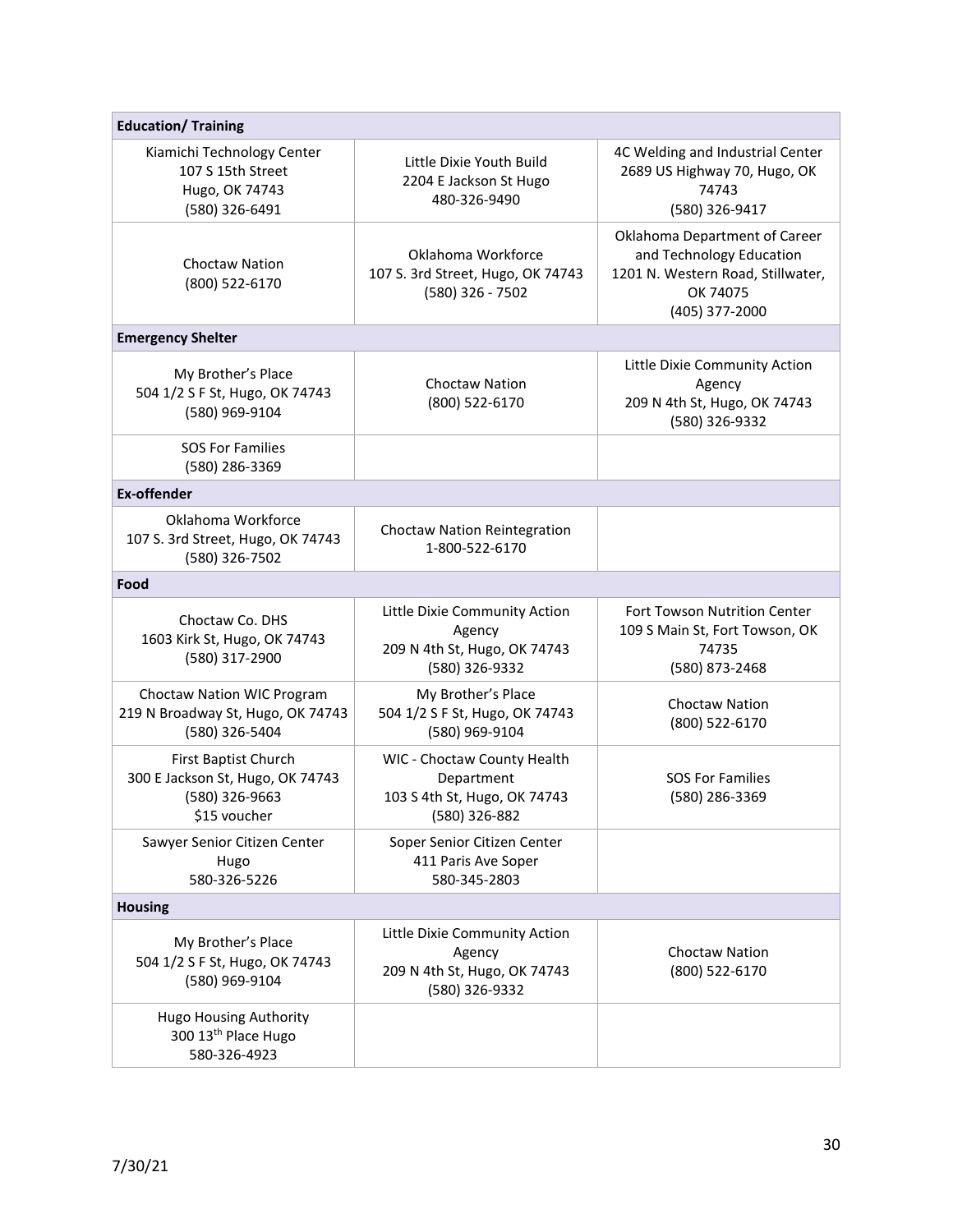| <b>Immigration Services / Refugee Services</b>                                                              |                                                                                                                   |                                                                                                             |
|-------------------------------------------------------------------------------------------------------------|-------------------------------------------------------------------------------------------------------------------|-------------------------------------------------------------------------------------------------------------|
| Legal Aid Services of Oklahoma, Inc.<br>402 East Duke Street, Hugo, OK<br>74743<br>(580) 326-9655           | Catholic Charities' Refugee<br>Resettlement<br>1232 N. Classen Blvd.<br>Oklahoma City, OK 73106<br>(405) 523-3000 |                                                                                                             |
| Legal                                                                                                       |                                                                                                                   |                                                                                                             |
| Legal Aid Services of Oklahoma, Inc.<br>402 East Duke Street, Hugo, OK<br>74743<br>(580) 326-9655           | Little Dixie Community Action<br>Agency<br>209 N 4th St, Hugo, OK 74743<br>(580) 326-9332                         | <b>Choctaw Nation</b><br>(800) 522-6170                                                                     |
| <b>Medical / Healthcare</b>                                                                                 |                                                                                                                   |                                                                                                             |
| Choctaw Co. DHS<br>1603 Kirk St, Hugo, OK 74743<br>(580) 317-2900                                           | <b>Choctaw Nation</b><br>(800) 522-6170                                                                           | <b>State Health Department</b><br>601 E Jackson St, Hugo, OK 74743<br>(580) 326-7531                        |
| Immunizations - Choctaw County<br><b>Health Department</b><br>103 S 4th St, Hugo, OK 74743<br>(580) 326-882 |                                                                                                                   |                                                                                                             |
| <b>Mental Health Care</b>                                                                                   |                                                                                                                   |                                                                                                             |
| Choctaw Co. DHS<br>1603 Kirk St, Hugo, OK 74743<br>(580) 317-2900                                           | <b>Choctaw Nation</b><br>(800) 522-6170                                                                           | Oklahoma Department of Mental<br><b>Health and Substance Abuse</b><br>Services<br>www.odmhsas.org           |
| <b>Valliant House</b><br>Substance Abuse Rehabilitation<br>580-933-7031                                     | Cross Roads 1010<br><b>Erin Sorrells</b><br>193908 US HWY 271 Antlers<br>580-271-7080                             |                                                                                                             |
| <b>Pregnancy / Parenting</b>                                                                                |                                                                                                                   |                                                                                                             |
| Hugo Pregnancy Center<br>1006 W Jackson St, Hugo, OK 74743<br>(580) 326-0707                                | Hugo Healthy Start<br>502 West Duke<br>Hugo, Ok. 74743<br>580-326-6441                                            | <b>Choctaw Nation</b><br>(800) 522-6170                                                                     |
| Choctaw Co. DHS<br>1603 Kirk St, Hugo, OK 74743<br>(580) 317-2900                                           | Family Planning / WIC - Choctaw<br>County Health Department<br>103 S 4th St, Hugo, OK 74743<br>(580) 326-882      | Little Dixie Community Action<br>Agency<br>209 N 4th St, Hugo, OK 74743<br>(580) 326-9332                   |
| <b>Substance Abuse</b>                                                                                      |                                                                                                                   |                                                                                                             |
| Kiamichi Council on Alcoholism<br>308 E Jefferson St, Hugo, OK 74743<br>(580) 326-7862                      | Zen Gee Counseling & Substance<br>Abuse Assessment<br>501 E Kirk St, Hugo, OK 74743<br>(580) 326-9590             | Tobacco Intervention - Choctaw<br>County Health Department<br>103 S 4th St, Hugo, OK 74743<br>(580) 326-882 |
| Reachout Hotline: 1-800-522-9054                                                                            | Oklahoma Department of Mental<br><b>Health and Substance Abuse</b><br><b>Services</b><br>www.odmhsas.org          | <b>Valliant House</b><br><b>Substance Abuse Rehabilitation</b><br>580-933-7031                              |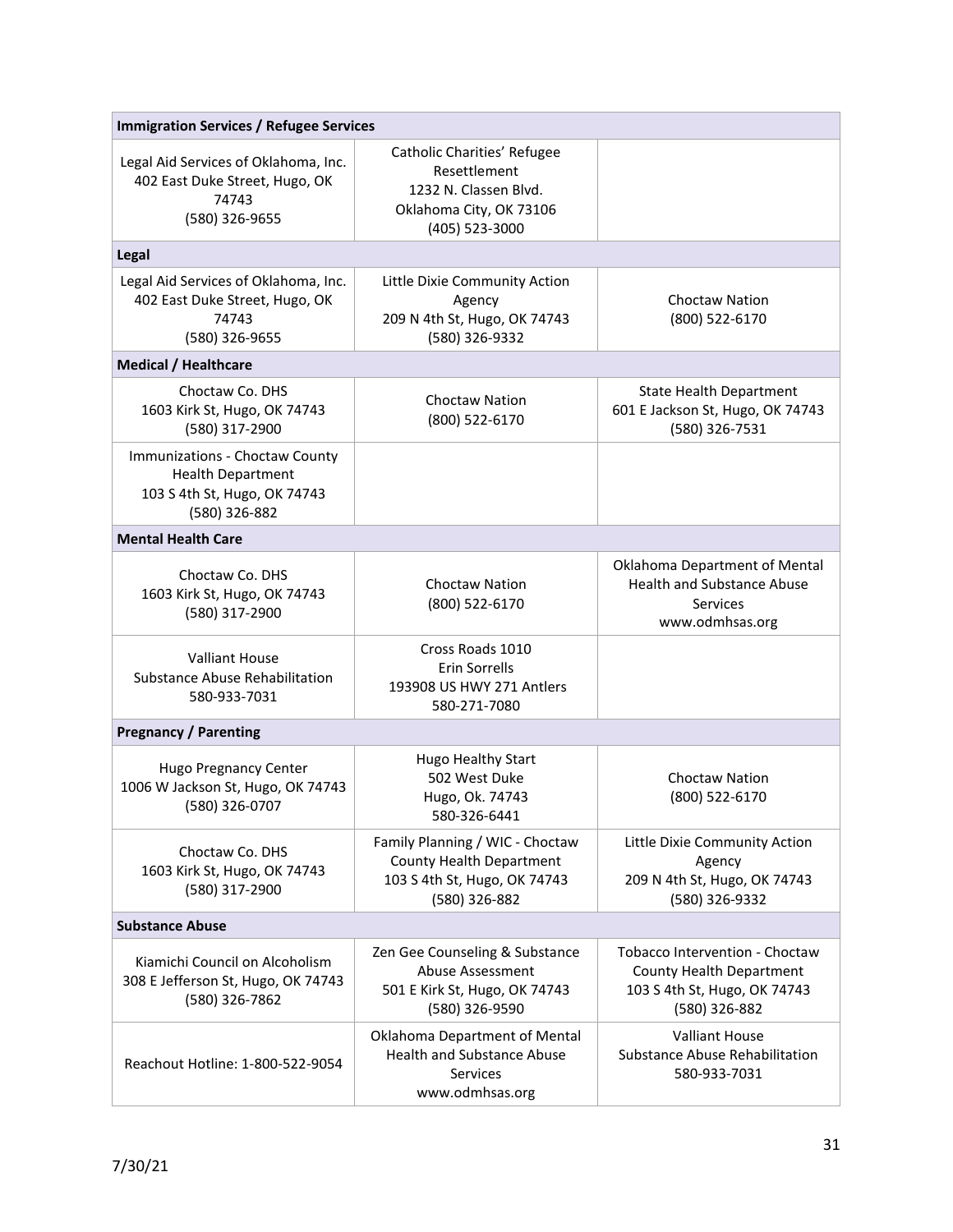| <b>Transportation</b>                                                                       |                                                                                                                     |                                                                                                                              |
|---------------------------------------------------------------------------------------------|---------------------------------------------------------------------------------------------------------------------|------------------------------------------------------------------------------------------------------------------------------|
| Little Dixie Community Action<br>Agency<br>209 N 4th St, Hugo, OK 74743<br>(580) 326-9332   | Choctaw Co. DHS<br>1603 Kirk St, Hugo, OK 74743<br>(580) 317-2900                                                   | <b>Choctaw Nation</b><br>(800) 522-6170                                                                                      |
| <b>Utilities / Phone/ Rent</b>                                                              |                                                                                                                     |                                                                                                                              |
| Little Dixie Community Action<br>Agency<br>209 N 4th St, Hugo, OK 74743<br>(580) 326-9332   | Choctaw Co. DHS<br>1603 Kirk St, Hugo, OK 74743<br>(580) 317-2900                                                   | SOS for Families<br>580-286-3369                                                                                             |
| <b>Choctaw Nation</b><br>1-800-522-6177                                                     |                                                                                                                     |                                                                                                                              |
| <b>Veterans Services</b>                                                                    |                                                                                                                     |                                                                                                                              |
| Oklahoma Department of Veterans<br><b>Affairs</b><br>(918) 348-9648<br><b>Scott Surratt</b> | VFW Post 8316<br>US-70, Hugo, OK 74743<br>(580) 326-6316                                                            | <b>Veterans Crisis Line</b><br>1-800-273-8255                                                                                |
| American Legion<br>207 E Jackson St, Hugo, OK<br>(862) 824-5225                             | American Legion Fort Townson<br>Hc 63 Box 1130Fort Towson, OK<br>74735<br>(405) 873-2608                            | KiBois Supportive Services for<br>Veteran Families (SSVF) Program<br>500 E. Rose Wood<br>Hugo, OK 74743<br>918-448-6552      |
| <b>Other Workforce Services</b>                                                             |                                                                                                                     |                                                                                                                              |
| Oklahoma Works<br>107 S 3rd St, Hugo, OK 74743<br>(580) 326-7502                            | Oklahoma Employment Security<br>Commission<br>2102 SE Washington, Suite B & C<br>Idabel, OK 74745<br>(580) 286-6667 | Oklahoma Department of Career<br>and Technology Education<br>1201 N. Western Road, Stillwater,<br>OK 74075<br>(405) 377-2000 |
| Choctaw Career Development<br>Center<br>1206 W Clayton St, Hugo, OK 74743<br>(580) 326-4910 | RPM Staffing Professionals, Inc.<br>Paris, TX<br>903-785-1100                                                       |                                                                                                                              |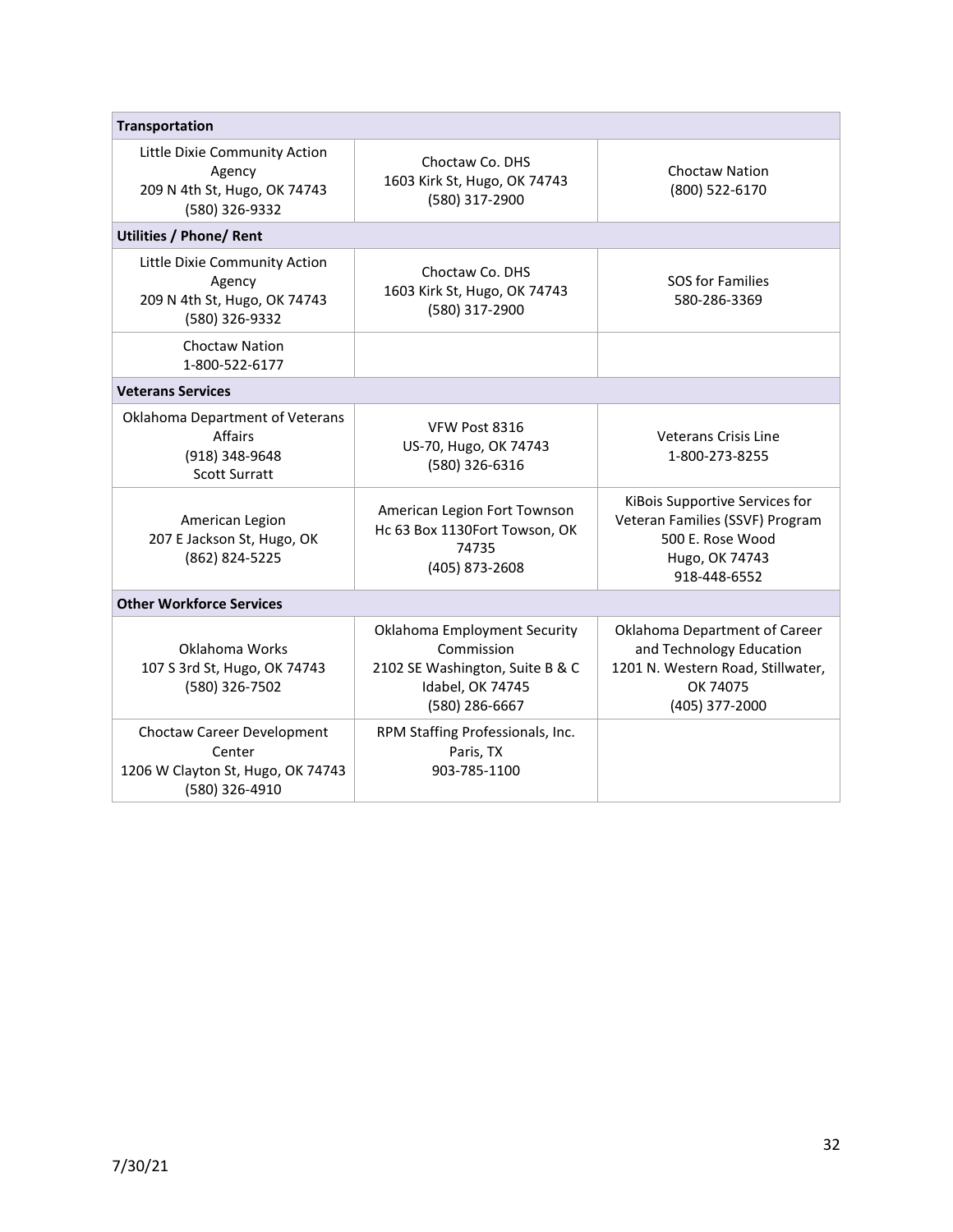<span id="page-32-0"></span>

| <b>Pushmataha County</b>                                                                     |                                                                                             |                                                                                    |  |
|----------------------------------------------------------------------------------------------|---------------------------------------------------------------------------------------------|------------------------------------------------------------------------------------|--|
| <b>Aging / Older Workers</b>                                                                 |                                                                                             |                                                                                    |  |
| Pushmataha Co. DHS<br>104 SE B St, Antlers, OK 74523<br>(580) 298-3361                       | AARP<br>1-888-OUR-AARP                                                                      | Antlers Senior Citizens Center<br>248 NW A St, Antlers, OK 74523<br>(580) 298-3622 |  |
| Little Dixie RSVP<br>605 S.W. "B" Street<br>Antlers, Ok 74523<br>(580) 298-3837              |                                                                                             |                                                                                    |  |
| <b>Childcare</b>                                                                             |                                                                                             |                                                                                    |  |
| Pushmataha Co. DHS<br>104 SE B St, Antlers, OK 74523<br>(580) 298-3361                       | Little Dixie Community Action<br>Agency<br>609 SE B St, Antlers, OK 74523<br>(580) 298-3837 | Choctaw Nation of Oklahoma<br>Child Care Assistance Program<br>(580) 924-8280      |  |
| Clothing                                                                                     |                                                                                             |                                                                                    |  |
| <b>First Baptist Church Antlers</b><br>208 NE B St, Antlers, OK 74523<br>(580) 298-3374      | SOS<br>1006 E Main St Antlers<br>580-298-5575                                               | Irene's House of Joy<br>178 High St Antlers                                        |  |
| Little Dixie Victim Advocacy Services<br>Programs<br>603 SW B St Antlers<br>580-298-2921     |                                                                                             |                                                                                    |  |
| <b>Disability</b>                                                                            |                                                                                             |                                                                                    |  |
| Oklahoma Department of<br><b>Rehabilitation Services</b><br>(405) 238-4700<br>1-800-522-1086 | Pushmataha Co. DHS<br>104 SE B St, Antlers, OK 74523<br>(580) 298-3361                      | Kiamichi Opportunities<br>308 Elite St, Antlers, OK 74523<br>(580) 298-5210        |  |
| <b>Disaster Services</b>                                                                     |                                                                                             |                                                                                    |  |
| <b>FEMA</b><br>800-621-3362<br>(711 or Video Relay Service)<br>TTY 800-462-7585.             | <b>Red Cross</b><br>200 E. Adams, McAlester, OK 74501<br>(918) 423-0481                     |                                                                                    |  |
| <b>Domestic Violence</b>                                                                     |                                                                                             |                                                                                    |  |
| <b>SOS For Families</b><br>(580) 298-5575<br>(580) 286-3369                                  | The National Domestic Violence<br>Hotline<br>1-800-799-7233<br>1-800-787-3224 (TTY)         | Oklahoma Safeline for Domestic<br>Abuse<br>800-522- SAFE                           |  |
| Little Dixie Victim Advocacy Services<br>Programs<br>603 SW B St Antlers<br>580-298-2921     |                                                                                             |                                                                                    |  |
| <b>Education/ Training</b>                                                                   |                                                                                             |                                                                                    |  |
| Kiamichi Technology Center<br>405 SW O St, Antlers, OK 74523<br>(580) 298-5441               | <b>Workforce Office</b><br>107 S 3 <sup>rd</sup> Hugo<br>580-326-7502                       | Hugo Youth Build<br>2204 East Jackson St Hugo<br>580-326-9490                      |  |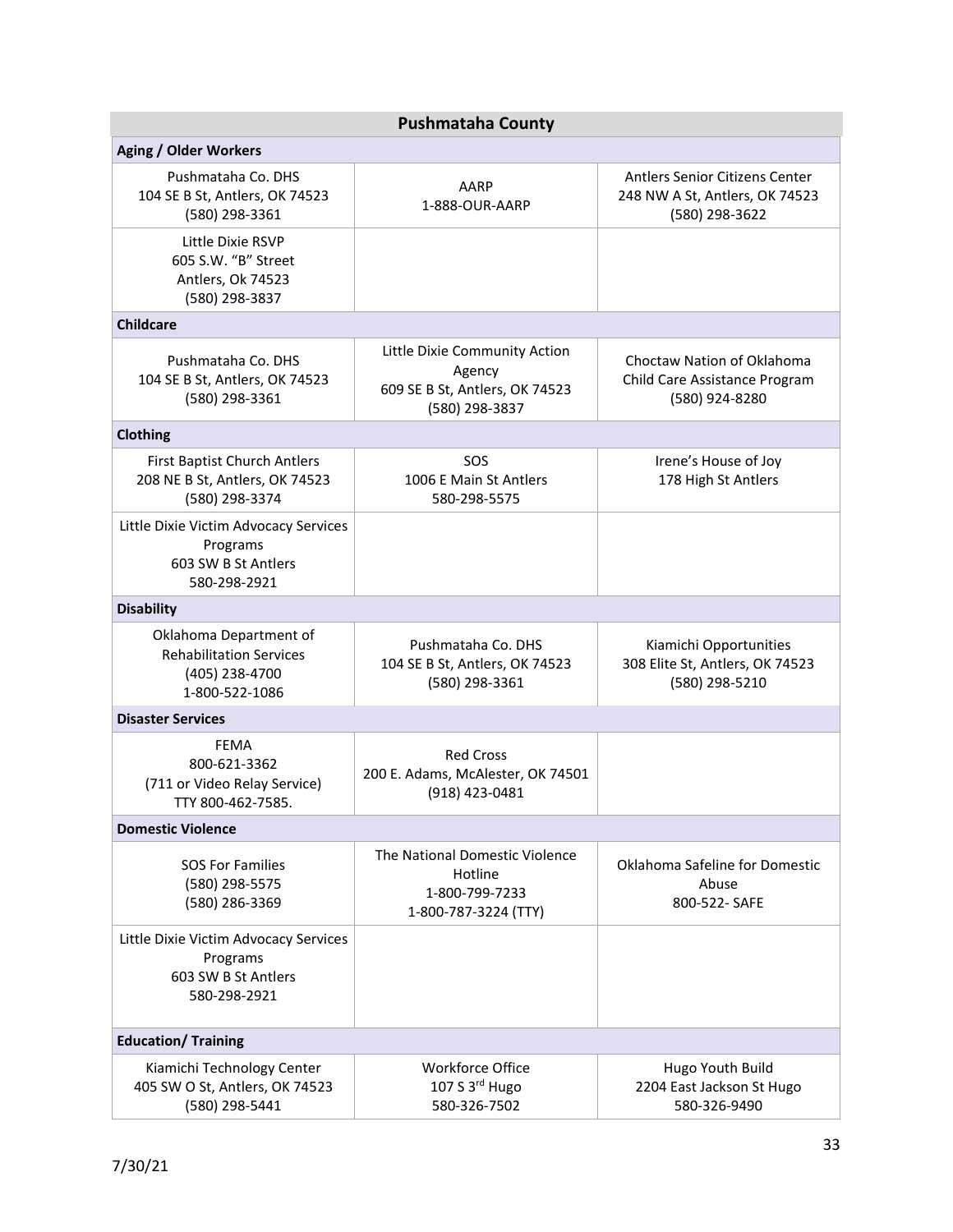| <b>Emergency Shelter</b>                                                                          |                                                                                                                     |                                                                                    |
|---------------------------------------------------------------------------------------------------|---------------------------------------------------------------------------------------------------------------------|------------------------------------------------------------------------------------|
| <b>Antlers Housing Authority</b><br>225 NW A St, Antlers, OK 74523<br>(580) 298-5542              | Little Dixie Community Action<br>Agency<br>209 N 4th St, Hugo, OK 74743<br>(580) 326-9332                           | <b>SOS For Families</b><br>(580) 286-3369                                          |
|                                                                                                   |                                                                                                                     |                                                                                    |
| <b>Ex-offender</b>                                                                                |                                                                                                                     |                                                                                    |
| Oklahoma Workforce<br>107 S. 3rd Street, Hugo, OK 74743<br>(580) 326-7502                         | Choctaw Nation Reintergration<br>1-800-522-6170                                                                     |                                                                                    |
| Food                                                                                              |                                                                                                                     |                                                                                    |
| Pushmataha Co. DHS<br>104 SE B St, Antlers, OK 74523<br>(580) 298-3361                            | First Baptist Church Antlers<br>208 NE B St, Antlers, OK 74523<br>(580) 298-3374                                    | Antlers Senior Citizens Center<br>248 NW A St, Antlers, OK 74523<br>(580) 298-3622 |
| WIC- Pushmataha County Health<br>Department<br>318 W Main St, Antlers, OK 74523<br>(580) 298-6624 | <b>SOS For Families</b><br>(580) 286-3369                                                                           | Choctaw Nation Community Center<br>SW 2 <sup>nd</sup> St Antlers<br>580-298-5501   |
| <b>Housing</b>                                                                                    |                                                                                                                     |                                                                                    |
| Little Dixie Housing<br>603 SW B St, Antlers, OK 74523<br>(580) 298-5572                          | <b>Antlers Housing Authority</b><br>225 NW A St, Antlers, OK 74523<br>(580) 298-5542                                | Kiamichi Senior Housing<br>1307 SE 3rd St, Antlers, OK 74523<br>(580) 298-5669     |
| <b>Choctaw Nation</b><br>1-800-522-6170                                                           |                                                                                                                     |                                                                                    |
| <b>Immigration Services / Refugee Services</b>                                                    |                                                                                                                     |                                                                                    |
| Legal Aid Services of Oklahoma, Inc.<br>402 East Duke Street, Hugo, OK<br>74743<br>(580) 326-9655 | Catholic Charities' Refugee<br>Resettlement<br>1232 N. Classen Blvd.<br>Oklahoma City, OK 73106<br>(405) 523-3000   |                                                                                    |
| Legal                                                                                             |                                                                                                                     |                                                                                    |
| Legal Aid Services of Oklahoma, Inc.<br>402 East Duke Street, Hugo, OK<br>74743<br>(580) 326-9655 | Little Dixie Community Action<br>Agency<br>609 SE B St, Antlers, OK 74523<br>(580) 298-3837                         | Choctaw Nation<br>800-522-6170                                                     |
| <b>Medical / Healthcare</b>                                                                       |                                                                                                                     |                                                                                    |
| Pushmataha Co. DHS<br>104 SE B St, Antlers, OK 74523<br>(580) 298-3361                            | Immunizations - Pushmataha County<br><b>Health Department</b><br>318 W Main St, Antlers, OK 74523<br>(580) 298-6624 | <b>Choctaw Nation Clinic</b><br>580-326-7561                                       |
| First Baptist Church<br>(Free Clinic & Pharmacy)<br>208 NE B St Antlers<br>580-298-3374           |                                                                                                                     |                                                                                    |
|                                                                                                   |                                                                                                                     |                                                                                    |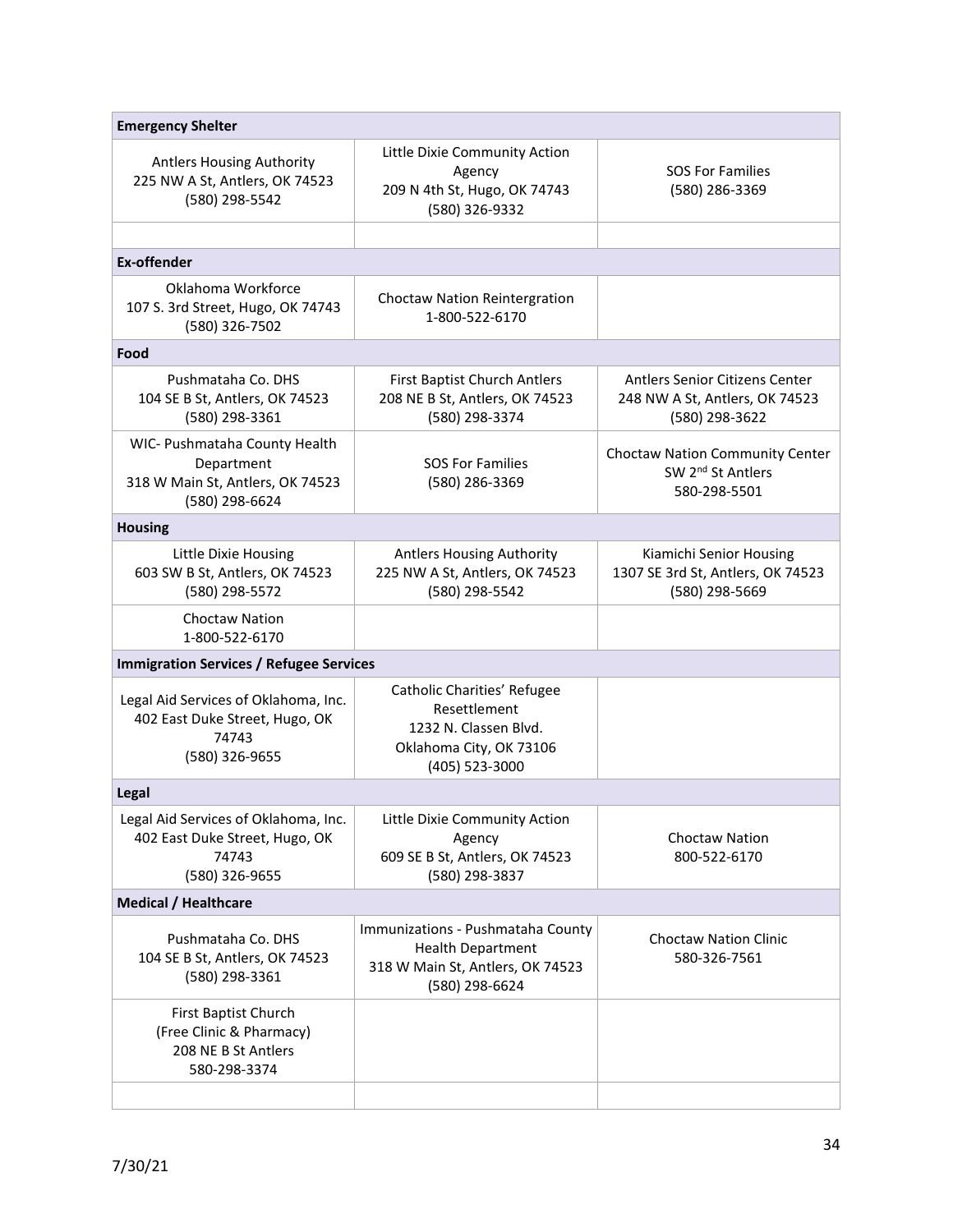| <b>Mental Health Care</b>                                                                                            |                                                                                                                     |                                                                        |
|----------------------------------------------------------------------------------------------------------------------|---------------------------------------------------------------------------------------------------------------------|------------------------------------------------------------------------|
| Pushmataha Co. DHS<br>104 SE B St, Antlers, OK 74523<br>(580) 298-3361                                               | Oklahoma Department of Mental<br><b>Health and Substance Abuse</b><br>Services<br>www.odmhsas.org                   | <b>Choctaw Nation Mental Health</b><br>1-800-349-7026                  |
| Crossroads 1010<br>Erin Sorrells<br>193908 US HWY 271 Antlers<br>580-271-7080                                        |                                                                                                                     |                                                                        |
| <b>Pregnancy / Parenting</b>                                                                                         |                                                                                                                     |                                                                        |
| <b>Hugo Pregnancy Center</b><br>1006 W Jackson St, Hugo, OK 74743<br>(580) 326-0707                                  | <b>Antlers Healthy Start</b><br>603 SW B<br>Antlers, Ok 74523<br>580-326-6441                                       | Pushmataha Co. DHS<br>104 SE B St, Antlers, OK 74523<br>(580) 298-3361 |
| Family Planning / WIC - Pushmataha<br>County Health Department<br>318 W Main St, Antlers, OK 74523<br>(580) 298-6624 |                                                                                                                     |                                                                        |
| <b>Substance Abuse</b>                                                                                               |                                                                                                                     |                                                                        |
| <b>Straight and Narrow DUI Services</b><br>204 SW 4th St, Antlers, OK 74523<br>(580) 298-7301                        | Tobacco Intervention - Pushmataha<br>County Health Department<br>318 W Main St, Antlers, OK 74523<br>(580) 298-6624 | Reachout Hotline: 1-800-522-9054                                       |
| Oklahoma Department of Mental<br><b>Health and Substance Abuse</b><br><b>Services</b><br>www.odmhsas.org             | <b>Choctaw Nation Chihulloli</b><br>918-567-2905                                                                    | <b>Choctaw Nation</b><br><b>Recovery Center</b><br>918-567-2389        |
| <b>Transportation</b>                                                                                                |                                                                                                                     |                                                                        |
| Little Dixie Community Action<br>Agency<br>609 SE B St, Antlers, OK 74523<br>(580) 298-3837                          | <b>Choctaw Nation</b><br>(800) 522-6170                                                                             | <b>SOS For Families</b><br>(580) 286-3369                              |
| Utilities / Phone/ Rent                                                                                              |                                                                                                                     |                                                                        |
| Little Dixie Community Action<br>Agency<br>609 SE B St, Antlers, OK 74523<br>(580) 298-3837                          | <b>Choctaw Nation</b><br>(800) 522-6170                                                                             | Pushmataha Co. DHS<br>104 SE B St, Antlers, OK 74523<br>(580) 298-3361 |
| <b>Veterans Services</b>                                                                                             |                                                                                                                     |                                                                        |
| Oklahoma Department of Veterans<br>Affairs<br>(918) 348-9648<br><b>Scott Surratt</b>                                 | VFW Post 3658<br>N High St, Antlers, OK 74523<br>(580) 298-5496                                                     | <b>Veterans Crisis Line</b><br>1-800-273-8255                          |
| <b>Other Workforce Services</b>                                                                                      |                                                                                                                     |                                                                        |
| Oklahoma Works<br>107 S 3rd St, Hugo, OK 74743<br>(580) 326-7502                                                     | Oklahoma Employment Security<br>Commission<br>2102 SE Washington, Suite B & C                                       | Oklahoma Department of Career<br>and Technology Education              |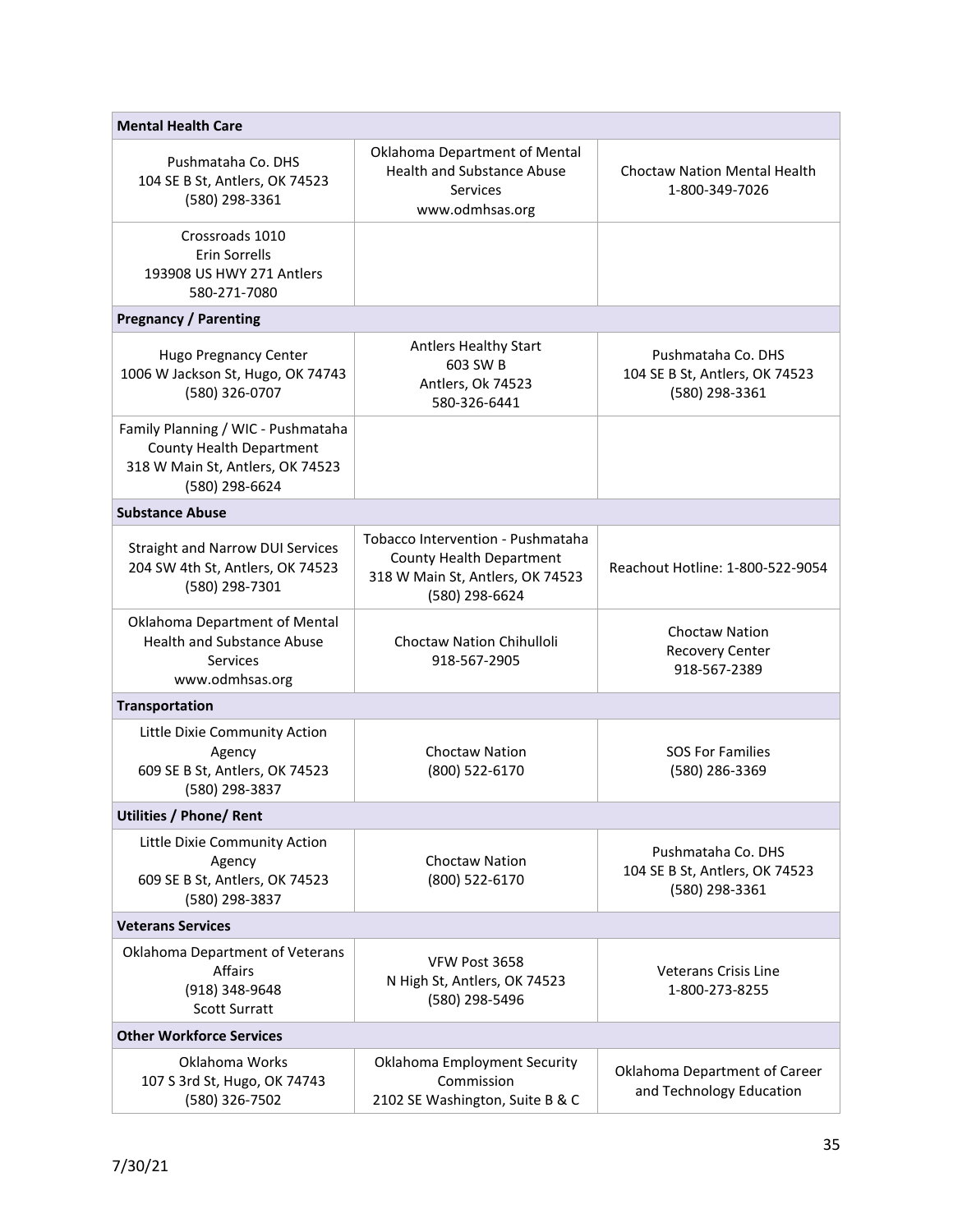|                                                                                             | Idabel, OK 74745<br>(580) 286-6667                                                   | 1201 N. Western Road<br>Stillwater, OK 74075<br>(405) 377-2000 |
|---------------------------------------------------------------------------------------------|--------------------------------------------------------------------------------------|----------------------------------------------------------------|
| Choctaw Career Development<br>Center<br>1206 W Clayton St, Hugo, OK 74743<br>(580) 326-4910 | Hugo Area Chamber of Commerce<br>200 S Broadway St, Hugo, OK 74743<br>(580) 326-7511 |                                                                |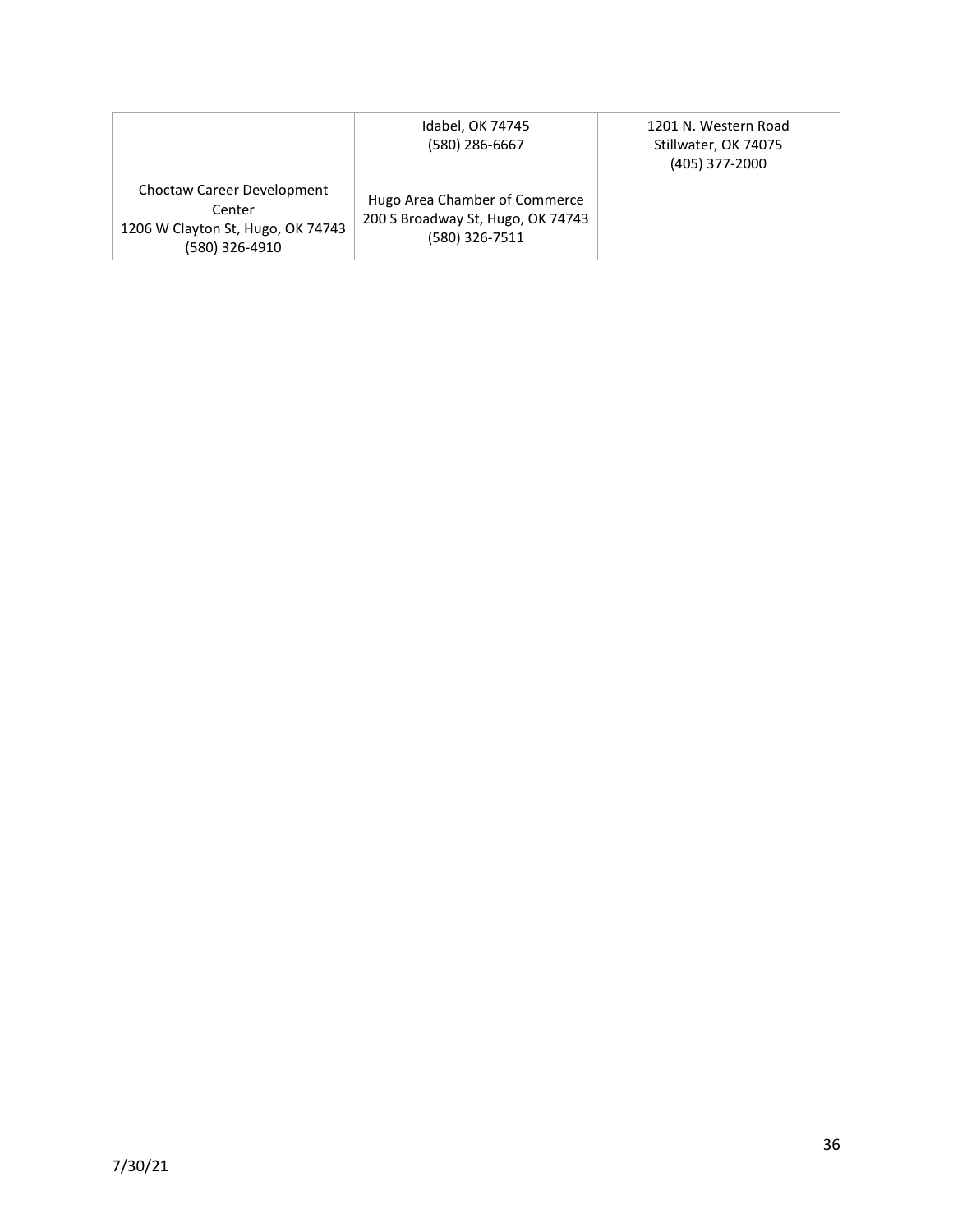## <span id="page-36-0"></span>**IDABEL**

<span id="page-36-1"></span>

| <b>McCurtain County</b>                                                                                                                  |                                                                                                 |                                                                                          |
|------------------------------------------------------------------------------------------------------------------------------------------|-------------------------------------------------------------------------------------------------|------------------------------------------------------------------------------------------|
| <b>Aging / Older Workers</b>                                                                                                             |                                                                                                 |                                                                                          |
| AARP<br>1-888-OUR-AARP                                                                                                                   | <b>McCurtain Co. DHS</b><br>300 S.E. Adams, Idabel, OK 74745<br>(580) 208-3400                  | <b>Valliant Nutrition Center</b><br>311 Johnson St, Valliant, OK 74764<br>(580) 933-4932 |
| Hollycreek Senior Citizen Center<br>5539 Old Broken Bow Hwy, Broken<br>Bow, OK 74728<br>(580) 420-3052                                   | <b>Broken Bow Nutrition &amp; Senior</b><br>Citizen Center<br><b>Broken Bow</b><br>580-584-9379 |                                                                                          |
| <b>Childcare</b>                                                                                                                         |                                                                                                 |                                                                                          |
| <b>McCurtain Co. DHS</b><br>300 S.E. Adams, Idabel, OK 74745<br>(580) 208-3400                                                           | Choctaw Nation of Oklahoma<br>Child Care Assistance Program<br>(580) 924-8280                   |                                                                                          |
| Clothing                                                                                                                                 |                                                                                                 |                                                                                          |
| House Upon a Rock<br>Broken Bow, OK 74728                                                                                                |                                                                                                 |                                                                                          |
| <b>Disability</b>                                                                                                                        |                                                                                                 |                                                                                          |
| Oklahoma Department of<br><b>Rehabilitation Services</b><br>(405) 238-4700<br>1-800-522-1086                                             | McCurtain Co. DHS<br>300 S.E. Adams, Idabel, OK 74745<br>(580) 208-3400                         |                                                                                          |
| <b>Disaster Services</b>                                                                                                                 |                                                                                                 |                                                                                          |
| <b>FEMA</b><br>800-621-3362<br>(711 or Video Relay Service)<br>TTY 800-462-7585.                                                         | <b>RED CROSS</b><br>200 E. Adams, McAlester, OK 74501<br>918-423-0481                           |                                                                                          |
| <b>Domestic Violence</b>                                                                                                                 |                                                                                                 |                                                                                          |
| <b>SOS For Families</b><br>Idabel, OK 74745<br>Office: 580-286-3400<br>Hotline: 888-286-3369<br>sosfamily@sbcglobal.net                  | Oklahoma Safeline for Domestic<br>Abuse<br>800-522- SAFE                                        | Adult Abuse Hotline<br>1-800-522-3511<br>Child Abuse Hotline<br>1-800-522-3511           |
| Little Dixie Victim Advocacy<br>580-372-0806                                                                                             |                                                                                                 |                                                                                          |
| <b>Education/Training</b>                                                                                                                |                                                                                                 |                                                                                          |
| Southeastern Oklahoma State<br><b>University McCurtain County</b><br>Campus<br>2805 NE Lincoln Rd, Idabel, OK<br>74745<br>(580) 286-9431 | Kiamichi Technology Center<br>3205 NE Lincoln Rd, Idabel, OK<br>74745<br>(580) 286-7555         | Force Welding School<br>Valliant, OK 74764<br>(580) 579-8326                             |
| Choctaw Nation                                                                                                                           |                                                                                                 |                                                                                          |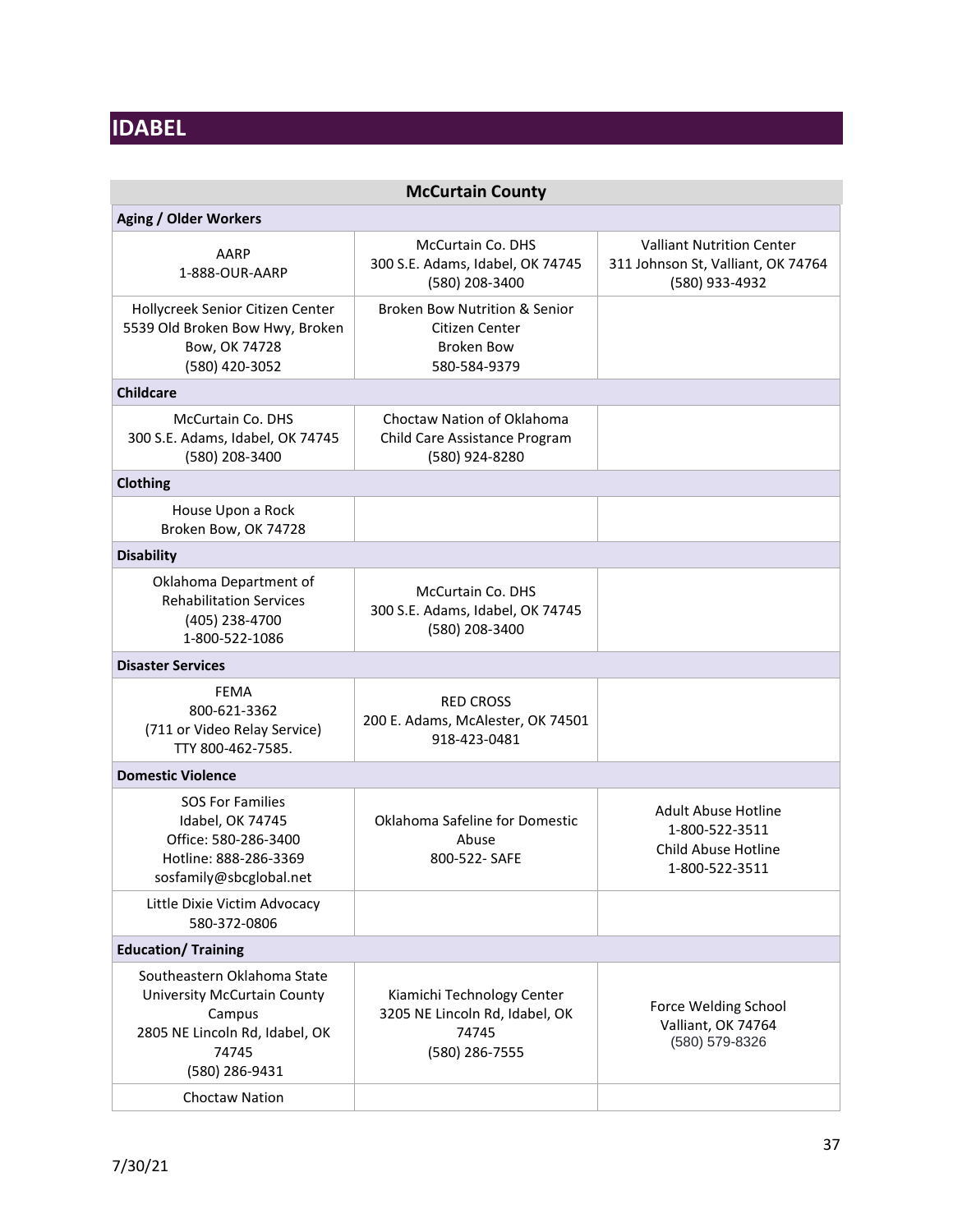| <b>Emergency Shelter</b>                                                                          |                                                                                                                  |                                                                              |
|---------------------------------------------------------------------------------------------------|------------------------------------------------------------------------------------------------------------------|------------------------------------------------------------------------------|
| <b>SOS For Families</b><br>(580) 286-3369                                                         | House Upon A Rock<br>203 N Main, Broken Bow, OK 74728                                                            |                                                                              |
| <b>Ex-offender</b>                                                                                |                                                                                                                  |                                                                              |
|                                                                                                   |                                                                                                                  |                                                                              |
| Food                                                                                              |                                                                                                                  |                                                                              |
| WIC - McCurtain Co. DHS<br>300 S.E. Adams, Idabel, OK 74745<br>(580) 208-3400                     | <b>Idabel Nutrition Center</b><br>304 E. Main, Idabel, OK 74745                                                  | <b>HAND TO HAND</b><br>9 N Main St, Haworth, OK 74740<br>580-286-6383        |
| <b>Valliant Nutrition Center</b><br>311 Johnson St, Valliant, OK 74764<br>(580) 933-4932          | <b>Gracefully Yours Foundation</b><br>1406 S Park Dr, Broken Bow, OK<br>74728<br>580-584-2473                    | <b>SOS For Families</b><br>(580) 286-3369                                    |
| <b>Broken Bow Nutrition &amp; Senior</b><br>Citizen Center<br><b>Broken Bow</b><br>580-584-9379   |                                                                                                                  |                                                                              |
| <b>Housing</b>                                                                                    |                                                                                                                  |                                                                              |
| <b>SOS For Families</b><br>(580) 286-3369                                                         | <b>Idabel Housing Authority</b><br>901 Lyndon Rd<br>Idabel, OK 74745<br>580-286-9444                             |                                                                              |
| <b>Immigration Services / Refugee Services</b>                                                    |                                                                                                                  |                                                                              |
| Legal Aid Services of Oklahoma, Inc.<br>402 East Duke Street, Hugo, OK<br>74743<br>(580) 326-9655 | Catholic Charities' Refugee<br>Resettlement<br>1232 N. Classen Blvd.<br>Oklahoma City, OK 73106<br>405-523-3000  |                                                                              |
| Legal                                                                                             |                                                                                                                  |                                                                              |
| Legal Aid Services of Oklahoma, Inc.<br>402 East Duke Street, Hugo, OK<br>74743<br>(580) 326-9655 |                                                                                                                  |                                                                              |
| <b>Medical / Healthcare</b>                                                                       |                                                                                                                  |                                                                              |
| McCurtain Co. DHS<br>300 S.E. Adams, Idabel, OK 74745<br>(580) 208-3400                           | Immunizations - McCurtain County<br><b>Health Department</b><br>1400 Lynn Ln, Idabel, OK 74745<br>(580) 286-6528 | Place for Change<br>17 S. Central<br><b>Idabel, OK 74745</b><br>580-286-5184 |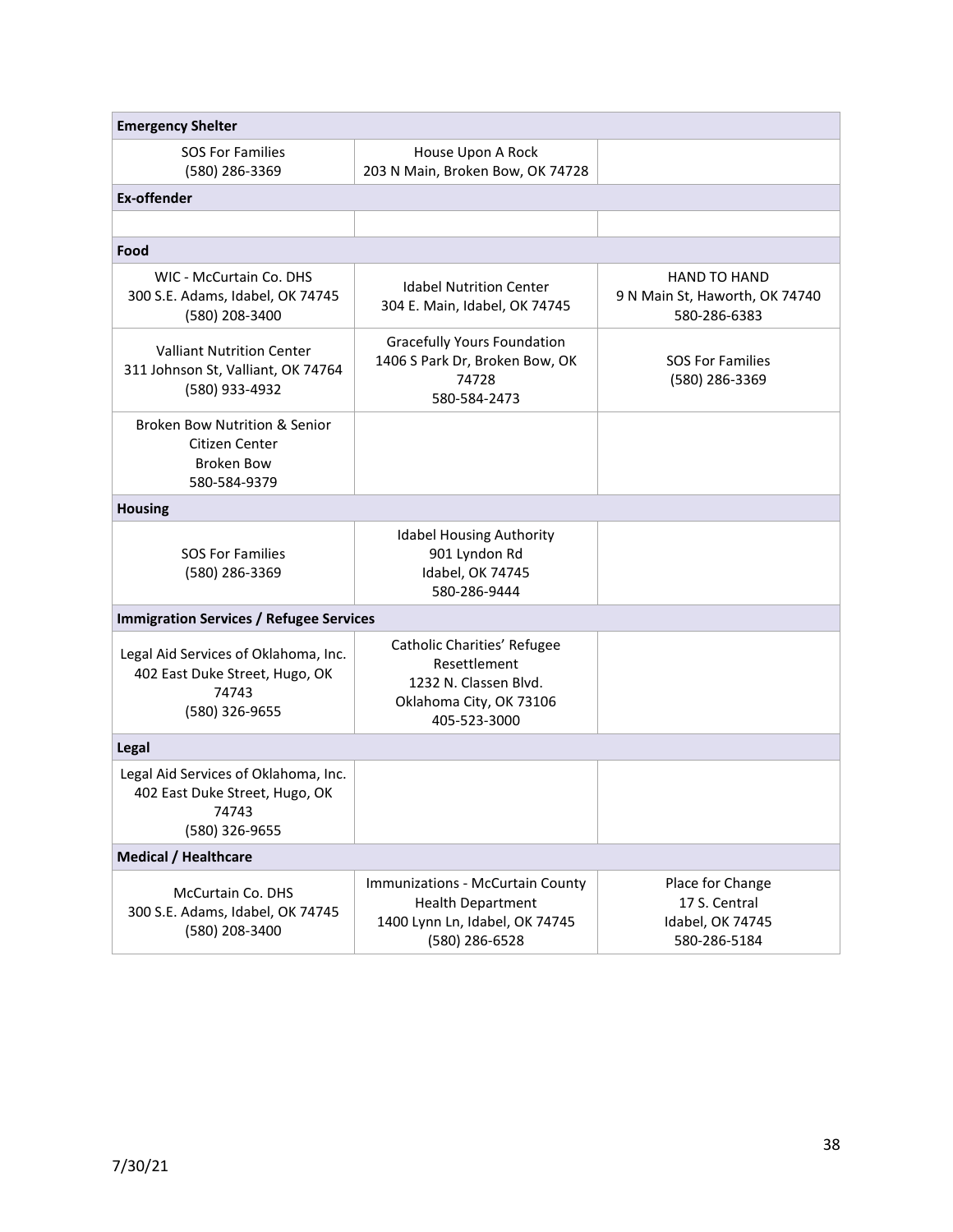| <b>Mental Health Care</b>                                                                                         |                                                                                                   |                                                                       |
|-------------------------------------------------------------------------------------------------------------------|---------------------------------------------------------------------------------------------------|-----------------------------------------------------------------------|
| McCurtain Co. DHS<br>300 S.E. Adams, Idabel, OK 74745<br>(580) 208-3400                                           | Oklahoma Department of Mental<br><b>Health and Substance Abuse</b><br>Services<br>www.odmhsas.org | Place for Change<br>17 S. Central<br>Idabel, OK 74745<br>580-286-5184 |
| Carl Albert<br>2000 E. Lincoln Rd<br>Idabel, OK 74745<br>580-286-6639                                             |                                                                                                   |                                                                       |
| <b>Pregnancy &amp; Parenting</b>                                                                                  |                                                                                                   |                                                                       |
| Family Planning / WIC - McCurtain<br>County Health Department<br>1400 Lynn Ln, Idabel, OK 74745<br>(580) 286-6528 | WeeCare<br>110 E Main St, Idabel, OK 74745<br>(580) 286-5390                                      |                                                                       |
| <b>Substance Abuse</b>                                                                                            |                                                                                                   |                                                                       |
| <b>Valliant House LLC</b><br>300 North Dalton Street, Valliant, OK<br>74764.<br>580-933-7031                      | Kiamichi Council on Alcoholism and<br>104 NE Avenue A, Idabel, OK 74745.<br>580-286-3301          | Reachout Hotline: 1-800-522-9054                                      |
| Oklahoma Department of Mental<br><b>Health and Substance Abuse</b><br><b>Services</b><br>www.odmhsas.org          |                                                                                                   |                                                                       |
| <b>Transportation</b>                                                                                             |                                                                                                   |                                                                       |
| Little Dixie Transit<br>Idabel, OK 74745<br>800-348-7433                                                          |                                                                                                   |                                                                       |
| <b>Utilities / Phone/ Rent</b>                                                                                    |                                                                                                   |                                                                       |
| McCurtain Co. DHS<br>300 S.E. Adams, Idabel, OK 74745<br>(580) 208-3400                                           |                                                                                                   |                                                                       |
| <b>Veterans Services</b>                                                                                          |                                                                                                   |                                                                       |
| Oklahoma Department of Veterans<br>Affairs<br>918-348-9648<br><b>Scott Surratt</b>                                | <b>Veterans Crisis Line</b><br>1-800-273-8255                                                     |                                                                       |
| <b>Other Workforce Services</b>                                                                                   |                                                                                                   |                                                                       |
| <b>Idabel Chamber of Commerce</b><br>7 NW Texas Ave, Idabel, OK 74745<br>(580) 286-3305                           |                                                                                                   |                                                                       |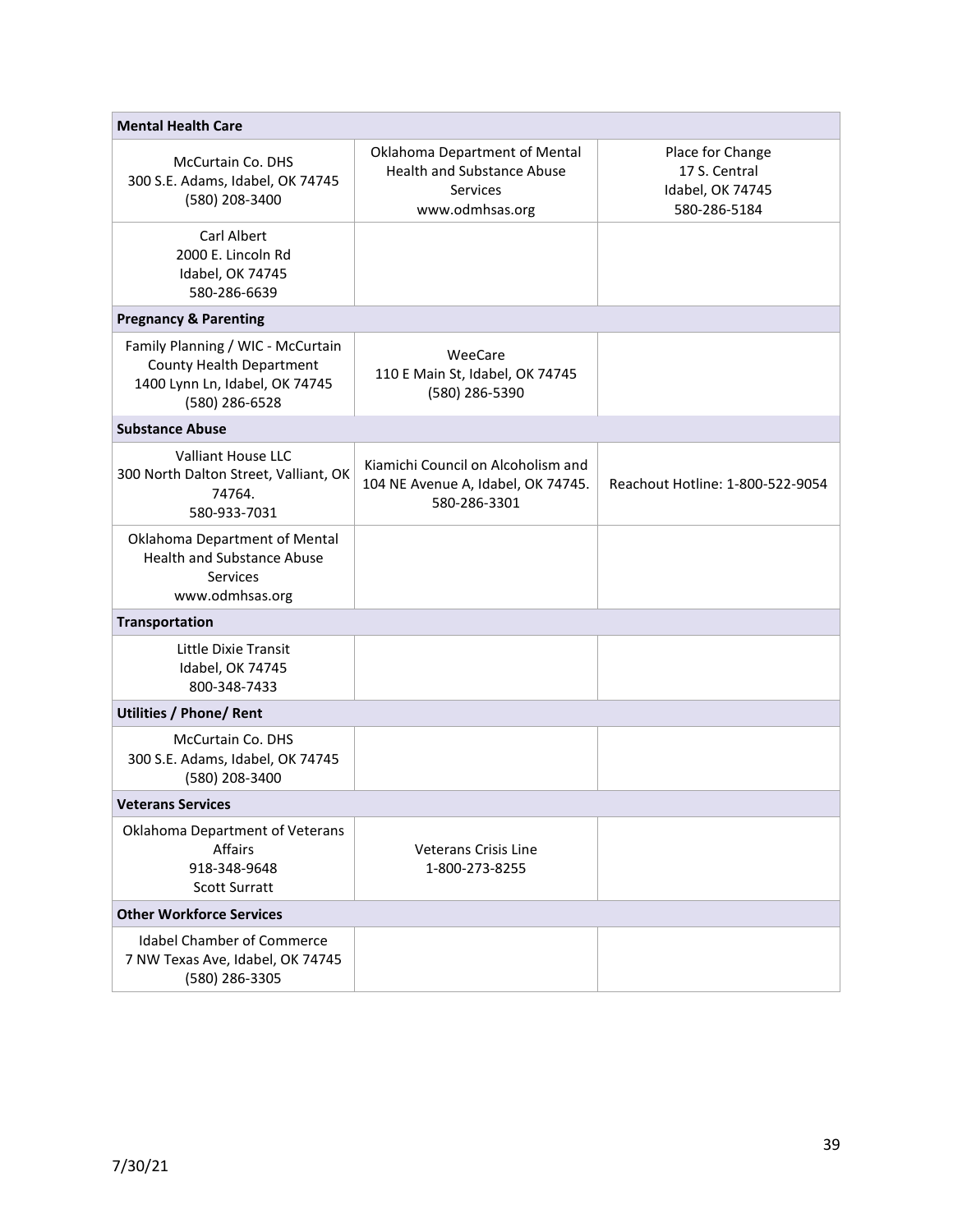## <span id="page-39-0"></span>**MCALESTER**

<span id="page-39-1"></span>

| <b>Pittsburg County</b>                                                                                                             |                                                                                             |                                                                                                                                          |
|-------------------------------------------------------------------------------------------------------------------------------------|---------------------------------------------------------------------------------------------|------------------------------------------------------------------------------------------------------------------------------------------|
| <b>Aging / Older Workers</b>                                                                                                        |                                                                                             |                                                                                                                                          |
| Pittsburg Co DHS<br>1900 South Main, McAlester, OK<br>74501<br>(918) 421-6100                                                       | AARP<br>1-888-OUR-AARP                                                                      | Choctaw Nation of Oklahoma<br>Native Service Locater<br>1414 Wade Watts Ave<br>McAlester, OK 74501<br>918.426.4125<br>lkjoyner@cnhsa.com |
| KiBois RSVP Program<br>800-299-4479                                                                                                 |                                                                                             |                                                                                                                                          |
| <b>Childcare</b>                                                                                                                    |                                                                                             |                                                                                                                                          |
| Pittsburg Co DHS<br>1900 South Main,<br>McAlester, OK 74501<br>(918) 421-6100                                                       | <b>McAlester Head Start</b><br>502 W. Kiowa Ave<br>McAlester, OK<br>918.423.8304            | <b>Choctaw Nation Head Start Center</b><br>151 S. George Nigh Expy<br>918.423.9360                                                       |
| Clothing                                                                                                                            |                                                                                             |                                                                                                                                          |
| <b>Shared Blessings</b><br>1558 S. Main St.<br>918.423.8624                                                                         |                                                                                             |                                                                                                                                          |
| <b>Disability</b>                                                                                                                   |                                                                                             |                                                                                                                                          |
| Oklahoma Department of<br><b>Rehabilitation Services</b><br>(405) 238-4700<br>1-800-522-1086                                        | Pittsburg Co DHS<br>1900 South Main, McAlester, OK<br>74501<br>(918) 421-6100               | Ki Bois Operation Jobs Program<br>609 E. Peoria<br>McAlester, OK 74501<br>918.423.3525                                                   |
| <b>Disaster Services</b>                                                                                                            |                                                                                             |                                                                                                                                          |
| FEMA<br>800-621-3362<br>(711 or Video Relay Service)<br>TTY 800-462-7585.                                                           | <b>RED CROSS</b><br>200 E. Adams, McAlester, OK 74501<br>918-423-0481                       | Youth Emergency Shelter<br>904 9th St<br>McAlester, OK 74501<br>918.423.8845                                                             |
| <b>Domestic Violence</b>                                                                                                            |                                                                                             |                                                                                                                                          |
| Ki Bois Community Action<br>Foundation<br><b>Confidential Address</b><br>918.423.0032<br>https://www.kibois.org/KIBOIS DVS.<br>html | Choctaw Nation Children & Family<br>Services<br><b>Confidential Address</b><br>800.522.6170 | Oklahoma Safeline<br>800.522.7233                                                                                                        |
| <b>McAlester Care Center</b><br>PO Box 1404<br>McAlester, OK 74501<br>Office: 918-423-4010<br>Hotline: 918-423-0032                 | The National Domestic Violence<br>Hotline<br>1-800-799-7233<br>1-800-787-3224 (TTY)         |                                                                                                                                          |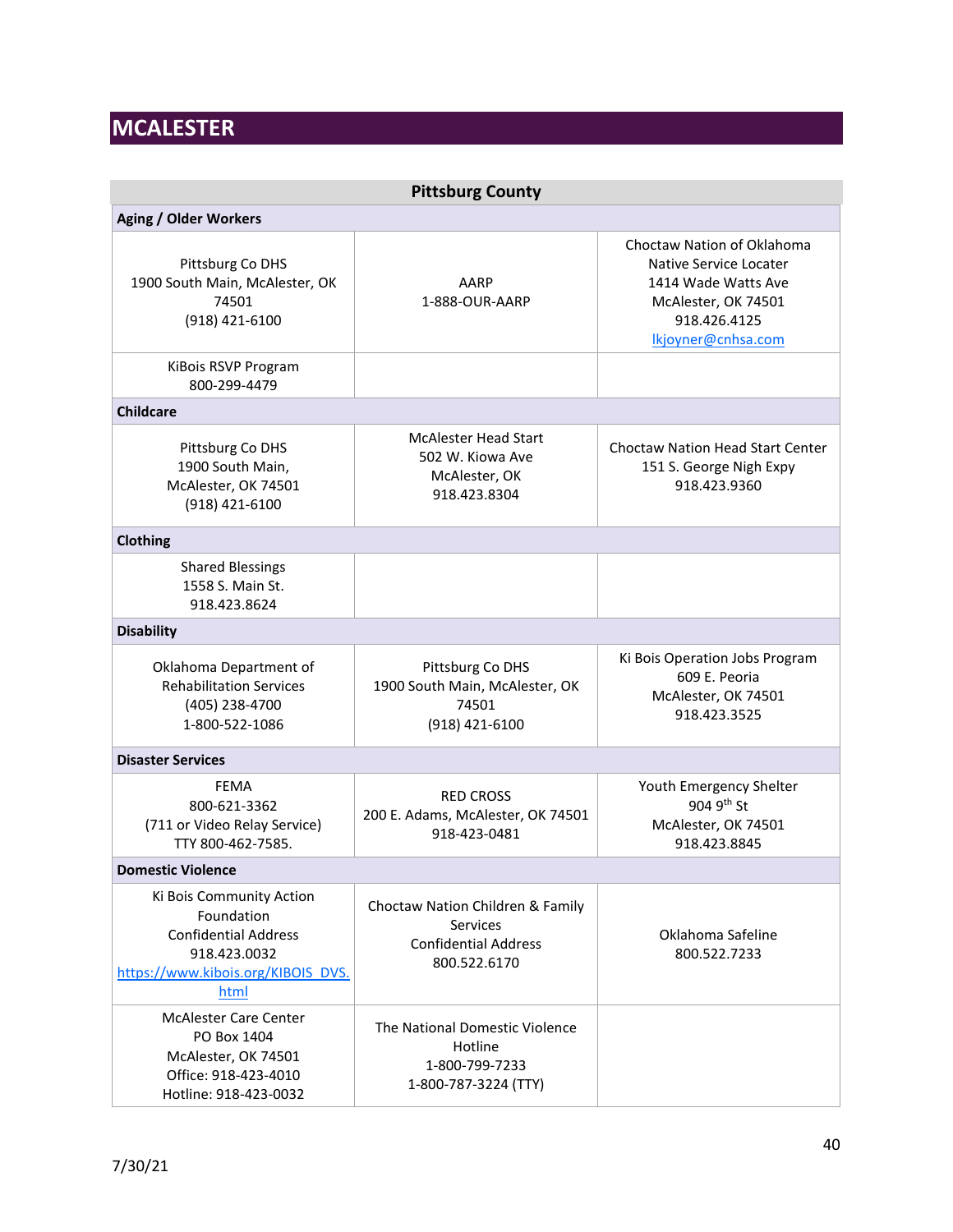| <b>Education/Training</b>                                                                                    |                                                                                                                                           |                                                                                                          |
|--------------------------------------------------------------------------------------------------------------|-------------------------------------------------------------------------------------------------------------------------------------------|----------------------------------------------------------------------------------------------------------|
| Kiamichi Technology Center<br>301 Kiamichi Dr.<br>918.426.0940                                               | Eastern Oklahoma State College<br>1802 College Ave.<br>918.426.5272                                                                       |                                                                                                          |
| <b>Emergency Shelter</b>                                                                                     |                                                                                                                                           |                                                                                                          |
| Good Samaritan Outreach<br>20 E. Cherokee Ave.<br>918.429.7773                                               | Hope House of McAlester Inc.<br>1210 E. Cherokee Ave.<br>918.423.4673                                                                     | Youth Emergency Shelter<br>904 N. 9TH St.<br>918.423.8845                                                |
| <b>Ex-offender</b>                                                                                           |                                                                                                                                           |                                                                                                          |
| <b>Entrepreneurial Ex-offender Training</b><br>& Support Program<br>Website                                  | Jobs for Felons Hub<br>Website<br><b>Phone Number</b><br>Point of Contact                                                                 |                                                                                                          |
| Food                                                                                                         |                                                                                                                                           |                                                                                                          |
| Pittsburg Co DHS<br>1900 South Main, McAlester, OK<br>74501<br>(918) 421-6100                                | WIC - Pittsburg Co Health<br>Department<br>1400 East College Avenue<br>McAlester, OK, 74501<br>(918) 423-1267                             | Community Food Bank of Eastern OK<br>2119 N. Main St.<br>918.429.7755                                    |
| <b>Housing</b>                                                                                               |                                                                                                                                           |                                                                                                          |
| Aldridge Heights Senior Apt.<br>200 E. Carl Albert Pkwy<br>McAlester, OK<br>443.863.5271 x1501               | Sue Littlejohn House<br>18 W. Washington Ave<br>McAlester, OK<br>443.863.5271 x47616                                                      | <b>McAlester Housing Authority</b><br>520 W. Kiowa Ave<br>918.426.0335                                   |
| <b>Immigration Services / Refugee Services</b>                                                               |                                                                                                                                           |                                                                                                          |
| Legal Aid Services of Oklahoma, Inc.<br>321 S. 3rd Street, Suite 6, McAlester,<br>OK 74501<br>(918) 423-2030 | Catholic Charities' Refugee<br>Resettlement<br>1232 N. Classen Blvd.<br>Oklahoma City, OK 73106<br>405-523-3000                           |                                                                                                          |
| Legal                                                                                                        |                                                                                                                                           |                                                                                                          |
| Legal Aid Services of Oklahoma, Inc.<br>321 S. 3rd Street, Suite 6, McAlester,<br>OK 74501<br>(918) 423-2030 |                                                                                                                                           |                                                                                                          |
| <b>Medical / Healthcare</b>                                                                                  |                                                                                                                                           |                                                                                                          |
| Pittsburg Co DHS<br>1900 South Main, McAlester, OK<br>74501<br>(918) 421-6100                                | Family Planning / Immunizations -<br>Pittsburg Co Health Department<br>1400 East College Avenue<br>McAlester, OK, 74501<br>(918) 423-1267 | Mercy Medical Clinic (ok)<br>Address: 220 E Comanche Ave<br>McAlester, Oklahoma<br>Phone: (918) 426-5970 |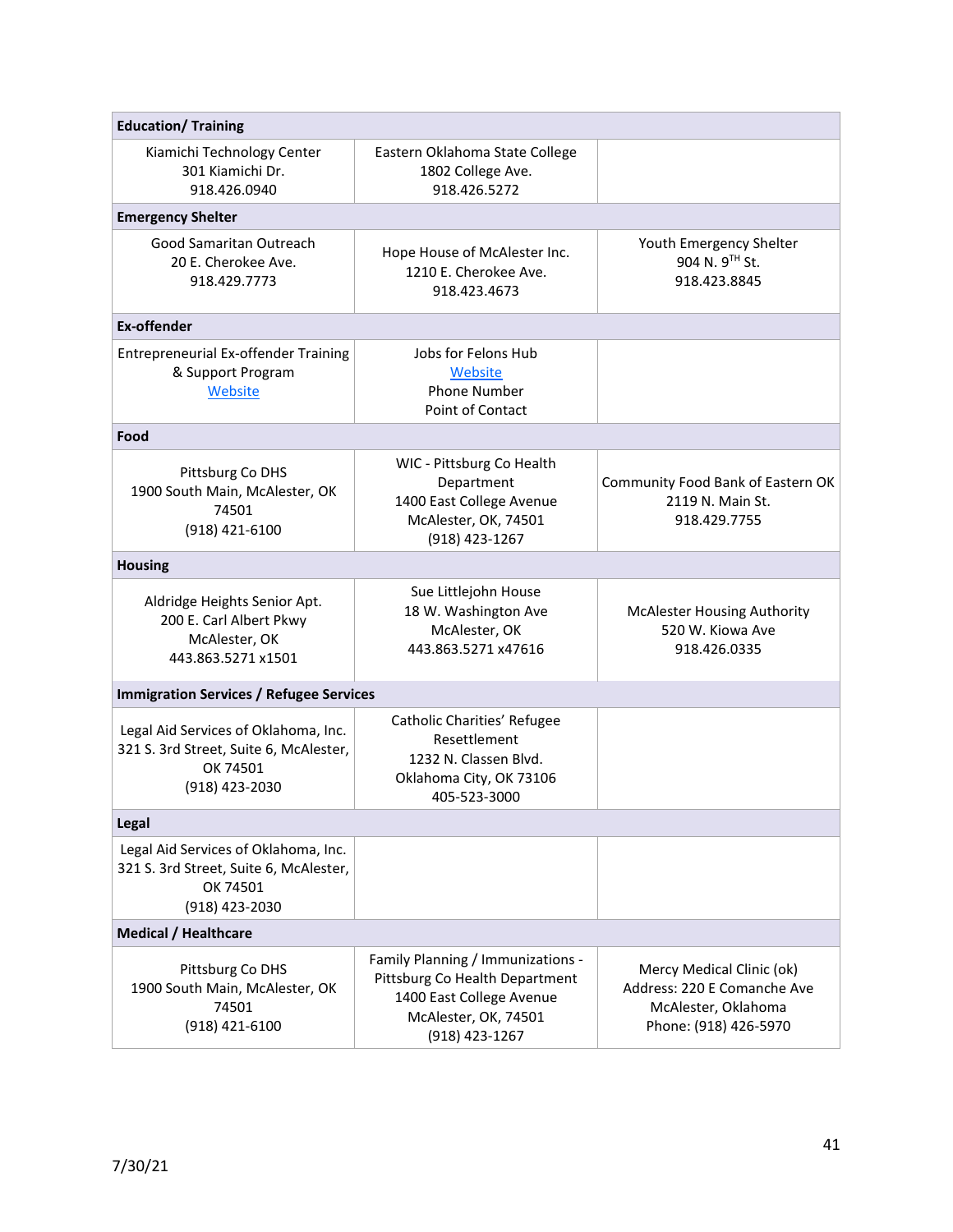| <b>Mental Health Care</b>                                                                                                                                |                                                                                                                                                                                  |                                                                  |
|----------------------------------------------------------------------------------------------------------------------------------------------------------|----------------------------------------------------------------------------------------------------------------------------------------------------------------------------------|------------------------------------------------------------------|
| Pittsburg Co DHS<br>1900 South Main, McAlester, OK<br>74501<br>(918) 421-6100                                                                            | The National Association of Free &<br><b>Charitable Clinics</b><br>https://www.nafcclinics.org/?gclid=<br>EAIaIQobChMI4IT-<br>o CO4QIVAr7ACh3kmwu8EAAYASA<br><b>AEgKNIPD BwE</b> | Caring Hands Healthcare Center<br>3101 Elks Road<br>918.426.2442 |
| Oklahoma Department of Mental<br><b>Health and Substance Abuse</b><br><b>Services</b><br>www.odmhsas.org                                                 |                                                                                                                                                                                  |                                                                  |
| <b>Pregnancy &amp; Parenting</b>                                                                                                                         |                                                                                                                                                                                  |                                                                  |
| Family Planning / WIC - Pittsburg Co<br><b>Health Department</b><br>1400 East College Avenue<br>McAlester, OK, 74501<br>(918) 423-1267                   | Phoenix Counseling & Assessment<br>Center<br>32 E. Cherokee Ave. Ste 104<br>McAlester, OK<br>918.423.9400                                                                        |                                                                  |
| <b>Substance Abuse</b>                                                                                                                                   |                                                                                                                                                                                  |                                                                  |
| Oaks Rehabilitative Services Center<br>918.421.3500                                                                                                      | Oklahoma Christian Counseling<br>918.708.1152                                                                                                                                    | Reachout Hotline: 1-800-522-9054                                 |
| Oklahoma Department of Mental<br><b>Health and Substance Abuse</b><br><b>Services</b><br>www.odmhsas.org                                                 |                                                                                                                                                                                  |                                                                  |
| <b>Transportation</b>                                                                                                                                    |                                                                                                                                                                                  |                                                                  |
| Kats<br>918.967.3365                                                                                                                                     |                                                                                                                                                                                  |                                                                  |
| <b>Utilities / Phone/ Rent</b>                                                                                                                           |                                                                                                                                                                                  |                                                                  |
| Ki Bois Community Action Agency<br>609 E. Peroria<br>918.423.3525                                                                                        |                                                                                                                                                                                  |                                                                  |
| <b>Veterans Services</b>                                                                                                                                 |                                                                                                                                                                                  |                                                                  |
| Ki Bois Community Action Agency<br>Supportive Services for Veteran<br>Families (SSVF) Program<br>628 E. Creek Ave<br>McAlester, Ok 74501<br>918.421.3591 | <b>Veterans Crisis Line</b><br>1-800-273-8255                                                                                                                                    |                                                                  |
| <b>Other Workforce Services</b>                                                                                                                          |                                                                                                                                                                                  |                                                                  |
| <b>McAlester Chamber of Commerce</b><br>216 East Choctaw, McAlester, OK<br>74501<br>(918) 423-2550                                                       |                                                                                                                                                                                  |                                                                  |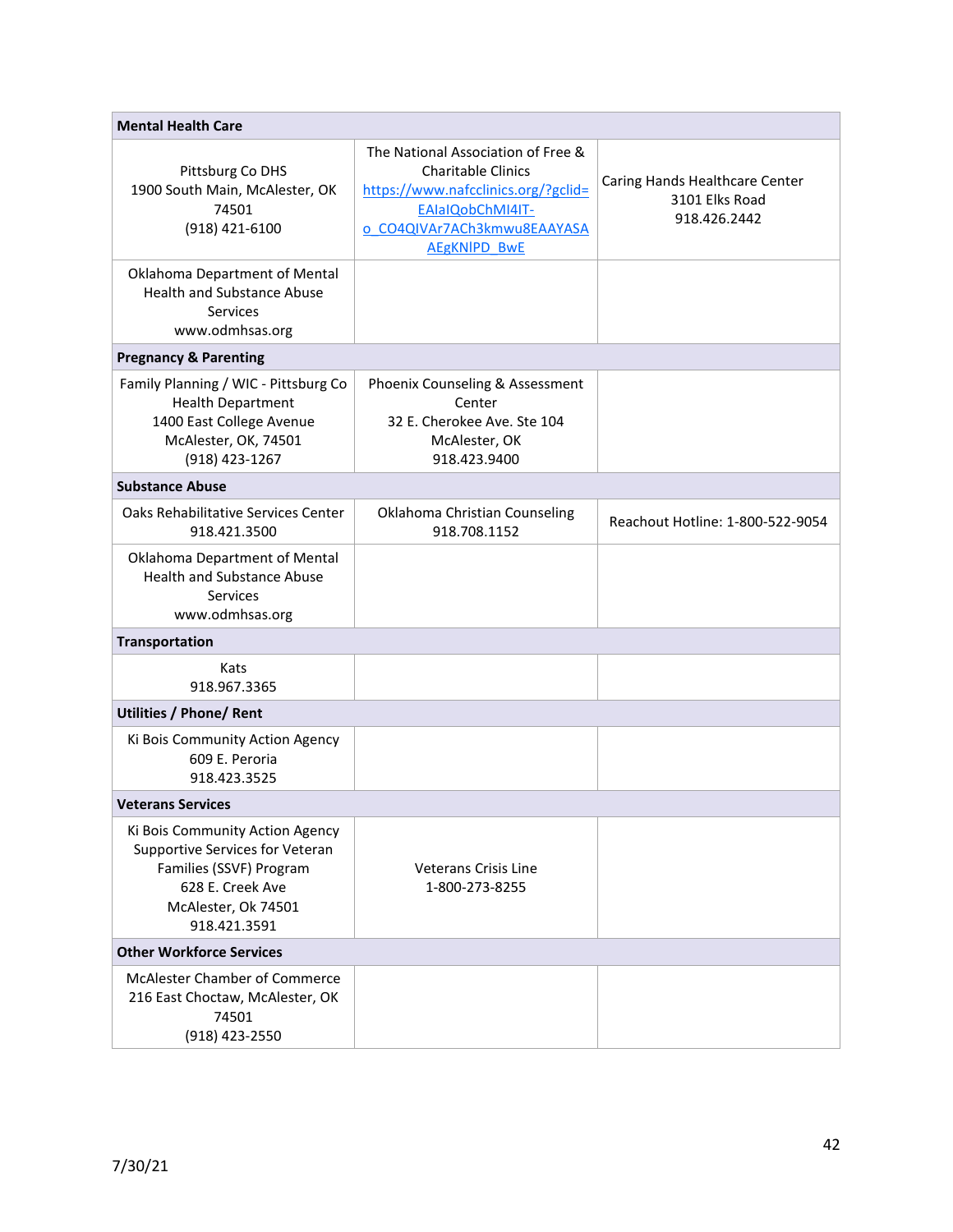## <span id="page-42-0"></span>**PAULS VALLEY**

<span id="page-42-1"></span>

| <b>Garvin County</b>                                                                              |                                                                                    |                                                         |
|---------------------------------------------------------------------------------------------------|------------------------------------------------------------------------------------|---------------------------------------------------------|
| <b>Aging / Older Workers</b>                                                                      |                                                                                    |                                                         |
| Garvin Co DHS<br>2304 S. Chickasaw, Pauls Valley, OK<br>73075<br>(405) 238-6461                   | AARP<br>1-888-OUR-AARP                                                             | Senior Citizen's Center<br>Pauls Valley<br>405-238-3048 |
| <b>Childcare</b>                                                                                  |                                                                                    |                                                         |
| Garvin Co DHS<br>2304 S. Chickasaw, Pauls Valley, OK<br>73075<br>(405) 238-6461                   |                                                                                    |                                                         |
| <b>Clothing</b>                                                                                   |                                                                                    |                                                         |
| Delta Community Action<br>225 W. McClure<br>Pauls Valley, OK 73075<br>(Phone) 405-238-3838        | <b>Willow Tree</b><br>408 S Willow St, Pauls Valley, OK<br>73075<br>(405) 207-9419 |                                                         |
| <b>Disability</b>                                                                                 |                                                                                    |                                                         |
| Oklahoma Department of<br><b>Rehabilitation Services</b><br>(405) 238-4700<br>1-800-522-1086      | Garvin Co DHS<br>2304 S. Chickasaw, Pauls Valley, OK<br>73075<br>(405) 238-6461    |                                                         |
| <b>Disaster Services</b>                                                                          |                                                                                    |                                                         |
| <b>FEMA</b><br>800-621-3362<br>(711 or Video Relay Service)<br>TTY 800-462-7585.                  | <b>Red Cross</b><br>200 E. Adams, McAlester, OK 74501<br>918-423-0481              |                                                         |
| <b>Domestic Violence</b>                                                                          |                                                                                    |                                                         |
| The National Domestic Violence<br>Hotline<br>1-800-799-7233<br>1-800-787-3224 (TTY)               | Oklahoma Safeline for Domestic<br>Abuse<br>800-522- SAFE                           |                                                         |
| <b>Education/ Training</b>                                                                        |                                                                                    |                                                         |
| Pauls Valley City Library<br>210 N Willow St, Pauls Valley, OK<br>73075<br>(405) 238-5188         | Maysville Public Library<br>506 Williams St, Maysville, OK 73075<br>(405) 867-4748 |                                                         |
| <b>Emergency Shelter</b>                                                                          |                                                                                    |                                                         |
| <b>Delta Community Action</b><br>225 W. McClure<br>Pauls Valley, OK 73075<br>(Phone) 405-238-3838 |                                                                                    |                                                         |
| <b>Ex-offender</b>                                                                                |                                                                                    |                                                         |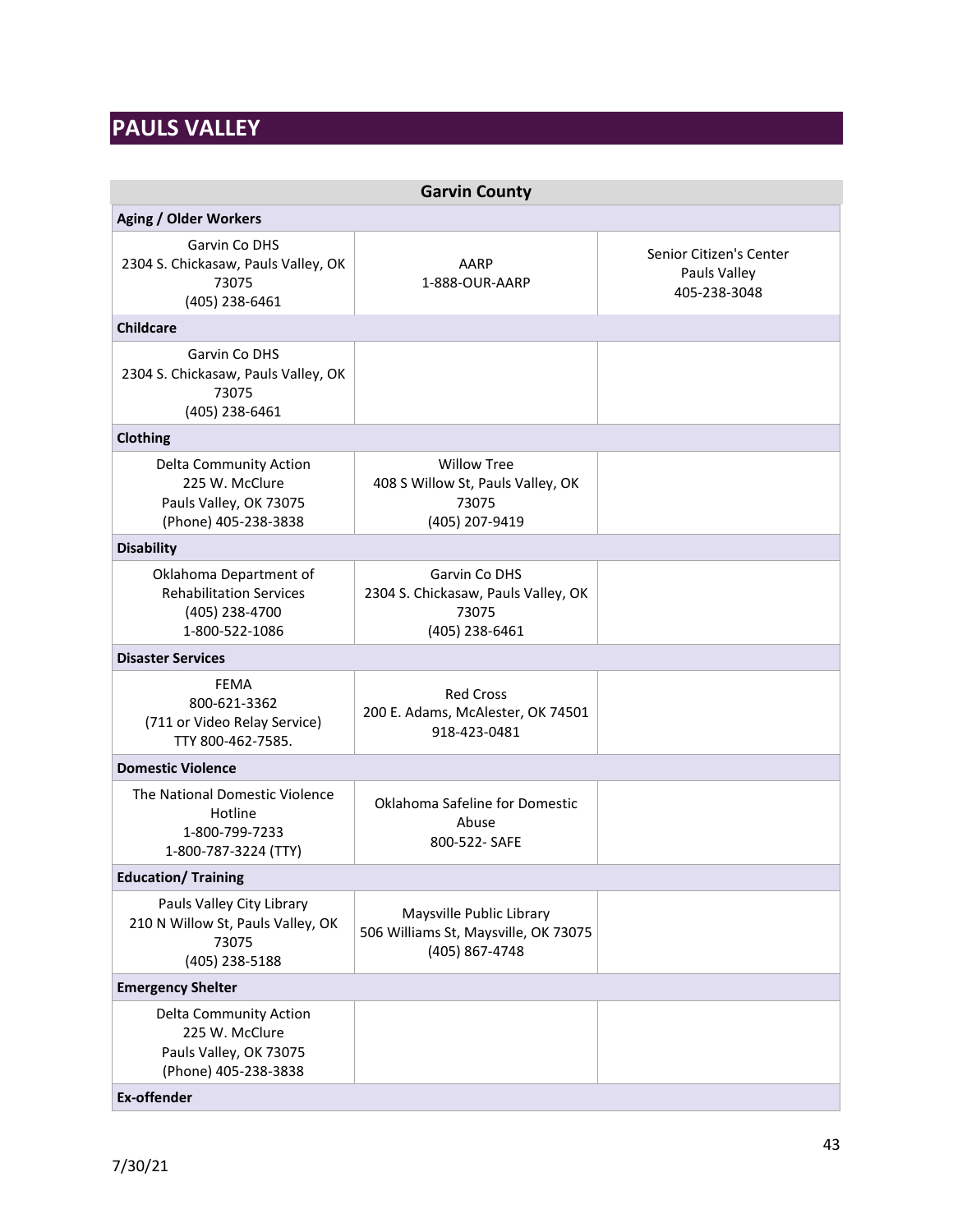| 2304 S. Chickasaw, Pauls Valley, OK<br>73075<br>(405) 238-6461                                              | <b>Health and Substance Abuse</b><br>Services<br>www.odmhsas.org                                                     | Center<br>109 S Willow St, Pauls Valley, OK<br>73075<br>(405) 238-7311                 |
|-------------------------------------------------------------------------------------------------------------|----------------------------------------------------------------------------------------------------------------------|----------------------------------------------------------------------------------------|
| Garvin Co DHS                                                                                               | Oklahoma Department of Mental                                                                                        | Lighthouse Behavioral Wellness                                                         |
| <b>Mental Health Care</b>                                                                                   | (405) 238-7346                                                                                                       | (405) 238-7311                                                                         |
| Garvin Co DHS<br>2304 S. Chickasaw, Pauls Valley, OK<br>73075<br>(405) 238-6461                             | Family Planning / Immunizations -<br>Garvin County Health Department<br>1809 S. Chickasaw, Pauls Valley, OK<br>73075 | Lighthouse Behavioral Wellness<br>Center<br>109 S Willow St, Pauls Valley, OK<br>73075 |
| <b>Medical / Healthcare</b>                                                                                 |                                                                                                                      |                                                                                        |
| Legal Aid Services of Oklahoma, Inc.<br>14 E Street Southwest, Ardmore,<br>Oklahoma 73401<br>(580) 226-4863 |                                                                                                                      |                                                                                        |
| <b>Legal</b>                                                                                                |                                                                                                                      |                                                                                        |
| Legal Aid Services of Oklahoma, Inc.<br>14 E Street Southwest, Ardmore,<br>Oklahoma 73401<br>(580) 226-4863 | Catholic Charities' Refugee<br>Resettlement<br>1232 N. Classen Blvd.<br>Oklahoma City, OK 73106<br>405-523-3000      |                                                                                        |
| <b>Immigration Services / Refugee Services</b>                                                              |                                                                                                                      |                                                                                        |
| <b>Delta Community Action</b><br>225 W. McClure<br>Pauls Valley, OK 73075<br>(Phone) 405-238-3838           |                                                                                                                      |                                                                                        |
| <b>Housing</b>                                                                                              |                                                                                                                      |                                                                                        |
| Delta Community Action<br>225 W. McClure<br>Pauls Valley, OK 73075<br>(Phone) 405-238-3838                  | Samaritans of Pauls Valley<br>1000 N Ash St.<br>Pauls Valley, OK 73075<br>405-207-9077                               |                                                                                        |
| Garvin Co DHS<br>2304 S. Chickasaw, Pauls Valley, OK<br>73075<br>(405) 238-6461                             | WIC - Garvin County Health<br>Department<br>1809 S. Chickasaw, Pauls Valley, OK<br>73075<br>(405) 238-7346           | Senior Citizen's Center<br>Pauls Valley<br>405-238-3048                                |
| Food                                                                                                        |                                                                                                                      |                                                                                        |
| Delta Community Action<br>225 W. McClure<br>Pauls Valley, OK 73075<br>(Phone) 405-238-3838                  |                                                                                                                      |                                                                                        |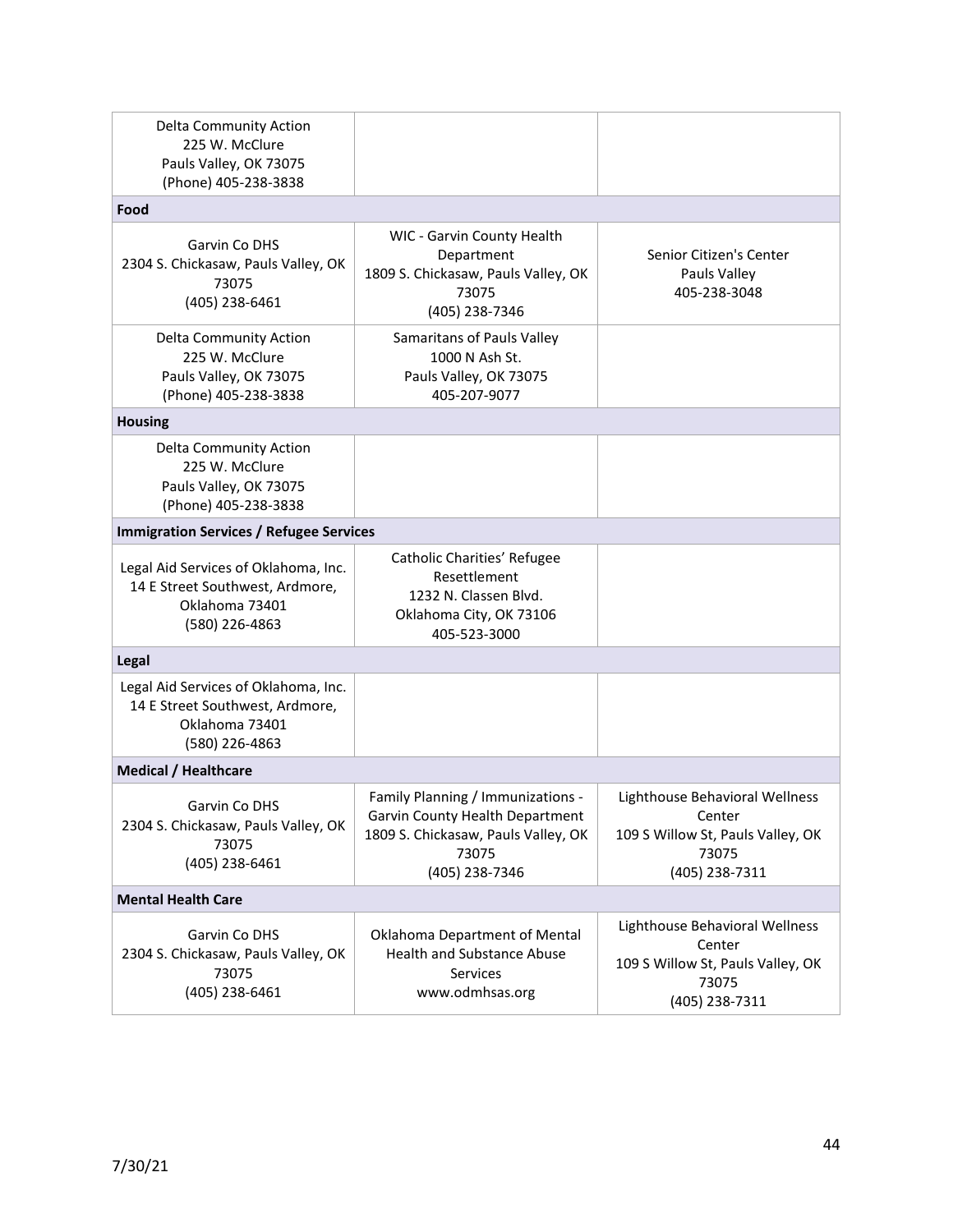| <b>Pregnancy &amp; Parenting</b>                                                                                                    |                                                                                                    |                                                                                            |
|-------------------------------------------------------------------------------------------------------------------------------------|----------------------------------------------------------------------------------------------------|--------------------------------------------------------------------------------------------|
| Family Planning / WIC - Garvin<br><b>County Health Department</b><br>1809 S. Chickasaw, Pauls Valley, OK<br>73075<br>(405) 238-7346 | <b>Frontline Family Solutions</b><br>100 Maxwell Dr.<br>Pauls Valley, OK 73075<br>405-527-2424     |                                                                                            |
| <b>Substance Abuse</b>                                                                                                              |                                                                                                    |                                                                                            |
| Reachout Hotline: 1-800-522-9054                                                                                                    | Oklahoma Department of Mental<br><b>Health and Substance Abuse</b><br>Services<br>www.odmhsas.org  |                                                                                            |
| <b>Transportation</b>                                                                                                               |                                                                                                    |                                                                                            |
| Delta Public Transit<br>215 W Paul Ave<br>Pauls Valley, OK 73075<br>(Phone) 405-238-9444                                            |                                                                                                    |                                                                                            |
| <b>Utilities / Phone/ Rent</b>                                                                                                      |                                                                                                    |                                                                                            |
| <b>Delta Community Action</b><br>225 W. McClure<br>Pauls Valley, OK 73075<br>(Phone) 405-238-3838                                   | Pauls Valley United Fund<br>522 S. Chickasaw St.<br>Pauls Valley, OK 73075<br>(Phone) 405-238-2988 |                                                                                            |
| <b>Veterans Services</b>                                                                                                            |                                                                                                    |                                                                                            |
| <b>Veterans Crisis Line</b><br>1-800-273-8255                                                                                       |                                                                                                    |                                                                                            |
| <b>Other Workforce Services</b>                                                                                                     |                                                                                                    |                                                                                            |
| <b>INCA Head Start</b><br>701 E Benton Ave, Davis, OK 73030<br>(580) 369-3266                                                       | Pauls Valley Chamber of Commerce<br>112 E Paul Ave, Pauls Valley, OK<br>73075<br>(405) 238-6491    | Wynnewood Chamber of Commerce<br>114 E Kerr Blvd, Wynnewood, OK<br>73098<br>(405) 665-4466 |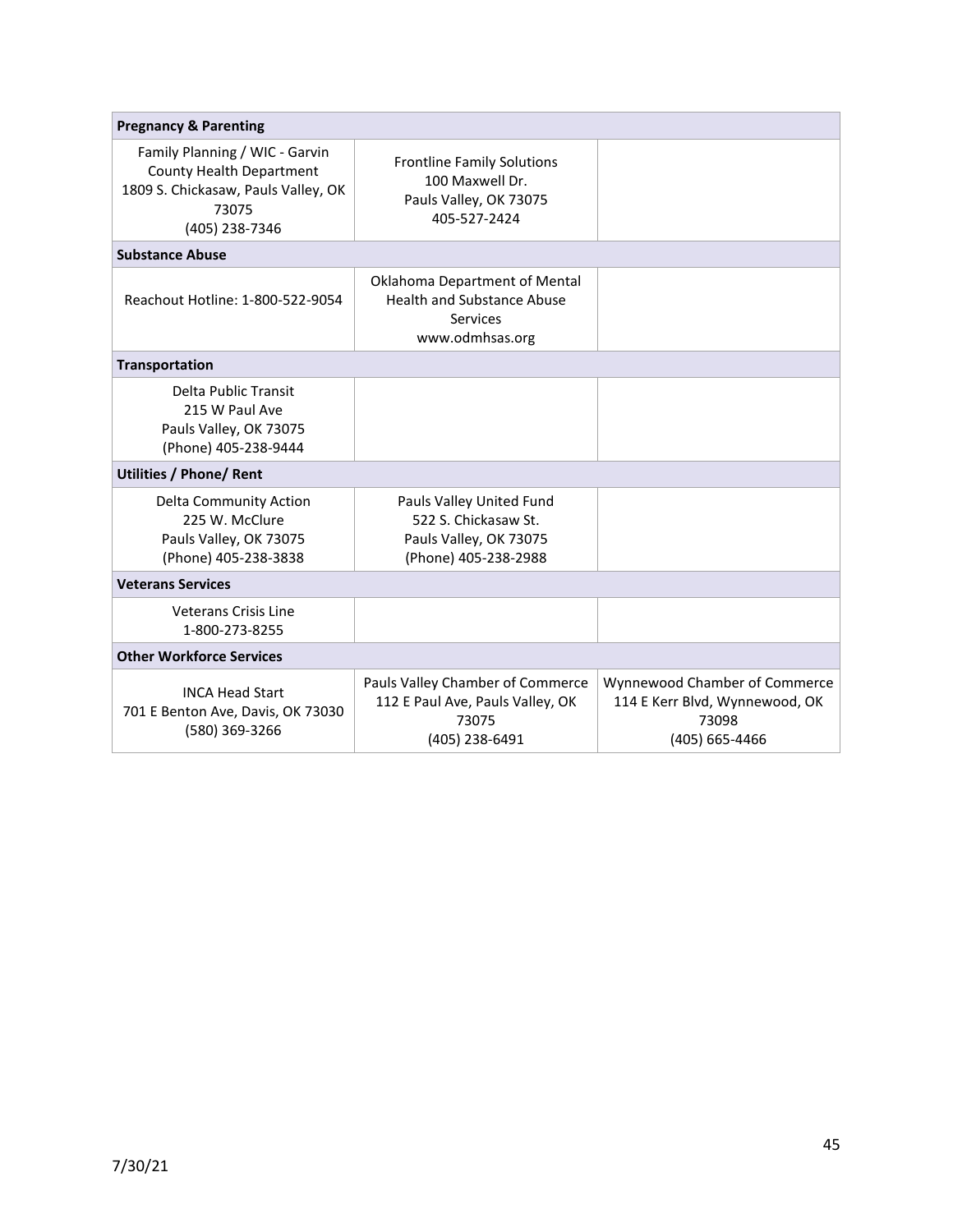<span id="page-45-0"></span>

| <b>Murray County</b>                                                                         |                                                                                       |                                                       |  |
|----------------------------------------------------------------------------------------------|---------------------------------------------------------------------------------------|-------------------------------------------------------|--|
| <b>Aging / Older Workers</b>                                                                 |                                                                                       |                                                       |  |
| Murray Co DHS<br>1019 W. Wyandotte, Sulphur, OK<br>73086<br>(580) 622-2186                   | AARP<br>1-888-OUR-AARP                                                                | Davis Senior Citizens Center<br>Davis<br>580-369-2452 |  |
| <b>Childcare</b>                                                                             |                                                                                       |                                                       |  |
| Murray Co DHS<br>1019 W. Wyandotte, Sulphur, OK<br>73086<br>(580) 622-2186                   |                                                                                       |                                                       |  |
| Clothing                                                                                     |                                                                                       |                                                       |  |
| <b>Willow Tree</b><br>408 S Willow St, Pauls Valley, OK<br>73075<br>(405) 207-9419           |                                                                                       |                                                       |  |
| <b>Disability</b>                                                                            |                                                                                       |                                                       |  |
| Oklahoma Department of<br><b>Rehabilitation Services</b><br>(405) 238-4700<br>1-800-522-1086 | Murray Co DHS<br>1019 W. Wyandotte, Sulphur, OK<br>73086<br>(580) 622-2186            |                                                       |  |
| <b>Disaster Services</b>                                                                     |                                                                                       |                                                       |  |
| <b>FEMA</b><br>800-621-3362<br>(711 or Video Relay Service)<br>TTY 800-462-7585.             | <b>Red Cross</b><br>200 E. Adams, McAlester, OK 74501<br>918-423-0481                 |                                                       |  |
| <b>Domestic Violence</b>                                                                     |                                                                                       |                                                       |  |
| The National Domestic Violence<br>Hotline<br>1-800-799-7233<br>1-800-787-3224 (TTY)          | Oklahoma Safeline for Domestic<br>Abuse<br>800-522- SAFE                              |                                                       |  |
| <b>Education/Training</b>                                                                    |                                                                                       |                                                       |  |
| Pauls Valley City Library<br>210 N Willow St, Pauls Valley, OK<br>73075<br>(405) 238-5188    | Wynnewood Library<br>108 N Dean A McGee Ave,<br>Wynnewood, OK 73098<br>(405) 665-2512 |                                                       |  |
| <b>Emergency Shelter</b>                                                                     |                                                                                       |                                                       |  |
|                                                                                              |                                                                                       |                                                       |  |
| <b>Ex-offender</b>                                                                           |                                                                                       |                                                       |  |
| Oklahoma Court Services<br>837 S Walnut St, Pauls Valley, Ok<br>73075<br>(405) 926-2031      |                                                                                       |                                                       |  |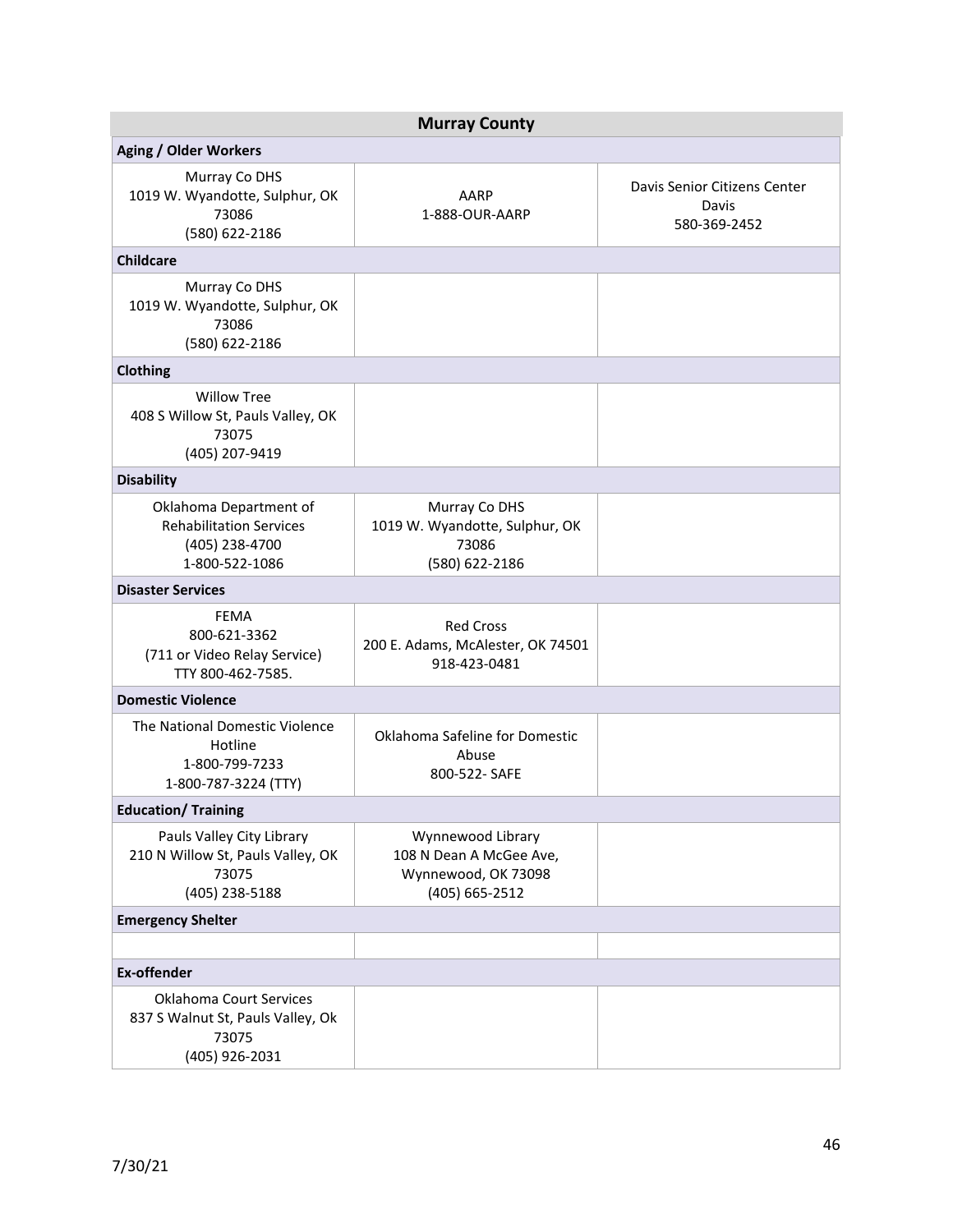| Food                                                                                                             |                                                                                                                            |                                                       |
|------------------------------------------------------------------------------------------------------------------|----------------------------------------------------------------------------------------------------------------------------|-------------------------------------------------------|
| Murray Co DHS<br>1019 W. Wyandotte, Sulphur, OK<br>73086<br>(580) 622-2186                                       | WIC - Murray County Health<br>Department<br>730 Cambridge, Sulphur, OK 73086<br>(580) 622-3716                             | Davis Senior Citizens Center<br>Davis<br>580-369-2452 |
| <b>Housing</b>                                                                                                   |                                                                                                                            |                                                       |
| Wynnewood Public Housing<br>Authority<br>806 E Colbert St, Wynnewood, OK<br>73098<br>(405) 665-2223              | Pauls Valley Housing Authority<br>300 Melville Dr, Pauls Valley, OK<br>73075<br>(405) 238-7507                             |                                                       |
| <b>Immigration Services / Refugee Services</b>                                                                   |                                                                                                                            |                                                       |
| Legal Aid Services of Oklahoma, Inc.<br>14 E Street Southwest, Ardmore,<br>Oklahoma 73401<br>(580) 226-4863      | Catholic Charities' Refugee<br>Resettlement<br>1232 N. Classen Blvd.<br>Oklahoma City, OK 73106<br>405-523-3000            |                                                       |
| Legal                                                                                                            |                                                                                                                            |                                                       |
| Legal Aid Services of Oklahoma, Inc.<br>14 E Street Southwest, Ardmore,<br>Oklahoma 73401<br>(580) 226-4863      |                                                                                                                            |                                                       |
| <b>Medical / Healthcare</b>                                                                                      |                                                                                                                            |                                                       |
| Murray Co DHS<br>1019 W. Wyandotte, Sulphur, OK<br>73086<br>(580) 622-2186                                       | Family Planning / Immunizations -<br>Murray County Health Department<br>730 Cambridge, Sulphur, OK 73086<br>(580) 622-3716 |                                                       |
| <b>Mental Health Care</b>                                                                                        |                                                                                                                            |                                                       |
| Murray Co DHS<br>1019 W. Wyandotte, Sulphur, OK<br>73086<br>(580) 622-2186                                       | Oklahoma Department of Mental<br><b>Health and Substance Abuse</b><br><b>Services</b><br>www.odmhsas.org                   |                                                       |
| <b>Pregnancy &amp; Parenting</b>                                                                                 |                                                                                                                            |                                                       |
| Family Planning / WIC - Murray<br>County Health Department<br>730 Cambridge, Sulphur, OK 73086<br>(580) 622-3716 |                                                                                                                            |                                                       |
| <b>Substance Abuse</b>                                                                                           |                                                                                                                            |                                                       |
| Oklahoma Department of Mental<br><b>Health and Substance Abuse</b><br><b>Services</b><br>www.odmhsas.org         |                                                                                                                            | Reachout Hotline: 1-800-522-9054                      |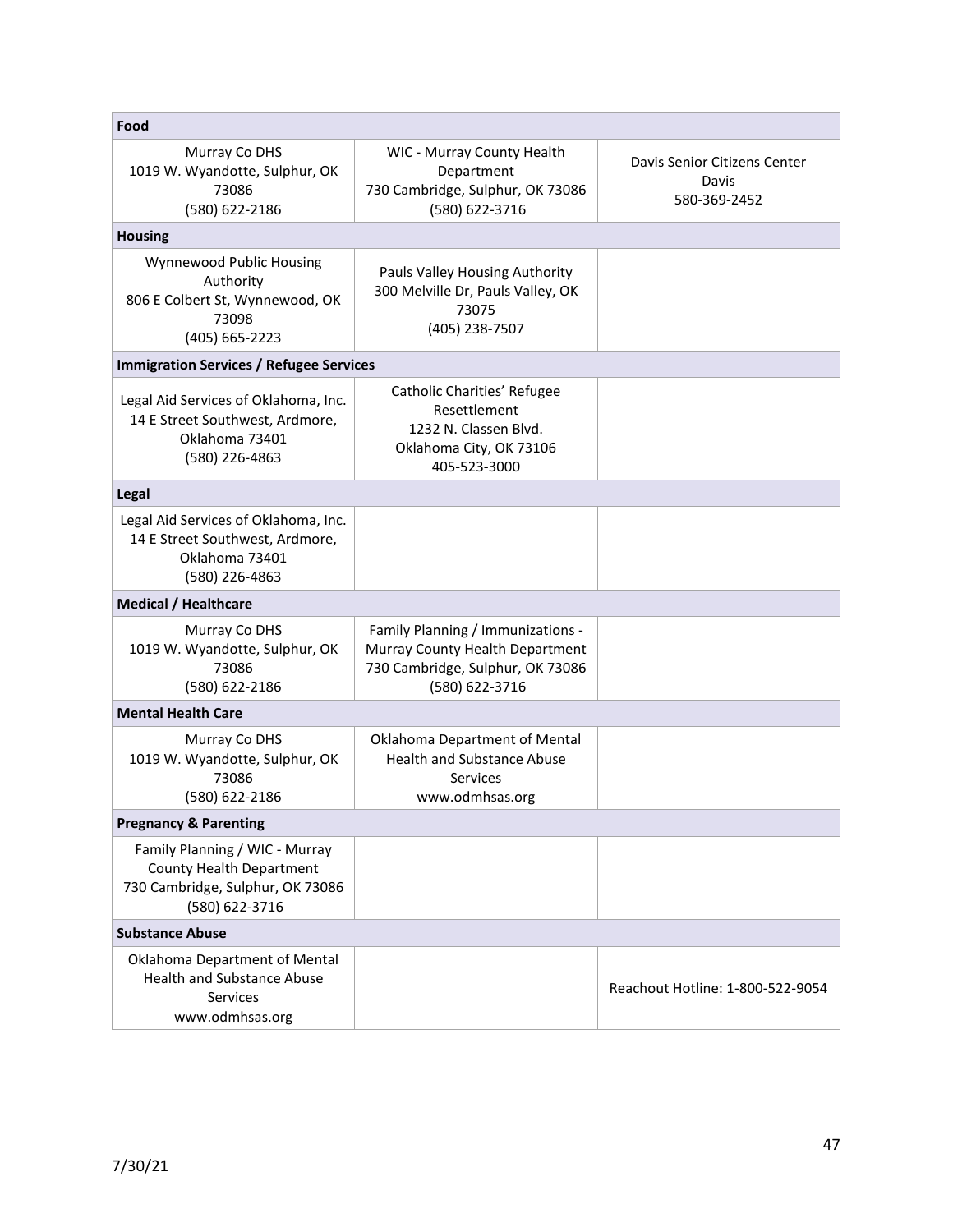| <b>Transportation</b>                                                                      |                                                                                           |  |
|--------------------------------------------------------------------------------------------|-------------------------------------------------------------------------------------------|--|
| <b>Delta Public Transit</b><br>215 W Paul Ave, Pauls Valley, OK<br>73075<br>(405) 238-9444 |                                                                                           |  |
| <b>Utilities / Phone/ Rent</b>                                                             |                                                                                           |  |
| Human Services Department<br>1019 W Wyandotte Ave, Sulphur, OK<br>73086<br>(580) 622-2186  |                                                                                           |  |
| <b>Veterans Services</b>                                                                   |                                                                                           |  |
| <b>Veterans Crisis Line</b><br>1-800-273-8255                                              |                                                                                           |  |
| <b>Other Workforce Services</b>                                                            |                                                                                           |  |
| Davis Chamber of Commerce<br>100 E Main St, Davis, OK 73030<br>(580) 369-2402              | Sulphur Chamber of Commerce<br>717 W Broadway Ave, Sulphur, OK<br>73086<br>(580) 622-2824 |  |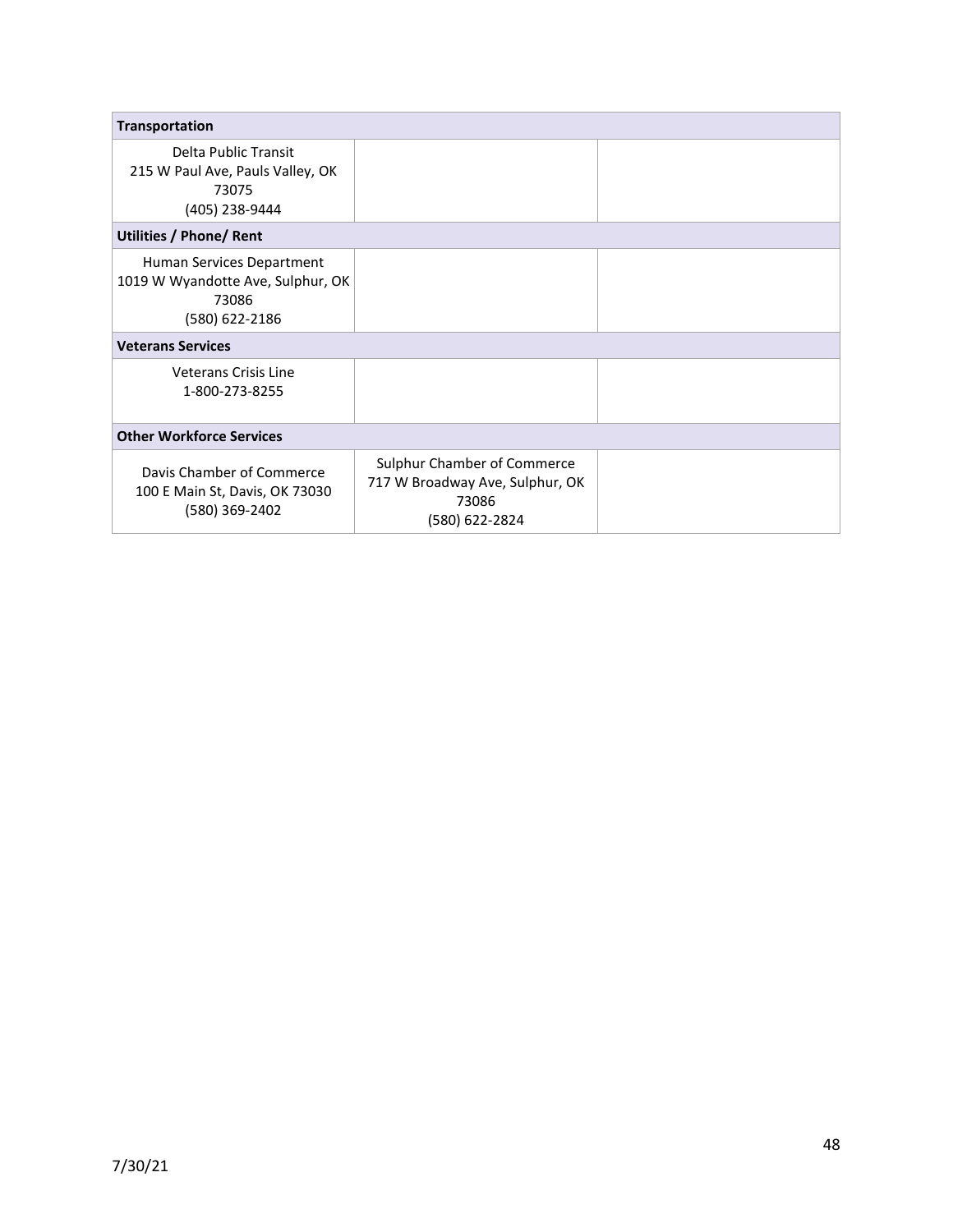## <span id="page-48-0"></span>**POTEAU**

<span id="page-48-1"></span>

| <b>LeFlore County</b>                                                                                          |                                                                                                        |                                                                                                        |  |
|----------------------------------------------------------------------------------------------------------------|--------------------------------------------------------------------------------------------------------|--------------------------------------------------------------------------------------------------------|--|
| <b>Aging / Older Workers</b>                                                                                   |                                                                                                        |                                                                                                        |  |
| LeFlore Co DHS<br>511 S. Harper, Poteau, OK 74953<br>(918) 649-2300                                            | AARP<br>1-888-OUR-AARP                                                                                 | Ki Bois Community Action Agency<br>204 S. Wall St.<br>Poteau, OK 74953<br>918.647.3267<br>918.647.8510 |  |
| FT Coffee Senior Citizens Center<br>Spiro<br>918-962-2685                                                      |                                                                                                        |                                                                                                        |  |
| <b>Childcare</b>                                                                                               |                                                                                                        |                                                                                                        |  |
| LeFlore Co DHS<br>511 S. Harper, Poteau, OK 74953<br>(918) 649-2300                                            | Ki Bois Community Action Agency<br>204 S. Wall St.<br>Poteau, OK 74953<br>918.647.3267<br>918.647.8510 |                                                                                                        |  |
| Clothing                                                                                                       |                                                                                                        |                                                                                                        |  |
| Salvation Army<br>400 Dewey Ave, Poteau, OK 74958<br>(918) 647-8780                                            |                                                                                                        |                                                                                                        |  |
| <b>Disability</b>                                                                                              |                                                                                                        |                                                                                                        |  |
| Oklahoma Department of<br><b>Rehabilitation Services</b><br>(405) 238-4700<br>1-800-522-1086<br>1-800-845-8476 | LeFlore Co DHS<br>511 S. Harper, Poteau, OK 74953<br>$(918) 649 - 2300$                                | Ki Bois Community Action Agency<br>204 S. Wall St.<br>Poteau, OK 74953<br>918.647.3267<br>918.647.8510 |  |
| <b>Disaster Services</b>                                                                                       |                                                                                                        |                                                                                                        |  |
| FEMA<br>800-621-3362<br>(711 or Video Relay Service)<br>TTY 800-462-7585.<br><b>Domestic Violence</b>          | <b>Red Cross</b><br>1215 S Broadway Ave<br>Poteau, OK 74953<br>918-649-0881                            |                                                                                                        |  |
| Women's Crisis Center                                                                                          | The National Domestic Violence                                                                         |                                                                                                        |  |
| 109 Beard Ave #110, Poteau, OK<br>74953<br>(918) 647-9800                                                      | Hotline<br>1-800-799-7233<br>1-800-787-3224 (TTY)                                                      |                                                                                                        |  |
| <b>Education/ Training</b>                                                                                     |                                                                                                        |                                                                                                        |  |
| Carl Albert State College                                                                                      | KTC<br>Poteau                                                                                          | KTC<br>Spiro                                                                                           |  |
| <b>KTC</b><br>Talihina                                                                                         |                                                                                                        |                                                                                                        |  |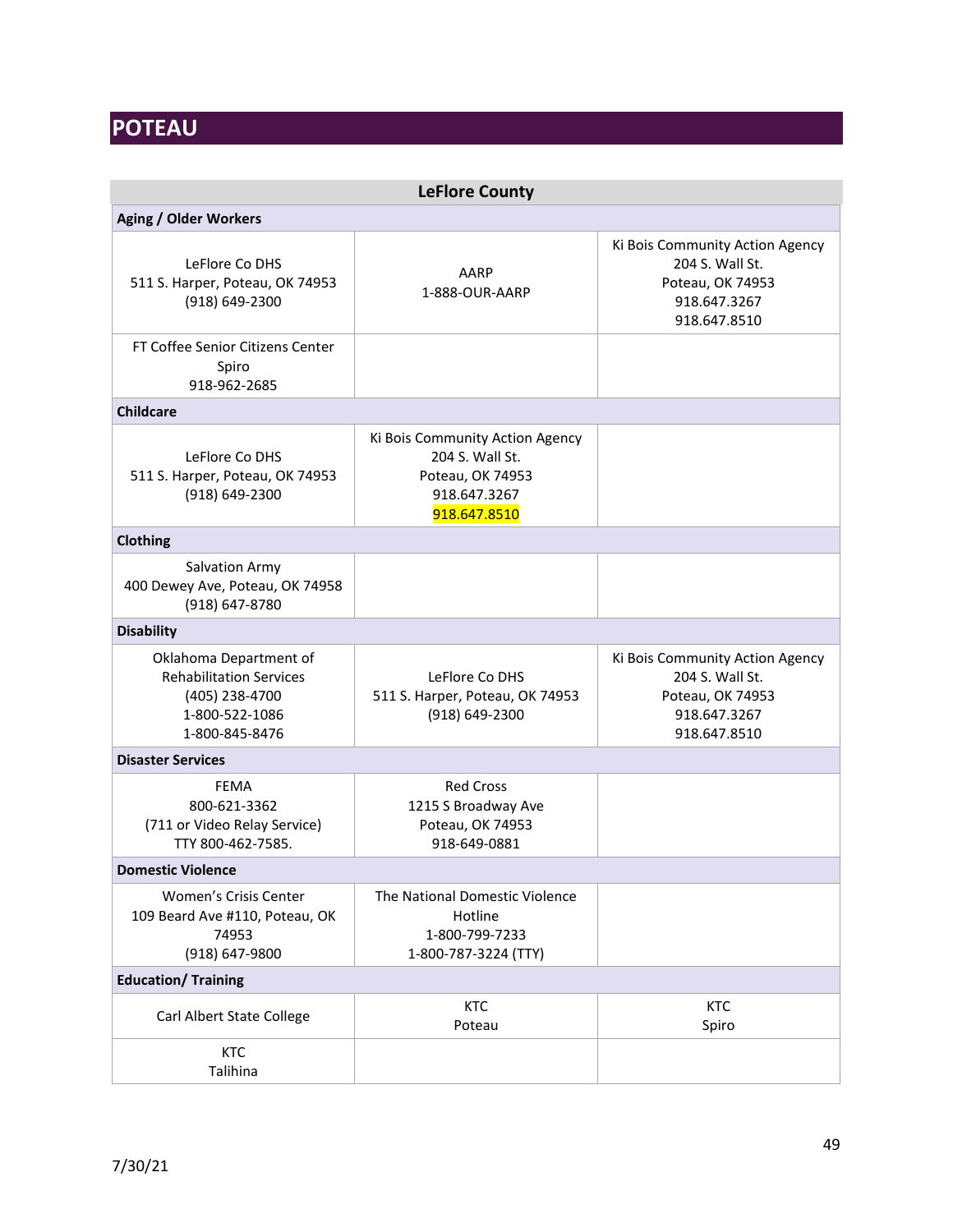| <b>Emergency Shelter</b>                                                                               |                                                                                                                               |                                                                                                        |  |
|--------------------------------------------------------------------------------------------------------|-------------------------------------------------------------------------------------------------------------------------------|--------------------------------------------------------------------------------------------------------|--|
| Le Flore County Youth Services<br>510 N Broadway St, Poteau, OK<br>74953<br>(918) 647-4196             | <b>Women's Crisis Center</b><br>109 Beard Ave #110, Poteau, OK<br>74953<br>(918) 647-9800                                     |                                                                                                        |  |
| <b>Ex-offender</b>                                                                                     |                                                                                                                               |                                                                                                        |  |
| Juvenile Service Unit<br>109 Beard Ave #111, Poteau, OK<br>74953<br>(918) 647-9154                     |                                                                                                                               |                                                                                                        |  |
| Food                                                                                                   |                                                                                                                               |                                                                                                        |  |
| LeFlore Co DHS<br>511 S. Harper, Poteau, OK 74953<br>(918) 649-2300                                    | WIC - LeFlore Co Health Department<br>1204 Dewey Avenue<br>Poteau, Ok. 74953<br>(918) 647-8601                                | Ki Bois Community Action Agency<br>204 S. Wall St.<br>Poteau, OK 74953<br>918.647.3267<br>918-647-8510 |  |
| FT Coffee Senior Citizens Center<br>Spiro<br>918-962-2685                                              |                                                                                                                               |                                                                                                        |  |
| <b>Housing</b>                                                                                         |                                                                                                                               |                                                                                                        |  |
| Ki Bois Community Action Agency<br>204 S. Wall St.<br>Poteau, OK 74953<br>918.647.3267<br>918.647.8510 |                                                                                                                               |                                                                                                        |  |
| <b>Immigration Services / Refugee Services</b>                                                         |                                                                                                                               |                                                                                                        |  |
| Legal Aid Services of Oklahoma, Inc.<br>205 Dewey, Suite 4, Poteau, OK<br>74953<br>(918) 647-8136      | Catholic Charities' Refugee<br>Resettlement<br>1232 N. Classen Blvd.<br>Oklahoma City, OK 73106<br>405-523-3000               |                                                                                                        |  |
| Legal                                                                                                  |                                                                                                                               |                                                                                                        |  |
| Legal Aid Services of Oklahoma, Inc.<br>205 Dewey, Suite 4, Poteau, OK<br>74953<br>(918) 647-8136      |                                                                                                                               |                                                                                                        |  |
| <b>Medical / Healthcare</b>                                                                            |                                                                                                                               |                                                                                                        |  |
| LeFlore Co DHS<br>511 S. Harper, Poteau, OK 74953<br>(918) 649-2300                                    | Family Planning / Immunizations -<br>LeFlore Co Health Department<br>1204 Dewey Avenue<br>Poteau, Ok. 74953<br>(918) 647-8601 |                                                                                                        |  |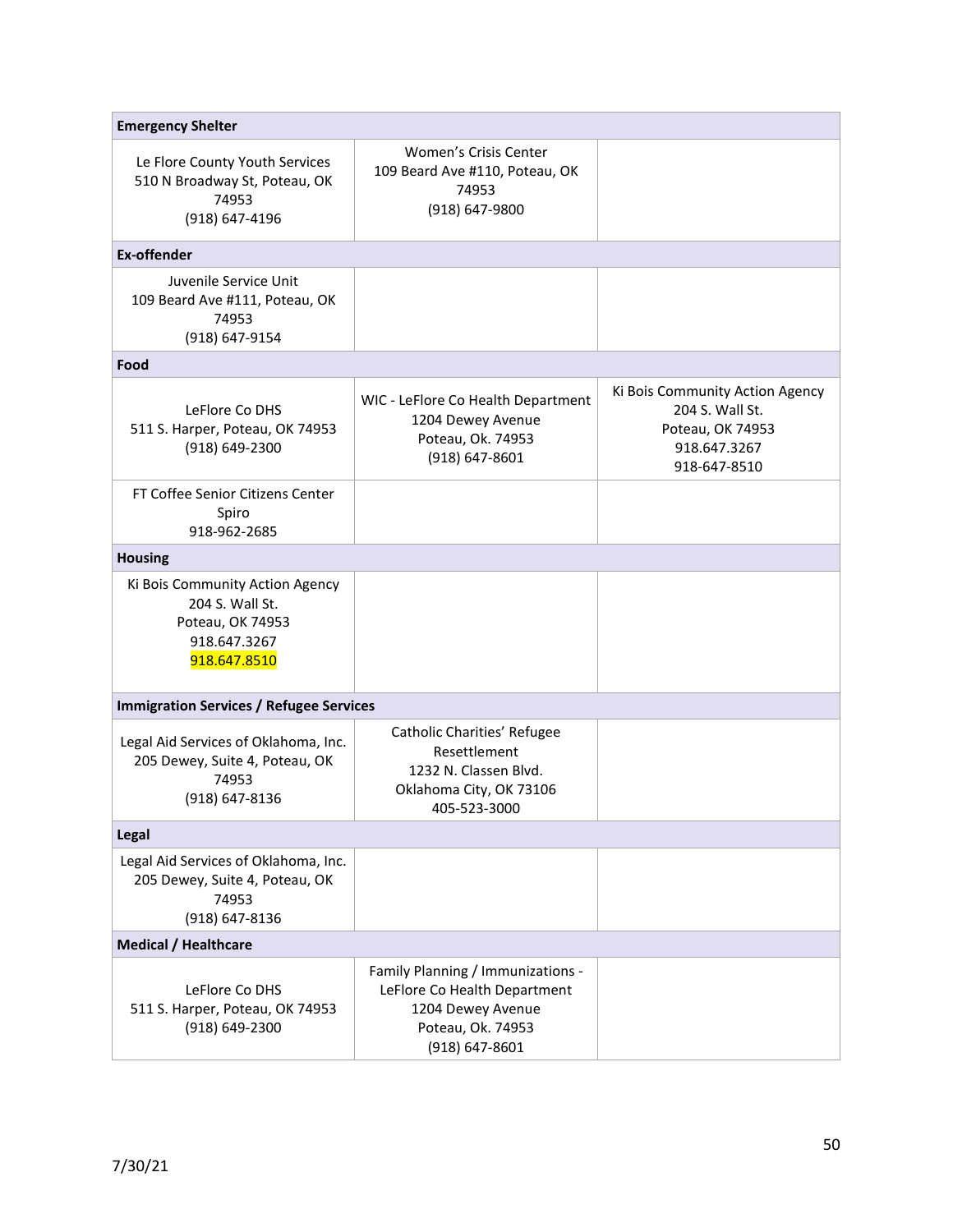| <b>Mental Health Care</b>                                                                                                  |                                                                                                                 |                                                                                                   |
|----------------------------------------------------------------------------------------------------------------------------|-----------------------------------------------------------------------------------------------------------------|---------------------------------------------------------------------------------------------------|
| LeFlore Co DHS<br>511 S. Harper, Poteau, OK 74953<br>(918) 649-2300                                                        | Oklahoma Department of Mental<br><b>Health and Substance Abuse</b><br>Services<br>www.odmhsas.org               |                                                                                                   |
| <b>Pregnancy &amp; Parenting</b>                                                                                           |                                                                                                                 |                                                                                                   |
| Family Planning / WIC - LeFlore Co<br><b>Health Department</b><br>1204 Dewey Avenue<br>Poteau, Ok. 74953<br>(918) 647-8601 |                                                                                                                 |                                                                                                   |
| <b>Substance Abuse</b>                                                                                                     |                                                                                                                 |                                                                                                   |
| Juvenile Service Unit<br>109 Beard Ave #111, Poteau, OK<br>74953<br>(918) 647-9154                                         | Reachout Hotline: 1-800-522-9054                                                                                | Oklahoma Department of Mental<br><b>Health and Substance Abuse</b><br>Services<br>www.odmhsas.org |
| <b>Transportation</b>                                                                                                      |                                                                                                                 |                                                                                                   |
| Ki Bois Community Action Agency<br>204 S. Wall St.<br>Poteau, OK 74953<br>918.647.3267<br>918.647.8510                     |                                                                                                                 |                                                                                                   |
| <b>Utilities / Phone/ Rent</b>                                                                                             |                                                                                                                 |                                                                                                   |
| Ki Bois Community Action Agency<br>204 S. Wall St.<br>Poteau, OK 74953<br>918.647.3267<br>918.647.8510                     | Oklahoma Department of Human<br>Services: LeFlore County<br>511 S Harper St, Poteau, OK 74953<br>(918) 649-2300 |                                                                                                   |
| <b>Veterans Services</b>                                                                                                   |                                                                                                                 |                                                                                                   |
| Ki Bois Community Action Agency<br>204 S. Wall St.<br>Poteau, OK 74953<br>918.647.3267<br>918-647-8510                     | <b>Veterans Crisis Line</b><br>1-800-273-8255                                                                   |                                                                                                   |
| <b>Other Workforce Services</b>                                                                                            |                                                                                                                 |                                                                                                   |
| Poteau Chamber of Commerce<br>501 S Broadway, Poteau, OK 74953<br>(918) 647-9178                                           |                                                                                                                 |                                                                                                   |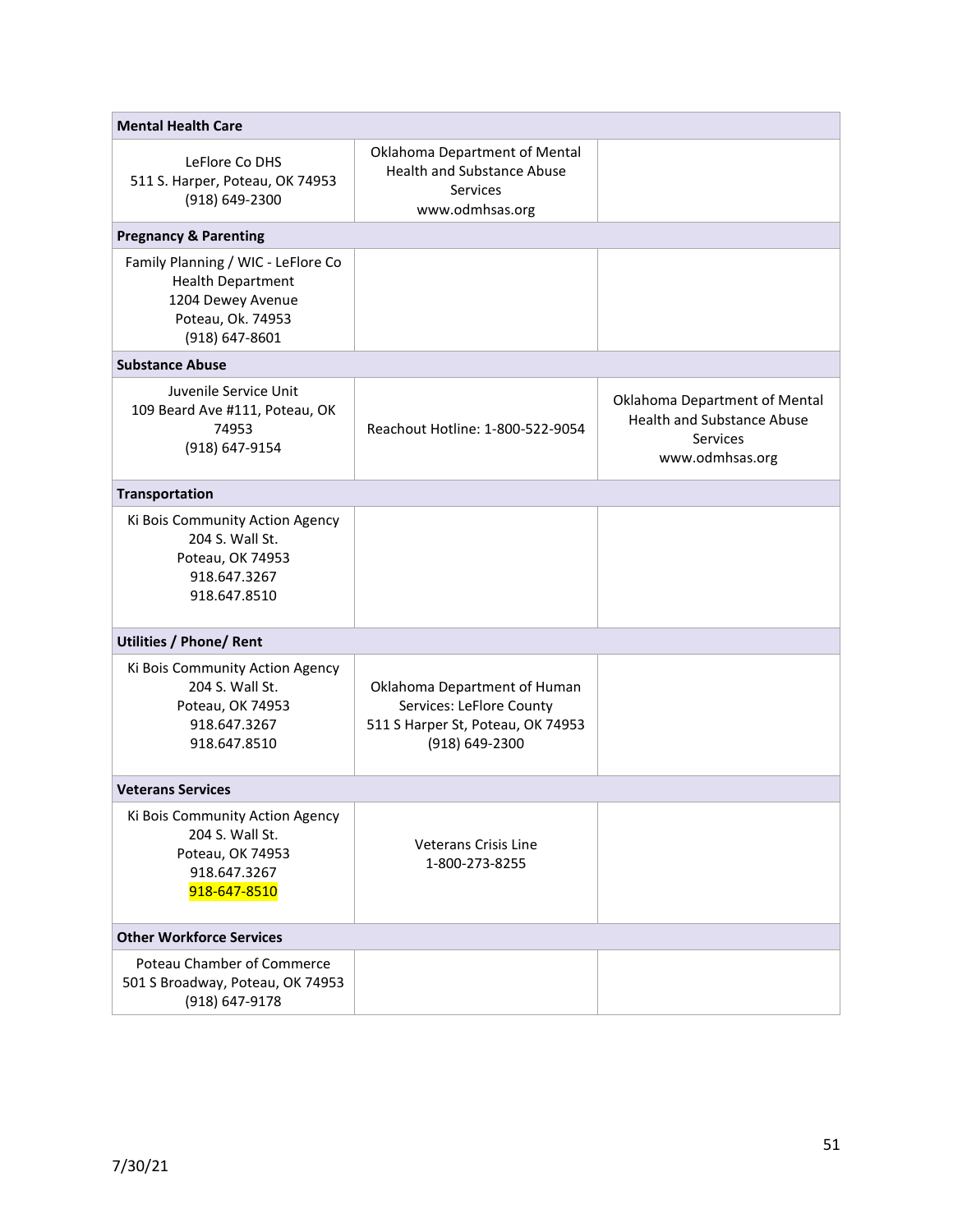## <span id="page-51-0"></span>**WILBURTON**

<span id="page-51-1"></span>

| <b>Haskell County</b>                                                                                                                 |                                                                                           |                                                                                           |  |
|---------------------------------------------------------------------------------------------------------------------------------------|-------------------------------------------------------------------------------------------|-------------------------------------------------------------------------------------------|--|
| <b>Aging / Older Workers</b>                                                                                                          |                                                                                           |                                                                                           |  |
| Haskell Co DHS<br>1407 E Main - Suite A, Stigler, OK<br>74462<br>(918) 967-4658                                                       | AARP<br>1-888-OUR-AARP                                                                    | Ki Bois Community Action Agency<br>300 W. Main St.<br>Wilburton, OK 74578<br>918.423.3381 |  |
| <b>Childcare</b>                                                                                                                      |                                                                                           |                                                                                           |  |
| Haskell Co DHS<br>1407 E Main - Suite A, Stigler, OK<br>74462<br>(918) 967-4658                                                       | Ki Bois Community Action Agency<br>300 W. Main St.<br>Wilburton, OK 74578<br>918.465.3381 |                                                                                           |  |
| Clothing                                                                                                                              |                                                                                           |                                                                                           |  |
| Parents Club Inc<br>801 E Main St, Wilburton, OK 74578<br>(918) 465-0101                                                              | Sharpe's of Wilburton<br>101 W Main St, Wilburton, OK 74578<br>(918) 465-5119             |                                                                                           |  |
| <b>Disability</b>                                                                                                                     |                                                                                           |                                                                                           |  |
| Oklahoma Department of<br><b>Rehabilitation Services</b><br>(405) 238-4700<br>1-800-522-1086                                          | Haskell Co DHS<br>1407 E Main - Suite A, Stigler, OK<br>74462<br>(918) 967-4658           | Ki Bois Community Action Agency<br>300 W. Main St.<br>Wilburton, OK 74578<br>918.465.3381 |  |
| <b>Disaster Services</b>                                                                                                              |                                                                                           |                                                                                           |  |
| <b>FEMA</b><br>800-621-3362<br>(711 or Video Relay Service)<br>TTY 800-462-7585.                                                      | <b>Red Cross</b><br>200 E. Adams, McAlester, OK 74501<br>918-423-0481                     |                                                                                           |  |
| <b>Domestic Violence</b>                                                                                                              |                                                                                           |                                                                                           |  |
| KiBois Women's Shelter<br><b>PO Box 727</b><br>Stigler, OK 74462<br>Office: 918-967-3325<br>Hotline: 918-967-3277 or 877-810-<br>5637 | The National Domestic Violence<br>Hotline<br>1-800-799-7233<br>1-800-787-3224 (TTY)       |                                                                                           |  |
| <b>Education/Training</b>                                                                                                             |                                                                                           |                                                                                           |  |
| <b>KTC</b><br>Stigler                                                                                                                 | Pauls Valley City Library<br>210 N Willow St, Pauls Valley, OK<br>73075<br>(405) 238-5188 | Maysville Public Library<br>506 Williams St, Maysville, OK 73057<br>(405) 867-4748        |  |
| Lindsay Public Library<br>112 W Choctaw St, Lindsay, OK<br>73052<br>(405) 756-3449                                                    | Chandler-Watts Library<br>340 Oak, Stratford, OK 74872<br>(580) 759-2684                  | Ki Bois Community Action Agency<br>300 W. Main St.<br>Wilburton, OK 74578<br>918.465.3381 |  |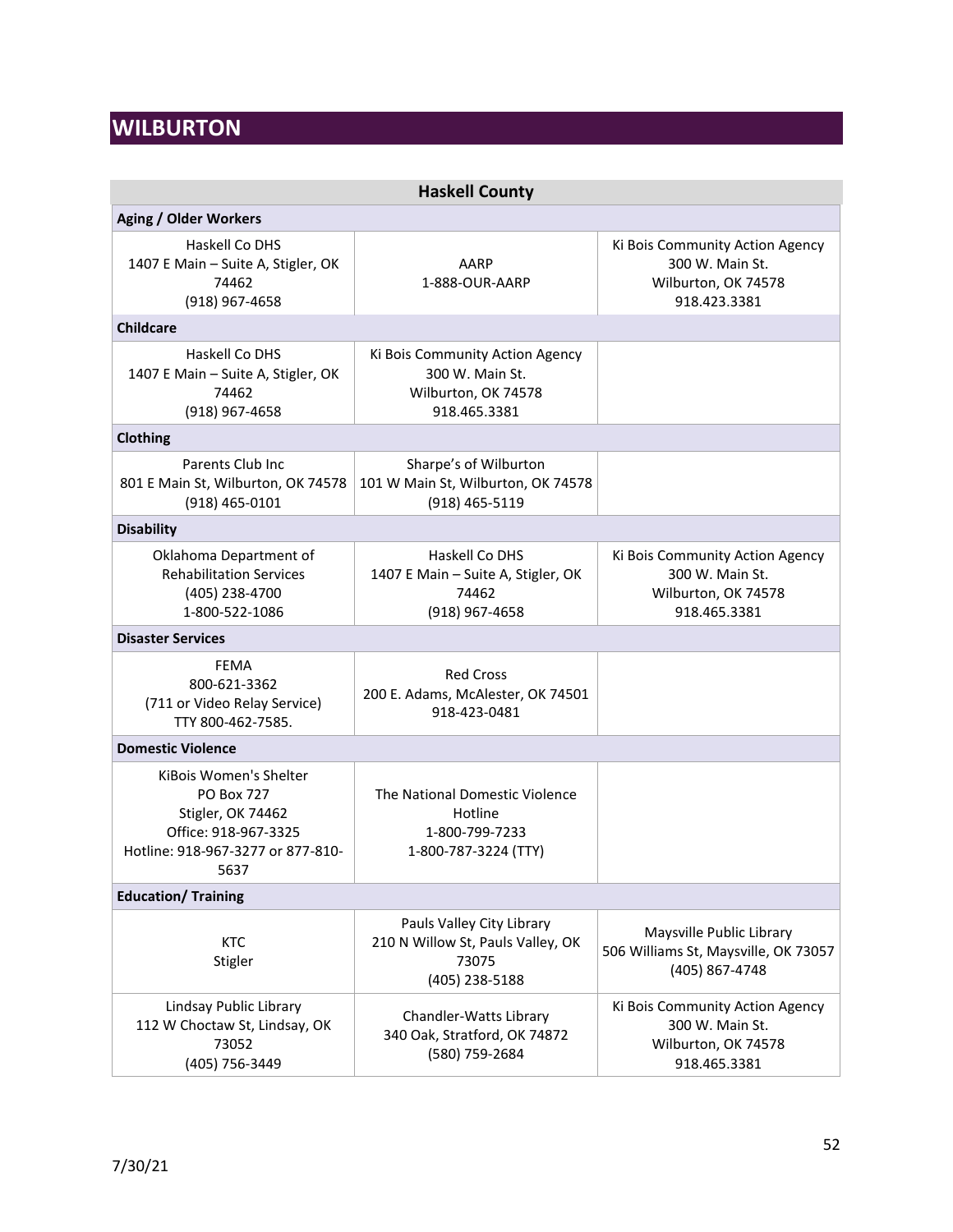| <b>Emergency Shelter</b>                                                                                                     |                                                                                                                                 |                                                                                           |
|------------------------------------------------------------------------------------------------------------------------------|---------------------------------------------------------------------------------------------------------------------------------|-------------------------------------------------------------------------------------------|
| First Baptist Church<br>208 S 3rd                                                                                            |                                                                                                                                 |                                                                                           |
| <b>Ex-offender</b>                                                                                                           |                                                                                                                                 |                                                                                           |
| <b>Probation Office</b><br>903 N West St, McAlester, OK 74501<br>(918) 423-1668                                              |                                                                                                                                 |                                                                                           |
| Food                                                                                                                         |                                                                                                                                 |                                                                                           |
| Haskell Co DHS<br>1407 E Main - Suite A, Stigler, OK<br>74462<br>(918) 967-4658                                              | WIC - Haskell Co Health Department<br>1407 N.E. D St, Stigler, Oklahoma<br>74462<br>918-967-3304                                | Ki Bois Community Action Agency<br>300 W. Main St.<br>Wilburton, OK 74578<br>918.465.3381 |
| <b>Housing</b>                                                                                                               |                                                                                                                                 |                                                                                           |
| Ki Bois Community Action Agency<br>300 W. Main St.<br>Wilburton, OK 74578<br>918.465.3381                                    |                                                                                                                                 |                                                                                           |
| <b>Immigration Services / Refugee Services</b>                                                                               |                                                                                                                                 |                                                                                           |
| Legal Aid Services of Oklahoma, Inc.<br>205 Dewey, Suite 4, Poteau, OK<br>74953<br>(918) 647-8136                            | Catholic Charities' Refugee<br>Resettlement<br>1232 N. Classen Blvd.<br>Oklahoma City, OK 73106<br>405-523-3000                 |                                                                                           |
| Legal                                                                                                                        |                                                                                                                                 |                                                                                           |
| Legal Aid Services of Oklahoma, Inc.<br>205 Dewey, Suite 4, Poteau, OK<br>74953<br>(918) 647-8136                            |                                                                                                                                 |                                                                                           |
| <b>Medical / Healthcare</b>                                                                                                  |                                                                                                                                 |                                                                                           |
| Haskell Co DHS<br>1407 E Main - Suite A, Stigler, OK<br>74462<br>(918) 967-4658                                              | Family Planning / Immunizations -<br>Haskell Co Health Department<br>1407 N.E. D St, Stigler, Oklahoma<br>74462<br>918-967-3304 |                                                                                           |
| <b>Mental Health Care</b>                                                                                                    |                                                                                                                                 |                                                                                           |
| Haskell Co DHS<br>1407 E Main - Suite A, Stigler, OK<br>74462<br>(918) 967-4658                                              | Oklahoma Department of Mental<br><b>Health and Substance Abuse</b><br><b>Services</b><br>www.odmhsas.org                        |                                                                                           |
| <b>Pregnancy &amp; Parenting</b>                                                                                             |                                                                                                                                 |                                                                                           |
| Family Planning / WIC - Haskell Co<br><b>Health Department</b><br>1407 N.E. D St, Stigler, Oklahoma<br>74462<br>918-967-3304 |                                                                                                                                 |                                                                                           |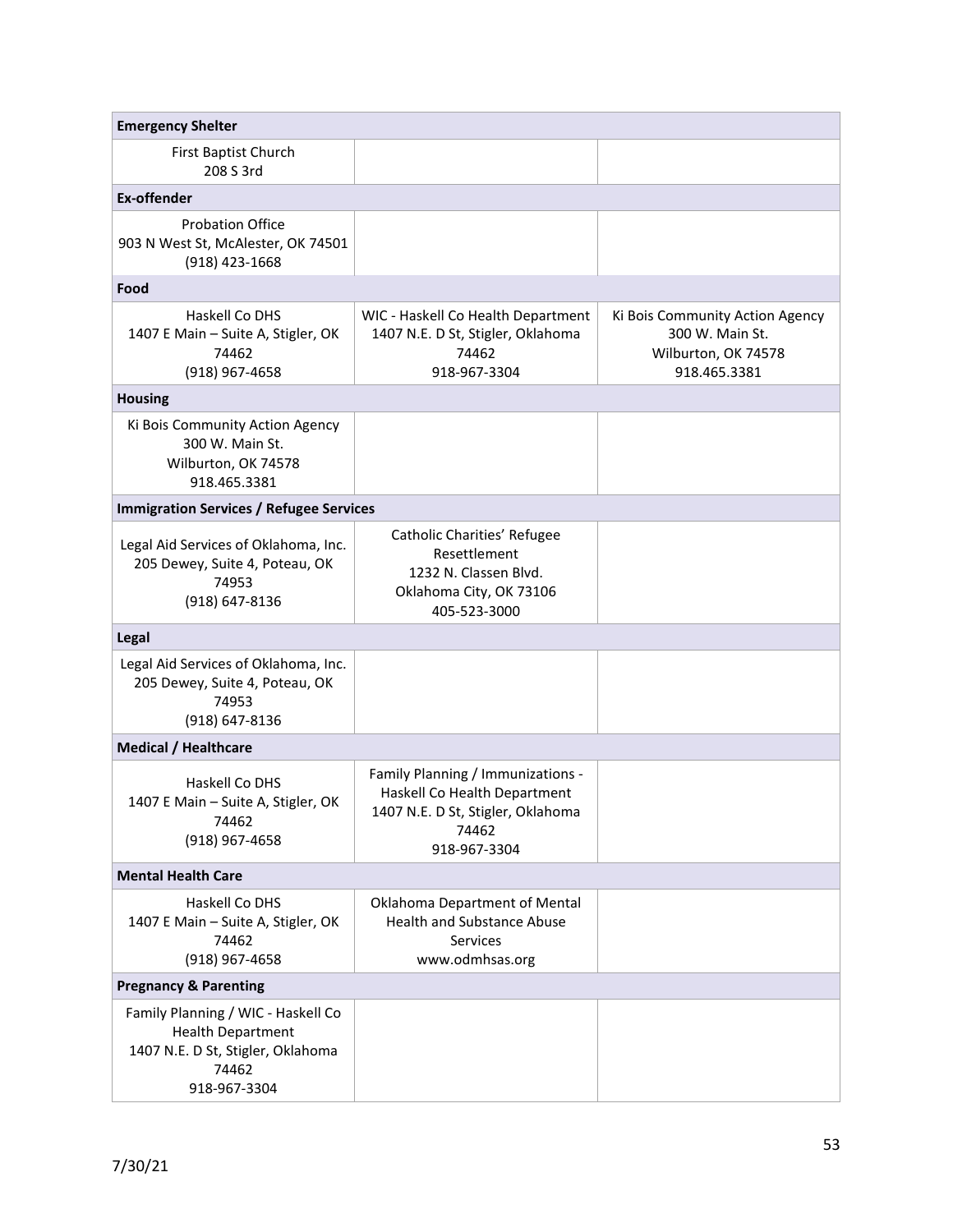| <b>Substance Abuse</b>                                                                                   |                                                                                     |                                  |
|----------------------------------------------------------------------------------------------------------|-------------------------------------------------------------------------------------|----------------------------------|
| Oklahoma Department of Mental<br><b>Health and Substance Abuse</b><br><b>Services</b><br>www.odmhsas.org |                                                                                     | Reachout Hotline: 1-800-522-9054 |
| <b>Transportation</b>                                                                                    |                                                                                     |                                  |
| Ki Bois Community Action Agency<br>300 W. Main St.<br>Wilburton, OK 74578<br>918.465.3381                |                                                                                     |                                  |
| <b>Utilities / Phone/ Rent</b>                                                                           |                                                                                     |                                  |
| Ki Bois Community Action Agency<br>300 W. Main St.<br>Wilburton, OK 74578<br>918.465.3381                |                                                                                     |                                  |
| <b>Veterans Services</b>                                                                                 |                                                                                     |                                  |
| Veterans Crisis Line<br>1-800-273-8255                                                                   | Veterans of Foreign Wars<br>108 W Ada Ave, Wilburton, OK<br>74578<br>(918) 465-2070 |                                  |
| <b>Other Workforce Services</b>                                                                          |                                                                                     |                                  |
| Wilburton Chamber of Commerce<br>302 W Main St, Wilburton, OK<br>74578<br>(918) 465-5361                 |                                                                                     |                                  |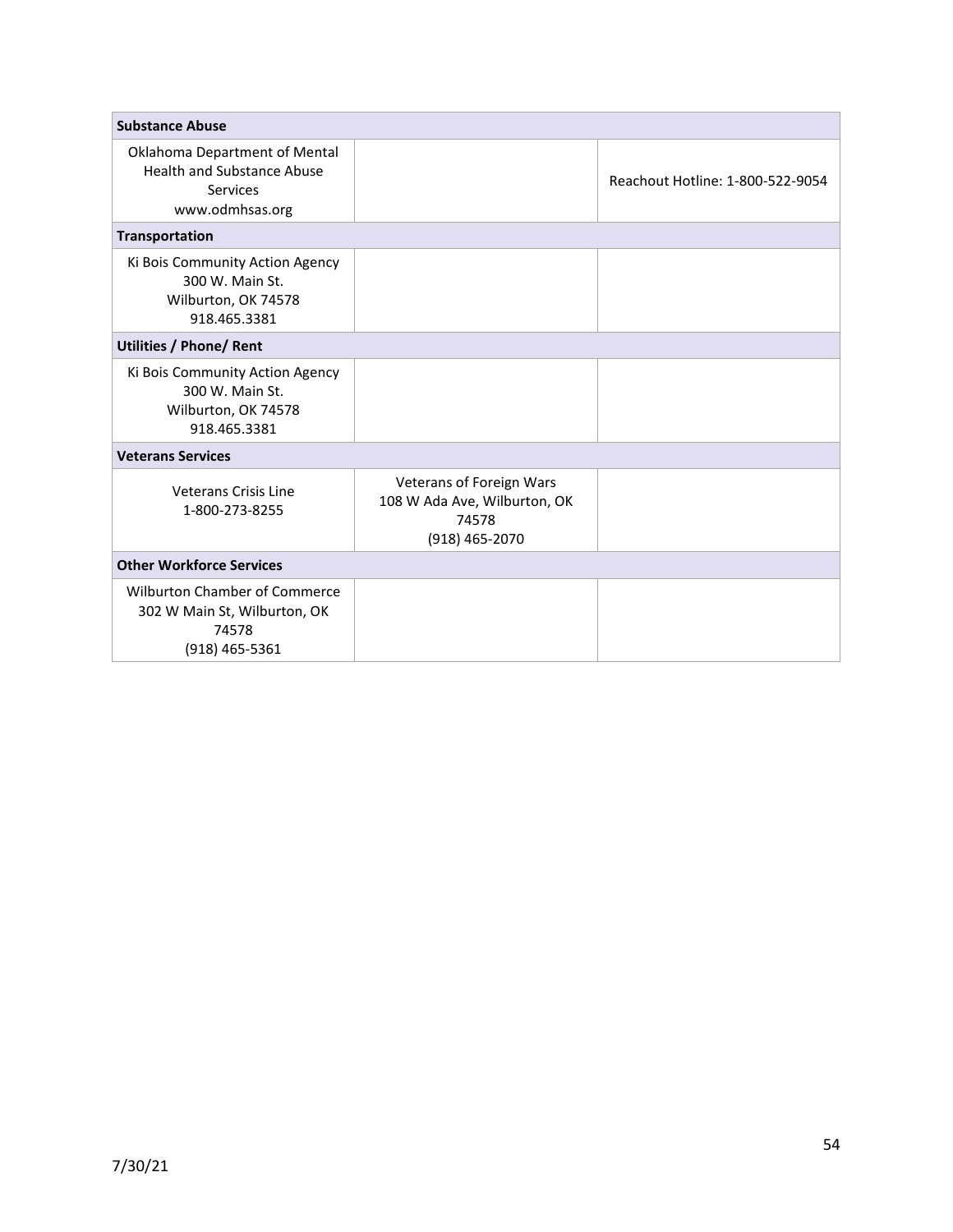<span id="page-54-0"></span>

| <b>Latimer County</b>                                                                                     |                                                                                               |                                                                                               |  |
|-----------------------------------------------------------------------------------------------------------|-----------------------------------------------------------------------------------------------|-----------------------------------------------------------------------------------------------|--|
| <b>Aging / Older Workers</b>                                                                              |                                                                                               |                                                                                               |  |
| Latimer Co DHS<br>1809 Highway 270 East, Wilburton,<br>OK 74578<br>(918) 465-5800                         | AARP<br>1-888-OUR-AARP                                                                        | Ki Bois Community Action Agency<br>Center<br>200 SE A St<br>Stigler, OK 74462<br>918.967.3325 |  |
| Senior Citizens Center<br>Wilburton<br>918-465-2122                                                       |                                                                                               |                                                                                               |  |
| <b>Childcare</b>                                                                                          |                                                                                               |                                                                                               |  |
| Latimer Co DHS<br>1809 Highway 270 East, Wilburton,<br>OK 74578<br>(918) 465-5800                         | Ki Bois Community Action Agency<br>Center<br>200 SE A St<br>Stigler, OK 74462<br>918.967.3325 |                                                                                               |  |
| Clothing                                                                                                  |                                                                                               |                                                                                               |  |
| Parents Club Inc<br>801 E Main St, Wilburton, OK 74578<br>(918) 465-0101                                  | Wearhouse<br>603 E Main St, Stigler, OK 74462<br>(918) 967-8900                               |                                                                                               |  |
| <b>Disability</b>                                                                                         |                                                                                               |                                                                                               |  |
| Oklahoma Department of<br><b>Rehabilitation Services</b><br>(405) 238-4700<br>1-800-522-1086              | Latimer Co DHS<br>1809 Highway 270 East, Wilburton,<br>OK 74578<br>$(918)$ 465-5800           | Ki Bois Community Action Agency<br>Center<br>200 SE A St<br>Stigler, OK 74462<br>918.967.3325 |  |
| <b>Disaster Services</b>                                                                                  |                                                                                               |                                                                                               |  |
| <b>FEMA</b><br>800-621-3362<br>(711 or Video Relay Service)<br>TTY 800-462-7585.                          | <b>Red Cross</b><br>200 E. Adams, McAlester, OK 74501<br>918-423-0481                         |                                                                                               |  |
| <b>Domestic Violence</b>                                                                                  |                                                                                               |                                                                                               |  |
| The National Domestic Violence<br>Hotline<br>1-800-799-7233<br>1-800-787-3224 (TTY)                       | Oklahoma Safeline for Domestic<br>Abuse<br>800-522- SAFE                                      |                                                                                               |  |
| <b>Education/ Training</b>                                                                                |                                                                                               |                                                                                               |  |
| Eastern Oklahoma State College<br>1301 West Main<br>Wilburton, OK 74578<br>918.465.2361 - 855-534-3672    | Latimer County Public Library<br>301 W Ada Ave, Wilburton, OK<br>74578<br>(918) 465-3751      | L                                                                                             |  |
| <b>Emergency Shelter</b>                                                                                  |                                                                                               |                                                                                               |  |
| Chi Hullo Li Residential Center<br>13597 SE 202 <sup>nd</sup> Rd, Talihina, OK<br>74571<br>(918) 567-2905 |                                                                                               |                                                                                               |  |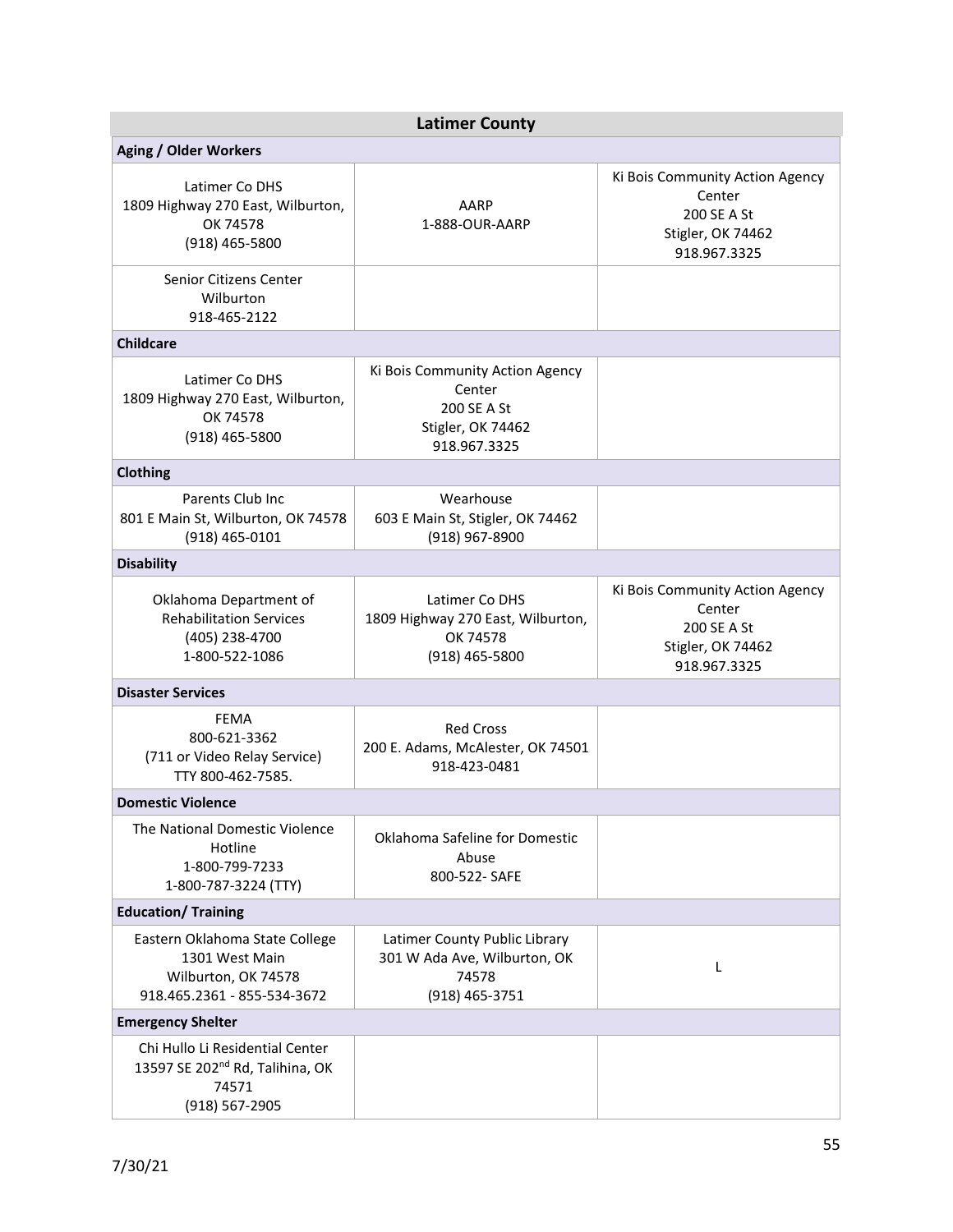| <b>Ex-offender</b>                                                                                |                                                                                                                                   |                                                                                               |
|---------------------------------------------------------------------------------------------------|-----------------------------------------------------------------------------------------------------------------------------------|-----------------------------------------------------------------------------------------------|
| Juvenile Affairs Department<br>109 N Central Ave #203, Wilburton,<br>OK 74578<br>(918) 465-2121   |                                                                                                                                   |                                                                                               |
| Food                                                                                              |                                                                                                                                   |                                                                                               |
| Latimer Co DHS<br>1809 Highway 270 East, Wilburton,<br>OK 74578<br>(918) 465-5800                 | WIC - Latimer Co Health Department<br>201 West Main<br>Wilburton, OK 74578<br>Phone (918) 465-5673                                | Ki Bois Community Action Agency<br>Center<br>200 SE A St<br>Stigler, OK 74462<br>918.967.3325 |
| Senior Citizens Center<br>Wilburton<br>918-465-2122                                               |                                                                                                                                   |                                                                                               |
| <b>Housing</b>                                                                                    |                                                                                                                                   |                                                                                               |
| Ki Bois Community Action Agency<br>Center<br>200 SE A St<br>Stigler, OK 74462<br>918.967.3325     |                                                                                                                                   |                                                                                               |
| <b>Immigration Services / Refugee Services</b>                                                    |                                                                                                                                   |                                                                                               |
| Legal Aid Services of Oklahoma, Inc.<br>205 Dewey, Suite 4, Poteau, OK<br>74953<br>(918) 647-8136 | Catholic Charities' Refugee<br>Resettlement<br>1232 N. Classen Blvd.<br>Oklahoma City, OK 73106<br>405-523-3000                   |                                                                                               |
| Legal                                                                                             |                                                                                                                                   |                                                                                               |
| Legal Aid Services of Oklahoma, Inc.<br>205 Dewey, Suite 4, Poteau, OK<br>74953<br>(918) 647-8136 |                                                                                                                                   |                                                                                               |
| <b>Medical / Healthcare</b>                                                                       |                                                                                                                                   |                                                                                               |
| Latimer Co DHS<br>1809 Highway 270 East, Wilburton,<br>OK 74578<br>(918) 465-5800                 | Family Planning / Immunizations -<br>Latimer Co Health Department<br>201 West Main<br>Wilburton, OK 74578<br>Phone (918) 465-5673 |                                                                                               |
| <b>Mental Health Care</b>                                                                         |                                                                                                                                   |                                                                                               |
| Latimer Co DHS<br>1809 Highway 270 East, Wilburton,<br>OK 74578<br>(918) 465-5800                 | Oklahoma Department of Mental<br><b>Health and Substance Abuse</b><br>Services<br>www.odmhsas.org                                 |                                                                                               |